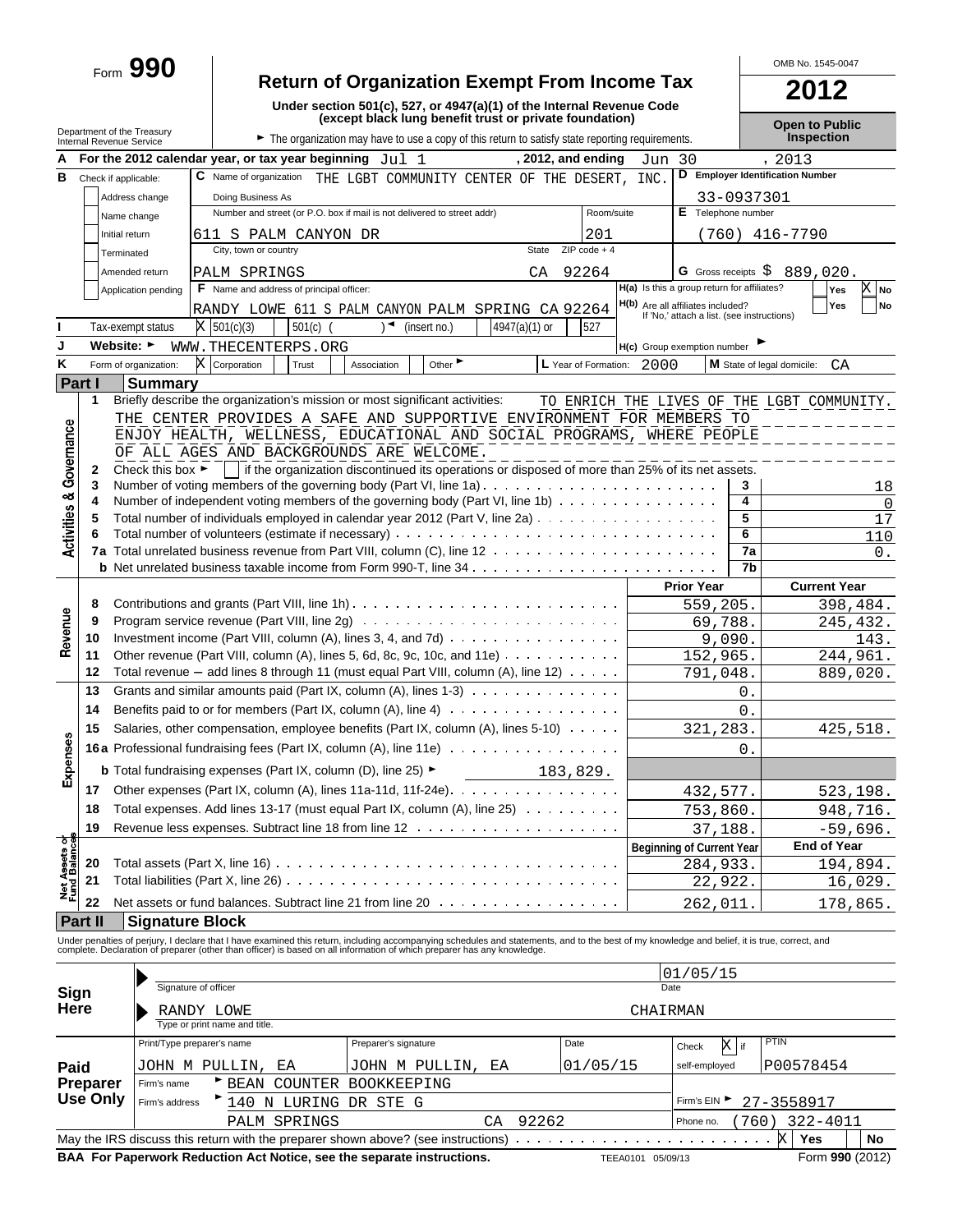| Form 990 (2012) |                                                                                       | THE LGBT COMMUNITY CENTER OF THE DESERT, INC.                                                                                                                                                                                     |                          | 33-0937301<br>Page 2 |
|-----------------|---------------------------------------------------------------------------------------|-----------------------------------------------------------------------------------------------------------------------------------------------------------------------------------------------------------------------------------|--------------------------|----------------------|
| Part III        | <b>Statement of Program Service Accomplishments</b>                                   |                                                                                                                                                                                                                                   |                          |                      |
|                 |                                                                                       |                                                                                                                                                                                                                                   |                          |                      |
| 1               | Briefly describe the organization's mission:                                          |                                                                                                                                                                                                                                   |                          |                      |
|                 | TO ENRICH THE LIVES OF THE LGBT COMMUNITY.                                            |                                                                                                                                                                                                                                   |                          |                      |
|                 |                                                                                       | THE CENTER PROVIDES A SAFE AND SUPPORTIVE ENVIRONMENT FOR MEMBERS TO                                                                                                                                                              |                          |                      |
|                 | See Form 990, Page 2, Part III, Line 1 (continued)                                    |                                                                                                                                                                                                                                   |                          |                      |
|                 |                                                                                       |                                                                                                                                                                                                                                   |                          |                      |
| 2               |                                                                                       | Did the organization undertake any significant program services during the year which were not listed on the prior                                                                                                                |                          |                      |
|                 |                                                                                       |                                                                                                                                                                                                                                   |                          | No<br>Yes            |
|                 | If 'Yes,' describe these new services on Schedule O.                                  |                                                                                                                                                                                                                                   |                          |                      |
| 3               |                                                                                       | Did the organization cease conducting, or make significant changes in how it conducts, any program services?                                                                                                                      |                          | No<br>Yes            |
|                 | If 'Yes,' describe these changes on Schedule O.                                       |                                                                                                                                                                                                                                   |                          |                      |
| 4               |                                                                                       | Describe the organization's program service accomplishments for each of its three largest program services, as measured by expenses.                                                                                              |                          |                      |
|                 |                                                                                       | Section 501(c)(3) and 501(c)(4) organizations and section 4947(a)(1) trusts are required to report the amount of grants and allocations to<br>others, the total expenses, and revenue, if any, for each program service reported. |                          |                      |
| 4 a (Code:      | ) (Expenses \$                                                                        | 344, 388. including grants of                                                                                                                                                                                                     | \$<br>40,000. ) (Revenue | \$<br>194,778.)      |
|                 |                                                                                       | MENTAL HEALTH COUNCELING FOR THE BENEFIT OF THE LGBT POPULATION OF                                                                                                                                                                |                          |                      |
|                 | OUR COMMUNITY.                                                                        |                                                                                                                                                                                                                                   |                          |                      |
|                 |                                                                                       |                                                                                                                                                                                                                                   |                          |                      |
|                 |                                                                                       |                                                                                                                                                                                                                                   |                          |                      |
|                 |                                                                                       |                                                                                                                                                                                                                                   |                          |                      |
|                 |                                                                                       |                                                                                                                                                                                                                                   |                          |                      |
|                 |                                                                                       |                                                                                                                                                                                                                                   |                          |                      |
|                 |                                                                                       |                                                                                                                                                                                                                                   |                          |                      |
|                 |                                                                                       |                                                                                                                                                                                                                                   |                          |                      |
|                 |                                                                                       |                                                                                                                                                                                                                                   |                          |                      |
|                 |                                                                                       |                                                                                                                                                                                                                                   |                          |                      |
|                 |                                                                                       |                                                                                                                                                                                                                                   |                          |                      |
|                 |                                                                                       |                                                                                                                                                                                                                                   |                          |                      |
|                 |                                                                                       | WELLNESS & RECREATIONAL PROGRAMS FOR THE BENEFIT OF THE<br>LGBT POPULATION OF THE LGBT POPULATION OF OUR COMMUNITY                                                                                                                |                          |                      |
| 4 c (Code:      | ) (Expenses \$                                                                        | 137,845. including grants of \$<br>FOOD BANK PROGRAM TO DISTRIBUTE NESSICTIES TO THE LESS FORTUNATE                                                                                                                               | $0.$ ) (Revenue $$$      | $4,778.$ )           |
|                 | POPULATION OF THE COMMUNITY.<br>4 d Other program services. (Describe in Schedule O.) |                                                                                                                                                                                                                                   |                          |                      |
| (Expenses       | \$                                                                                    | including grants of<br>\$                                                                                                                                                                                                         | ) (Revenue \$            |                      |
|                 | 4 e Total program service expenses ▶                                                  | 548,874.                                                                                                                                                                                                                          |                          |                      |
| BAA             |                                                                                       | TEEA0102 08/08/12                                                                                                                                                                                                                 |                          | Form 990 (2012)      |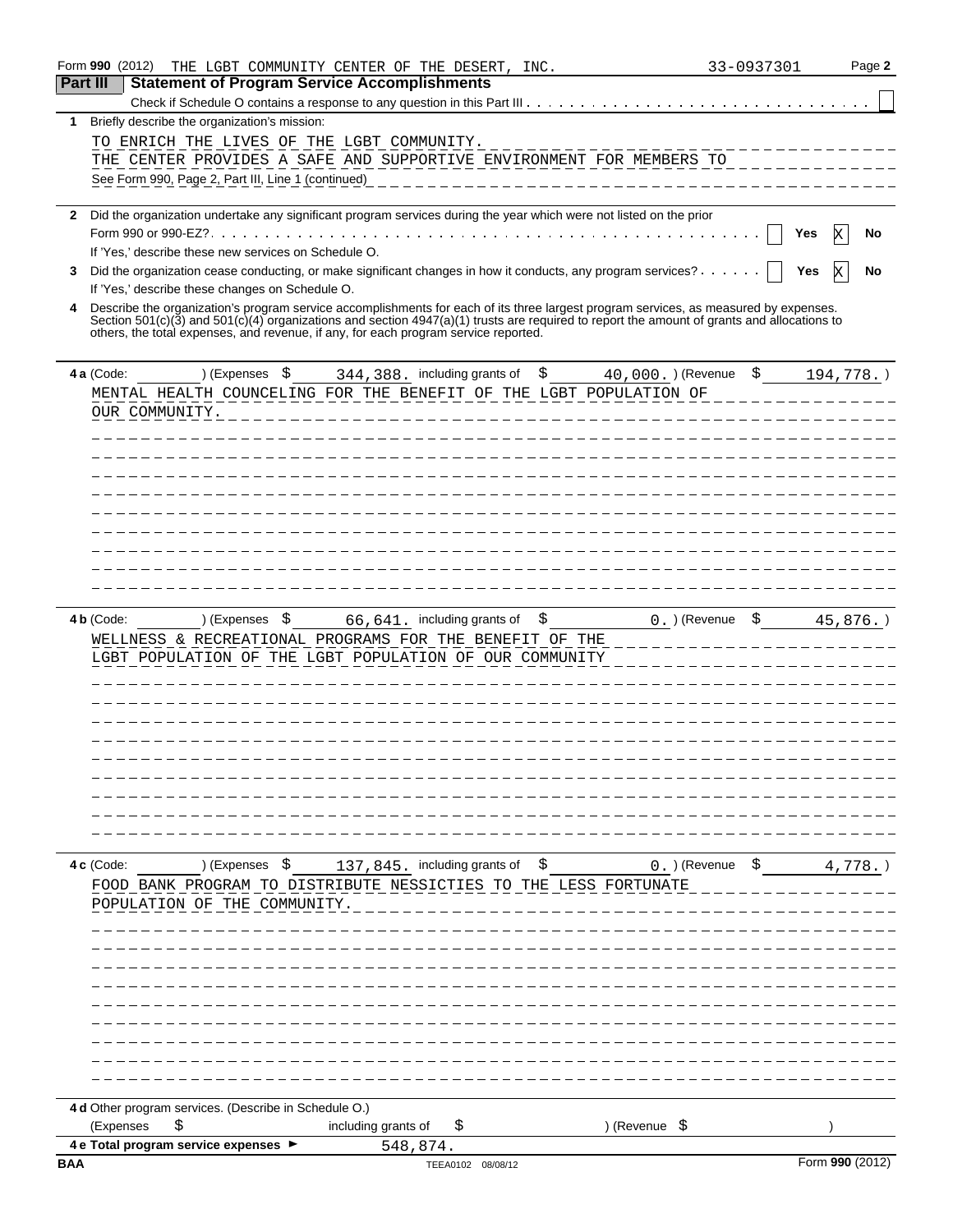### Form 990 (2012) THE LGBT COMMUNITY CENTER OF THE DESERT, INC.  $33-0937301$  Page 3

|    | <b>Checklist of Required Schedules</b><br>Part IV                                                                                                                                                                                                 |                 |            |           |
|----|---------------------------------------------------------------------------------------------------------------------------------------------------------------------------------------------------------------------------------------------------|-----------------|------------|-----------|
|    |                                                                                                                                                                                                                                                   |                 | <b>Yes</b> | <b>No</b> |
| 1. | Is the organization described in section 501(c)(3) or 4947(a)(1) (other than a private foundation)? If 'Yes,' complete                                                                                                                            | $\mathbf{1}$    | X          |           |
| 2  | Is the organization required to complete Schedule B, Schedule of Contributors (see instructions)?                                                                                                                                                 | $\overline{2}$  |            | Χ         |
| 3  | Did the organization engage in direct or indirect political campaign activities on behalf of or in opposition to candidates                                                                                                                       | 3               |            | Χ         |
|    | Section 501(c)(3) organizations Did the organization engage in lobbying activities, or have a section 501(h) election                                                                                                                             | 4               |            | Χ         |
| 5  | Is the organization a section $501(c)(4)$ , $501(c)(5)$ , or $501(c)(6)$ organization that receives membership dues,<br>assessments, or similar amounts as defined in Revenue Procedure 98-19? If 'Yes,' complete Schedule C, Part III            | 5               |            | Χ         |
| 6  | Did the organization maintain any donor advised funds or any similar funds or accounts for which donors have the right to provide advice on the distribution or investment of amounts in such funds or accounts? If 'Yes,' com                    | 6               |            | Χ         |
| 7  | Did the organization receive or hold a conservation easement, including easements to preserve open space, the                                                                                                                                     | $\overline{7}$  |            | Χ         |
| 8  | Did the organization maintain collections of works of art, historical treasures, or other similar assets? If 'Yes,'                                                                                                                               | 8               |            | Χ         |
| 9  | Did the organization report an amount in Part X, line 21, for escrow or custodial account liability; serve as a custodian<br>for amounts not listed in Part X; or provide credit counseling, debt management credit repair, or debt negotiation   | 9               |            | Χ         |
| 10 | Did the organization, directly or through a related organization, hold assets in temporarily restricted endowments,                                                                                                                               | 10              |            | Χ         |
|    | 11 If the organization's answer to any of the following questions is 'Yes', then complete Schedule D, Parts VI, VII, VIII, IX,<br>or X as applicable.                                                                                             |                 |            |           |
|    | a Did the organization report an amount for land, buildings and equipment in Part X, line 10? If 'Yes,' complete Schedule                                                                                                                         | 11a             | Χ          |           |
|    | <b>b</b> Did the organization report an amount for investments - other securities in Part X, line 12 that is 5% or more of its total                                                                                                              | 11 <sub>b</sub> |            | Χ         |
|    | c Did the organization report an amount for investments - program related in Part X, line 13 that is 5% or more of its total                                                                                                                      | 11c             |            | Χ         |
|    | d Did the organization report an amount for other assets in Part X, line 15 that is 5% or more of its total assets reported                                                                                                                       | 11 d            |            | Χ         |
|    | e Did the organization report an amount for other liabilities in Part X, line 25? If 'Yes,' complete Schedule D, Part X                                                                                                                           | 11e             |            | Χ         |
|    | f Did the organization's separate or consolidated financial statements for the tax year include a footnote that addresses<br>the organization's liability for uncertain tax positions under FIN 48 (ASC 740)? If Yes, complete Schedule D, Part X | 11f             |            | X         |
|    | 12a Did the organization obtain separate, independent audited financial statements for the tax year? If 'Yes,' complete                                                                                                                           | 12a             |            | Χ         |
|    | b Was the organization included in consolidated, independent audited financial statements for the tax year? If 'Yes,' and<br>if the organization answered 'No' to line 12a, then completing Schedule D, Parts XI and XII is optional $\cdots$ ,   | 12 <sub>b</sub> |            | Χ         |
| 13 |                                                                                                                                                                                                                                                   | 13              |            | Χ         |
|    |                                                                                                                                                                                                                                                   | 14a             |            | Χ         |
|    | <b>b</b> Did the organization have aggregate revenues or expenses of more than \$10,000 from grantmaking, fundraising,<br>business, investment, and program service activities outside the United States, or aggregate foreign investments valued | 14b             |            | Χ         |
| 15 | Did the organization report on Part IX, column (A), line 3, more than \$5,000 of grants or assistance to any organization                                                                                                                         | 15              |            | Χ         |
| 16 | Did the organization report on Part IX, column (A), line 3, more than \$5,000 of aggregate grants or assistance to                                                                                                                                | 16              |            | Χ         |
| 17 | Did the organization report a total of more than \$15,000 of expenses for professional fundraising services on Part IX,                                                                                                                           | 17              |            | Χ         |
| 18 | Did the organization report more than \$15,000 total of fundraising event gross income and contributions on Part VIII,                                                                                                                            | 18              | Χ          |           |
| 19 | Did the organization report more than \$15,000 of gross income from gaming activities on Part VIII, line 9a? If 'Yes,'                                                                                                                            | 19              |            | Χ         |
|    |                                                                                                                                                                                                                                                   | 20              |            | Χ         |
|    | b If 'Yes' to line 20a, did the organization attach a copy of its audited financial statements to this return?                                                                                                                                    | 20 <sub>b</sub> |            |           |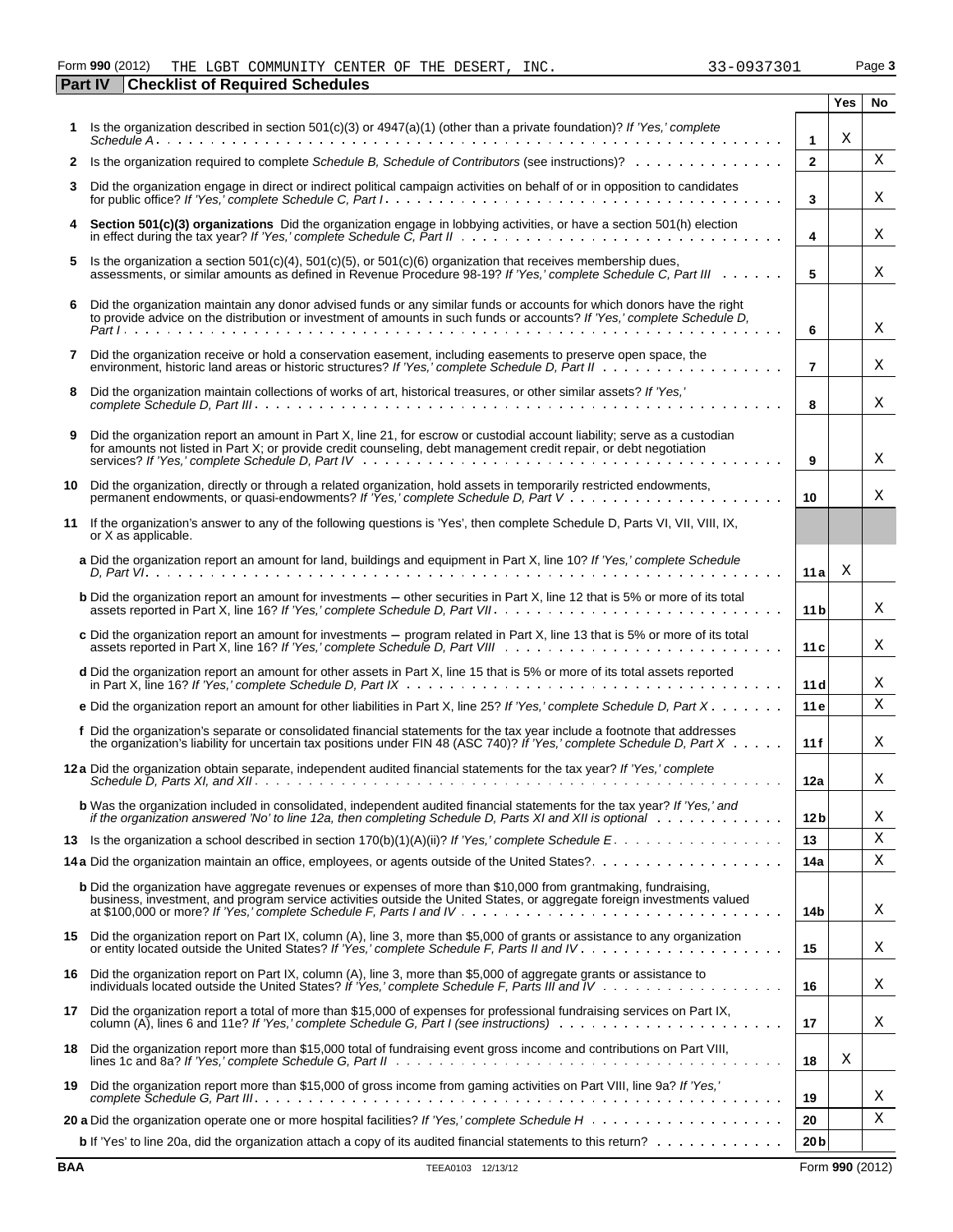#### Form **990** (2012) THE LGBT COMMUNITY CENTER OF THE DESERT, INC.  $33-0937301$  Page 4 THE LGBT COMMUNITY CENTER OF THE DESERT, INC. 33-0937301

|     | Part IV | <b>Checklist of Required Schedules</b> (continued)                                                                                                                                                                                                                      |                 |                 |    |
|-----|---------|-------------------------------------------------------------------------------------------------------------------------------------------------------------------------------------------------------------------------------------------------------------------------|-----------------|-----------------|----|
|     |         |                                                                                                                                                                                                                                                                         |                 | Yes             | No |
|     |         | 21 Did the organization report more than \$5,000 of grants and other assistance to governments and organizations in the<br>United States on Part IX, column (A), line 1? If 'Yes,' complete Schedule I, Parts I and II                                                  | 21              |                 | Χ  |
|     |         | 22 Did the organization report more than \$5,000 of grants and other assistance to individuals in the United States on Part                                                                                                                                             | 22              |                 | X  |
| 23  |         | Did the organization answer 'Yes' to Part VII, Section A, line 3, 4, or 5 about compensation of the organization's current<br>and former officers, directors, trustees, key employees, and highest compensated employees? If 'Yes,' complete                            | 23              |                 | X  |
|     |         |                                                                                                                                                                                                                                                                         |                 |                 |    |
|     |         | 24 a Did the organization have a tax-exempt bond issue with an outstanding principal amount of more than \$100,000 as of the last day of the year, and that was issued after December 31, 2002? If 'Yes,' answer lines 24b thro                                         | 24a             |                 | Χ  |
|     |         | <b>b</b> Did the organization invest any proceeds of tax-exempt bonds beyond a temporary period exception?                                                                                                                                                              | 24 <sub>b</sub> |                 |    |
|     |         | c Did the organization maintain an escrow account other than a refunding escrow at any time during the year to defease                                                                                                                                                  | 24c             |                 |    |
|     |         | d Did the organization act as an 'on behalf of' issuer for bonds outstanding at any time during the year?                                                                                                                                                               | 24d             |                 |    |
|     |         | 25 a Section 501(c)(3) and 501(c)(4) organizations. Did the organization engage in an excess benefit transaction with a                                                                                                                                                 | 25a             |                 | Χ  |
|     |         | <b>b</b> Is the organization aware that it engaged in an excess benefit transaction with a disgualified person in a prior year, and<br>that the transaction has not been reported on any of the organization's prior Forms 990 or 990-EZ? If 'Yes,' complete            | 25 <sub>b</sub> |                 | X  |
|     |         | 26 Was a loan to or by a current or former officer, director, trustee, key employee, highest compensated employee, or<br>disqualified person outstanding as of the end of the organization's tax year? If 'Yes,' complete Schedule L, Part II. $\dots$ .                | 26              |                 | X  |
| 27  |         | Did the organization provide a grant or other assistance to an officer, director, trustee, key employee, substantial<br>contributor or employee thereof, a grant selection committee member, or to a 35% controlled entity or family member                             | 27              |                 | X  |
| 28  |         | Was the organization a party to a business transaction with one of the following parties (see Schedule L, Part IV<br>instructions for applicable filing thresholds, conditions, and exceptions):                                                                        |                 |                 |    |
|     |         | a A current or former officer, director, trustee, or key employee? If 'Yes,' complete Schedule L, Part IV                                                                                                                                                               | 28a             |                 | X  |
|     |         | <b>b</b> A family member of a current or former officer, director, trustee, or key employee? If 'Yes,' complete                                                                                                                                                         | 28 <sub>b</sub> |                 | X  |
|     |         | c An entity of which a current or former officer, director, trustee, or key employee (or a family member thereof) was an                                                                                                                                                | 28c             |                 | X  |
| 29  |         | Did the organization receive more than \$25,000 in non-cash contributions? If 'Yes,' complete Schedule M                                                                                                                                                                | 29              |                 | X  |
| 30  |         | Did the organization receive contributions of art, historical treasures, or other similar assets, or qualified conservation                                                                                                                                             | 30              |                 | х  |
| 31  |         | Did the organization liquidate, terminate, or dissolve and cease operations? If 'Yes,' complete Schedule N, Part I                                                                                                                                                      | 31              |                 | X  |
| 32  |         | Did the organization sell, exchange, dispose of, or transfer more than 25% of its net assets? If 'Yes,' complete                                                                                                                                                        | 32              |                 | Χ  |
|     |         | 33 Did the organization own 100% of an entity disregarded as separate from the organization under Regulations sections<br>$301.7701-2$ and $301.7701-3$ ? If 'Yes,' complete Schedule R, Part $1 \ldots \ldots \ldots \ldots \ldots \ldots \ldots \ldots \ldots \ldots$ | 33              |                 | Χ  |
|     |         | 34 Was the organization related to any tax-exempt or taxable entity? If 'Yes,' complete Schedule R, Parts II, III, IV,                                                                                                                                                  | 34              |                 | Χ  |
|     |         | <b>35 a</b> Did the organization have a controlled entity within the meaning of section $512(b)(13)? \ldots \ldots \ldots \ldots \ldots \ldots \ldots$                                                                                                                  | 35a             |                 | X  |
|     |         | b If 'Yes' to line 35a, did the organization receive any payment from or engage in any transaction with a controlled                                                                                                                                                    | 35b             |                 |    |
|     |         | 36 Section 501(c)(3) organizations. Did the organization make any transfers to an exempt non-charitable related                                                                                                                                                         | 36              |                 | Χ  |
| 37  |         | Did the organization conduct more than 5% of its activities through an entity that is not a related organization and that is<br>treated as a partnership for federal income tax purposes? If 'Yes,' complete Schedule R, Part VI                                        | 37              |                 | Χ  |
| 38  |         | Did the organization complete Schedule O and provide explanations in Schedule O for Part VI, lines 11b and 19?                                                                                                                                                          | 38              | Χ               |    |
| BAA |         |                                                                                                                                                                                                                                                                         |                 | Form 990 (2012) |    |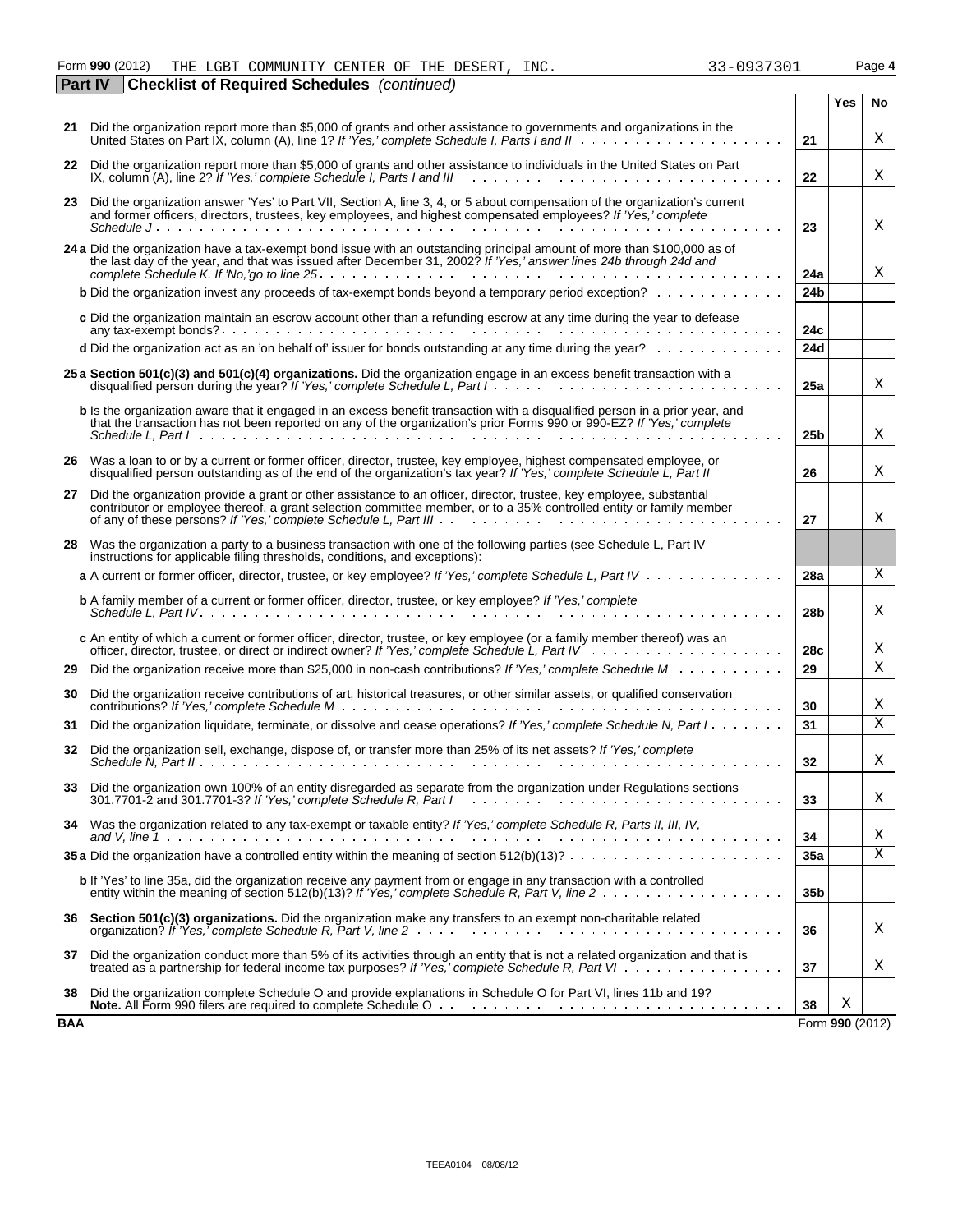|            | Form 990 (2012)<br>THE LGBT COMMUNITY CENTER OF THE DESERT, INC.                                                                                                                                                               | 33-0937301 |                     | Page 5 |
|------------|--------------------------------------------------------------------------------------------------------------------------------------------------------------------------------------------------------------------------------|------------|---------------------|--------|
|            | <b>Statements Regarding Other IRS Filings and Tax Compliance</b><br>Part V                                                                                                                                                     |            |                     |        |
|            |                                                                                                                                                                                                                                |            |                     |        |
|            |                                                                                                                                                                                                                                |            | Yes                 | No     |
|            | <b>1a</b> Enter the number reported in Box 3 of Form 1096. Enter -0- if not applicable<br>1 al                                                                                                                                 | 13         |                     |        |
|            | <b>b</b> Enter the number of Forms W-2G included in line 1a. Enter -0- if not applicable<br>1 <sub>b</sub>                                                                                                                     | $\Omega$   |                     |        |
|            | c Did the organization comply with backup withholding rules for reportable payments to vendors and reportable gaming                                                                                                           |            |                     |        |
|            |                                                                                                                                                                                                                                |            | 1 c                 |        |
|            | 2 a Enter the number of employees reported on Form W-3, Transmittal of Wage and Tax Statements, filed for the calendar year ending with or within the year covered by this return<br>2 al                                      | 17         |                     |        |
|            | <b>b</b> If at least one is reported on line 2a, did the organization file all required federal employment tax returns?                                                                                                        |            | Χ<br>2 <sub>b</sub> |        |
|            | Note. If the sum of lines 1a and 2a is greater than 250, you may be required to e-file. (see instructions)                                                                                                                     |            |                     |        |
|            | 3 a Did the organization have unrelated business gross income of \$1,000 or more during the year?                                                                                                                              | За         |                     | х      |
|            |                                                                                                                                                                                                                                |            | 3 <sub>b</sub>      |        |
|            |                                                                                                                                                                                                                                |            |                     |        |
|            | 4 a At any time during the calendar year, did the organization have an interest in, or a signature or other authority over, a financial account in a foreign country (such as a bank account, securities account, or other fin |            | 4 a                 | Χ      |
|            | <b>b</b> If 'Yes,' enter the name of the foreign country: ►                                                                                                                                                                    |            |                     |        |
|            | See instructions for filing requirements for Form TD F 90-22.1, Report of Foreign Bank and Financial Accounts.                                                                                                                 |            |                     |        |
|            | 5 a Was the organization a party to a prohibited tax shelter transaction at any time during the tax year?                                                                                                                      |            | 5 a                 | Χ      |
|            | <b>b</b> Did any taxable party notify the organization that it was or is a party to a prohibited tax shelter transaction?                                                                                                      |            | 5 <sub>b</sub>      | Χ      |
|            |                                                                                                                                                                                                                                |            | 5 c                 |        |
|            |                                                                                                                                                                                                                                |            |                     |        |
|            | 6 a Does the organization have annual gross receipts that are normally greater than \$100,000, and did the organization solicit any contributions that were not tax deductible as charitable contributions?<br>                |            | 6a                  | Χ      |
|            | b If 'Yes,' did the organization include with every solicitation an express statement that such contributions or gifts were                                                                                                    |            |                     |        |
|            | not tax deductible? $\cdots$ $\cdots$ $\cdots$ $\cdots$ $\cdots$ $\cdots$ $\cdots$ $\cdots$ $\cdots$ $\cdots$ $\cdots$                                                                                                         |            | 6b                  |        |
|            | 7 Organizations that may receive deductible contributions under section 170(c).                                                                                                                                                |            |                     |        |
|            | a Did the organization receive a payment in excess of \$75 made partly as a contribution and partly for goods and                                                                                                              | <b>7a</b>  |                     | Χ      |
|            | <b>b</b> If 'Yes,' did the organization notify the donor of the value of the goods or services provided?                                                                                                                       |            | 7 <sub>b</sub>      |        |
|            | c Did the organization sell, exchange, or otherwise dispose of tangible personal property for which it was required to file                                                                                                    |            |                     |        |
|            | Form 8282?                                                                                                                                                                                                                     |            | 7 с                 | Χ      |
|            | 7 d<br><b>d</b> If 'Yes,' indicate the number of Forms 8282 filed during the year $\ldots \ldots \ldots \ldots \ldots$                                                                                                         |            |                     |        |
|            | e Did the organization receive any funds, directly or indirectly, to pay premiums on a personal benefit contract?                                                                                                              |            | <b>7e</b>           | Χ      |
|            | f Did the organization, during the year, pay premiums, directly or indirectly, on a personal benefit contract?                                                                                                                 | 7 f        |                     | Χ      |
|            | g If the organization received a contribution of qualified intellectual property, did the organization file Form 8899                                                                                                          | 7 g        |                     |        |
|            | h If the organization received a contribution of cars, boats, airplanes, or other vehicles, did the organization file a<br>Form $1098 - C$ ?                                                                                   |            | 7 h                 |        |
|            | Sponsoring organizations maintaining donor advised funds and section 509(a)(3) supporting organizations. Did the                                                                                                               |            |                     |        |
|            | supporting organization, or a donor advised fund maintained by a sponsoring organization, have excess business                                                                                                                 | 8          |                     |        |
| 9          | Sponsoring organizations maintaining donor advised funds.                                                                                                                                                                      |            |                     |        |
|            |                                                                                                                                                                                                                                | 9а         |                     |        |
|            |                                                                                                                                                                                                                                |            | 9 b                 |        |
|            | 10 Section 501(c)(7) organizations. Enter:                                                                                                                                                                                     |            |                     |        |
|            | <b>a</b> Initiation fees and capital contributions included on Part VIII, line 12.<br>10 a                                                                                                                                     |            |                     |        |
|            | <b>b</b> Gross receipts, included on Form 990, Part VIII, line 12, for public use of club facilities<br>10 <sub>b</sub>                                                                                                        |            |                     |        |
| 11         | Section 501(c)(12) organizations. Enter:                                                                                                                                                                                       |            |                     |        |
|            | 11a                                                                                                                                                                                                                            |            |                     |        |
|            | <b>b</b> Gross income from other sources (Do not net amounts due or paid to other sources<br>11 <sub>b</sub><br>against amounts due or received from them.). $\ldots$ . $\ldots$ . $\ldots$ . $\ldots$                         |            |                     |        |
|            | 12a Section 4947(a)(1) non - exempt charitable trusts. Is the organization filing Form 990 in lieu of Form 1041?                                                                                                               | 12a        |                     |        |
|            | 12 <sub>b</sub><br><b>b</b> If 'Yes,' enter the amount of tax-exempt interest received or accrued during the year                                                                                                              |            |                     |        |
|            | 13 Section 501(c)(29) qualified nonprofit health insurance issuers.                                                                                                                                                            |            |                     |        |
|            |                                                                                                                                                                                                                                | 13a        |                     |        |
|            | Note. See the instructions for additional information the organization must report on Schedule O.                                                                                                                              |            |                     |        |
|            | <b>b</b> Enter the amount of reserves the organization is required to maintain by the states in                                                                                                                                |            |                     |        |
|            | 13 <sub>b</sub>                                                                                                                                                                                                                |            |                     |        |
|            | 13c                                                                                                                                                                                                                            |            |                     |        |
|            |                                                                                                                                                                                                                                | 14 a       |                     | Χ      |
|            | b If 'Yes,' has it filed a Form 720 to report these payments? If 'No,' provide an explanation in Schedule O                                                                                                                    | 14 bl      |                     |        |
| <b>BAA</b> | TEEA0105 08/08/12                                                                                                                                                                                                              |            | Form 990 (2012)     |        |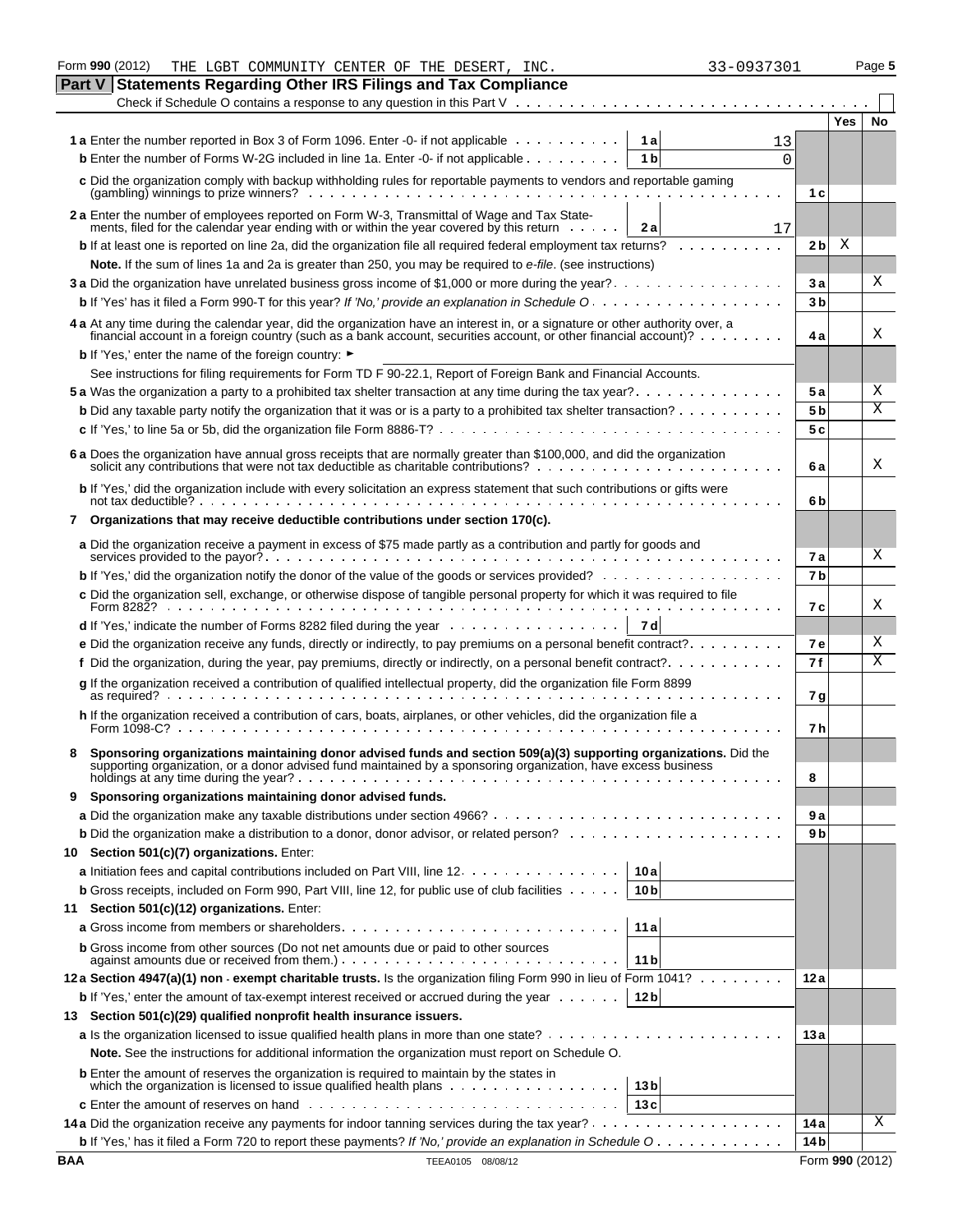| <b>Part VI</b> | Governance, Management and Disclosure For each 'Yes' response to lines 2 through 7b below, and for<br>a 'No' response to line 8a, 8b, or 10b below, describe the circumstances, processes, or changes in<br>Schedule O. See instructions.                                                                                    |                                     |            |             |
|----------------|------------------------------------------------------------------------------------------------------------------------------------------------------------------------------------------------------------------------------------------------------------------------------------------------------------------------------|-------------------------------------|------------|-------------|
|                |                                                                                                                                                                                                                                                                                                                              |                                     |            | $\mathbf x$ |
|                | <b>Section A. Governing Body and Management</b>                                                                                                                                                                                                                                                                              |                                     |            |             |
|                | 1 a Enter the number of voting members of the governing body at the end of the tax year<br>1 a<br>18<br>If there are material differences in voting rights among members<br>of the governing body, or if the governing body delegated broad authority to an executive committee or similar committee, explain in Schedule O. |                                     | <b>Yes</b> | No          |
|                | <b>b</b> Enter the number of voting members included in line 1a, above, who are independent $\cdots$<br>1 b<br>0                                                                                                                                                                                                             |                                     |            |             |
|                | 2 Did any officer, director, trustee, or key employee have a family relationship or a business relationship with any other                                                                                                                                                                                                   |                                     |            |             |
|                |                                                                                                                                                                                                                                                                                                                              | $\mathbf{2}$                        |            | Χ           |
| 3              | Did the organization delegate control over management duties customarily performed by or under the direct supervision<br>of officers, directors or trustees, or key employees to a management company or other person?                                                                                                       | 3                                   |            | Χ           |
|                | Did the organization make any significant changes to its governing documents                                                                                                                                                                                                                                                 |                                     |            |             |
| 5              | Did the organization become aware during the year of a significant diversion of the organization's assets?                                                                                                                                                                                                                   | 4<br>5                              |            | Χ<br>X      |
|                |                                                                                                                                                                                                                                                                                                                              | 6                                   |            | X           |
|                | 7 a Did the organization have members, stockholders, or other persons who had the power to elect or appoint one or more                                                                                                                                                                                                      |                                     |            |             |
|                |                                                                                                                                                                                                                                                                                                                              | 7а                                  |            | Χ           |
|                | <b>b</b> Are any governance decisions of the organization reserved to (or subject to approval by) members,                                                                                                                                                                                                                   | 7 b                                 |            | х           |
| 8              | Did the organization contemporaneously document the meetings held or written actions undertaken during the year by<br>the following:                                                                                                                                                                                         |                                     |            |             |
|                |                                                                                                                                                                                                                                                                                                                              | 8а                                  | Χ          |             |
|                |                                                                                                                                                                                                                                                                                                                              | 8 b                                 | Χ          |             |
|                | 9 Is there any officer, director or trustee, or key employee listed in Part VII, Section A, who cannot be reached at the organization's mailing address? If 'Yes,' provide the names and addresses in Schedule O                                                                                                             | 9                                   |            | Χ           |
|                | Section B. Policies (This Section B requests information about policies not required by the Internal Revenue Code.)                                                                                                                                                                                                          |                                     |            |             |
|                |                                                                                                                                                                                                                                                                                                                              |                                     | <b>Yes</b> | No          |
|                |                                                                                                                                                                                                                                                                                                                              | 10a                                 |            | Х           |
|                | b If 'Yes,' did the organization have written policies and procedures governing the activities of such chapters, affiliates, and branches to ensure their operations are consistent with the organization's exempt purposes?                                                                                                 | 10 <sub>b</sub>                     |            |             |
|                |                                                                                                                                                                                                                                                                                                                              | 11 a                                | Χ          |             |
|                | <b>b</b> Describe in Schedule O the process, if any, used by the organization to review this Form 990.                                                                                                                                                                                                                       |                                     |            |             |
|                |                                                                                                                                                                                                                                                                                                                              | 12a                                 |            | Χ           |
|                | b Were officers, directors or trustees, and key employees required to disclose annually interests that could give rise<br>to conflicts?                                                                                                                                                                                      | 12 <sub>b</sub>                     |            |             |
|                | c Did the organization regularly and consistently monitor and enforce compliance with the policy? If 'Yes,' describe in<br>Schedule $\overline{O}$ how this is done $\cdots$ , $\cdots$ ,                                                                                                                                    | 12c                                 |            |             |
| 13             |                                                                                                                                                                                                                                                                                                                              | 13                                  |            | Χ           |
| 14             |                                                                                                                                                                                                                                                                                                                              | 14                                  |            | X           |
| 15             | Did the process for determining compensation of the following persons include a review and approval by independent<br>persons, comparability data, and contemporaneous substantiation of the deliberation and decision?                                                                                                      |                                     |            |             |
|                |                                                                                                                                                                                                                                                                                                                              | 15 a                                | Χ          |             |
|                |                                                                                                                                                                                                                                                                                                                              | 15 <sub>b</sub>                     | Χ          |             |
|                | If 'Yes' to line 15a or 15b, describe the process in Schedule O. (See instructions.)                                                                                                                                                                                                                                         |                                     |            |             |
|                | 16 a Did the organization invest in, contribute assets to, or participate in a joint venture or similar arrangement with a                                                                                                                                                                                                   | 16 a                                |            | х           |
|                | <b>b</b> If 'Yes,' did the organization follow a written policy or procedure requiring the organization to evaluate its<br>participation in joint venture arrangements under applicable federal tax law, and taken steps to safeguard the                                                                                    |                                     |            |             |
|                |                                                                                                                                                                                                                                                                                                                              | 16 <sub>b</sub>                     |            |             |
|                | <b>Section C. Disclosure</b><br>17 List the states with which a copy of this Form 990 is required to be filed $\blacktriangleright$                                                                                                                                                                                          |                                     |            |             |
| 18             | Section 6104 requires an organization to make its Forms 1023 (or 1024 if applicable), 990, and 990-T (501(c)(3)s only) available for public                                                                                                                                                                                  |                                     |            |             |
|                | inspection. Indicate how you make these available. Check all that apply.<br>Other (explain in Schedule O)<br>Own website<br>Another's website<br>Upon request                                                                                                                                                                |                                     |            |             |
| 19             | Describe in Schedule O whether (and if so, how) the organization makes its governing documents, conflict of interest policy, and financial statements available to<br>the public during the tax year.                                                                                                                        |                                     |            |             |
| 20             | State the name, physical address, and telephone number of the person who possesses the books and records of the organization:                                                                                                                                                                                                |                                     |            |             |
| BAA            | OFFICE OF EXEC DIRECTOR 611 S PALM CANYON DR PALM SPRINGS CA<br>92264                                                                                                                                                                                                                                                        | $(760)$ 416-7790<br>Form 990 (2012) |            |             |
|                | TEEA0106 08/08/12                                                                                                                                                                                                                                                                                                            |                                     |            |             |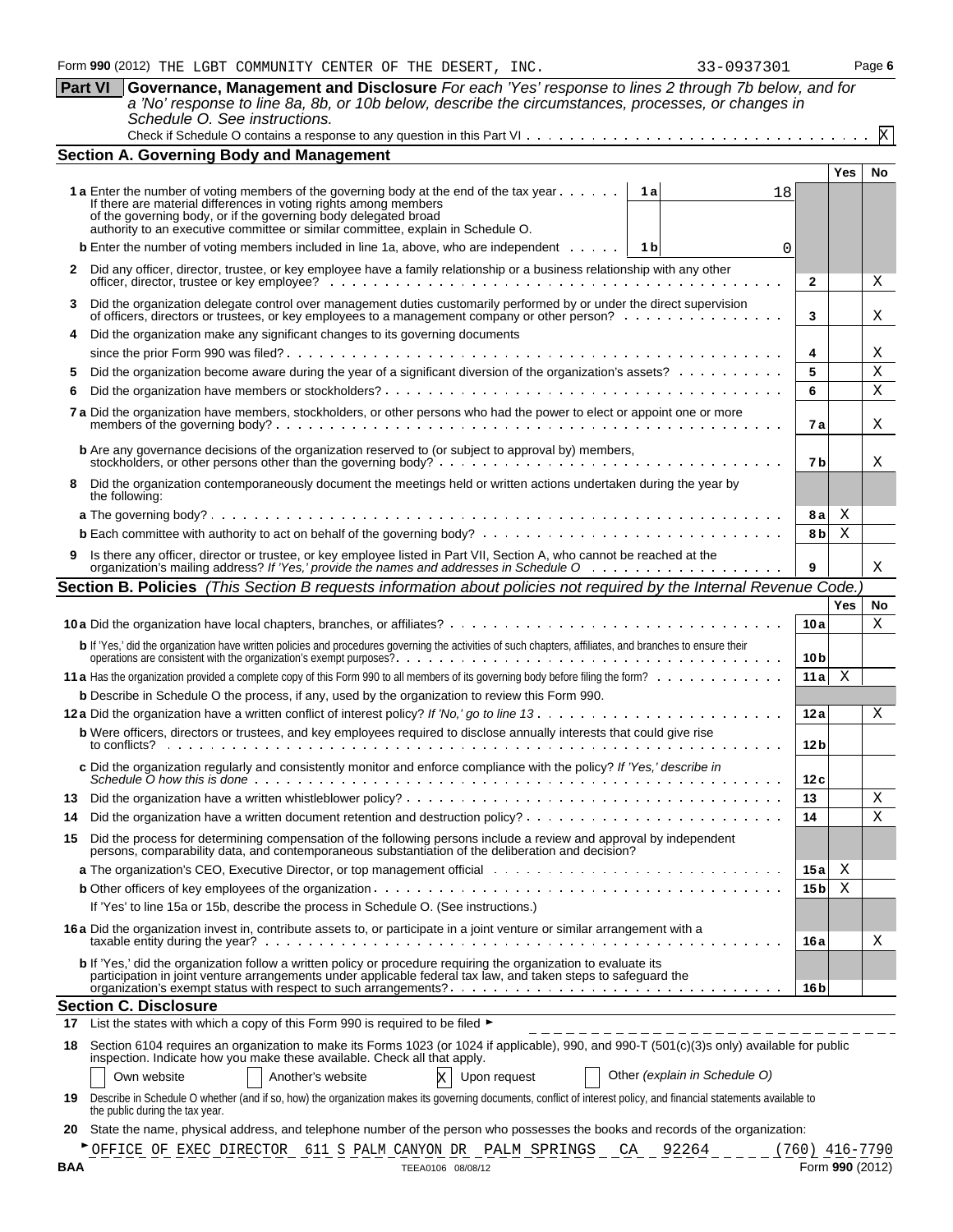| Form <b>990</b> (2012) | THE LGBT COMMUNITY CENTER OF THE DESERT, INC.                                                               | 33-0937301 | Page 7 |
|------------------------|-------------------------------------------------------------------------------------------------------------|------------|--------|
|                        | Part VII   Compensation of Officers, Directors, Trustees, Key Employees, Highest Compensated Employees, and |            |        |
|                        | Independent Contractors                                                                                     |            |        |
|                        |                                                                                                             |            |        |
|                        | Section A. Officers, Directors, Trustees, Key Employees, and Highest Compensated Employees                  |            |        |

**1 a** Complete this table for all persons required to be listed. Report compensation for the calendar year ending with or within the organization's tax year.

? List all of the organization's **current** officers, directors, trustees (whether individuals or organizations), regardless of amount of compensation. Enter -0- in columns (D), (E), and (F) if no compensation was paid.

? List all of the organization's **current** key employees, if any. See instructions for definition of 'key employee.'

? List the organization's five **current** highest compensated employees (other than an officer, director, trustee, or key employee) who received reportable compensation (Box 5 of Form W-2 and/or Box 7 of Form 1099-MISC) of more than \$100,000 from the organization and any related organizations.

? List all of the organization's **former** officers, key employees, and highest compensated employees who received more than \$100,000 of reportable compensation from the organization and any related organizations.

? List all of the organization's **former directors or trustees** that received, in the capacity as a former director or trustee of the organization, more than \$10,000 of reportable compensation from the organization and any related organizations.

List persons in the following order: individual trustees or directors; institutional trustees; officers; key employees; highest compensated employees; and former such persons.

Check this box if neither the organization nor any related organization compensated any current officer, director, or trustee. X

|                          |                                                                                          |                                   |                      | (C)     |              |                                                                                                          |                   |                                        |                                          |                                                                          |
|--------------------------|------------------------------------------------------------------------------------------|-----------------------------------|----------------------|---------|--------------|----------------------------------------------------------------------------------------------------------|-------------------|----------------------------------------|------------------------------------------|--------------------------------------------------------------------------|
| (A)<br>Name and Title    | (B)<br>Average<br>hours per                                                              |                                   |                      |         |              | Position (do not check more than<br>one box, unless person is both an<br>officer and a director/trustee) |                   | (D)<br>Reportable<br>compensation from | (E)<br>Reportable<br>compensation from   | (F)<br>Estimated<br>amount of other                                      |
|                          | week (list<br>any hours<br>for related<br>organiza-<br>tions<br>below<br>dotted<br>line) | Individual trustee<br>or director | nstitutional trustee | Officer | Key employee | Highest compensated<br>employee                                                                          | Jame <sup>T</sup> | the organization<br>(W-2/1099-MISC)    | related organizations<br>(W-2/1099-MISC) | compensation<br>from the<br>organization<br>and related<br>organizations |
| (1) RANDY LOWE           | 40.00                                                                                    |                                   |                      |         |              |                                                                                                          |                   |                                        |                                          |                                                                          |
| CHAIRMAN                 |                                                                                          |                                   |                      | Χ       |              |                                                                                                          |                   | 0                                      | $\mathsf{O}$ .                           | $\mathtt{0}$ .                                                           |
| (2) JOE MACCORMAC        | 20.00                                                                                    |                                   |                      |         |              |                                                                                                          |                   |                                        |                                          |                                                                          |
| VICE CHAIRMAN            |                                                                                          |                                   |                      | X       |              |                                                                                                          |                   | 0                                      | $\mathbf 0$                              | $0$ .                                                                    |
| (3) MICHAEL-JON SMITH    | 40.00                                                                                    |                                   |                      |         |              |                                                                                                          |                   |                                        |                                          |                                                                          |
| TREASURER                |                                                                                          |                                   |                      | Χ       |              |                                                                                                          |                   | $\mathbf 0$                            | $\mathbf{0}$                             | $\boldsymbol{0}$ .                                                       |
| <u>(4) DENNIS JORY</u>   | 40.00                                                                                    |                                   |                      |         |              |                                                                                                          |                   |                                        |                                          |                                                                          |
| SECRETARY                |                                                                                          |                                   |                      | Χ       |              |                                                                                                          |                   | 0                                      | $\mathsf{O}$ .                           | 0.                                                                       |
| (5) PENNIE FREHAN        | 2.00                                                                                     |                                   |                      |         |              |                                                                                                          |                   |                                        |                                          |                                                                          |
| <b>DIRECTOR</b>          |                                                                                          | X                                 |                      |         |              |                                                                                                          |                   | $\Omega$ .                             | $\mathbf{0}$ .                           | $0$ .                                                                    |
| (6) JACK FULTON          | 2.00                                                                                     |                                   |                      |         |              |                                                                                                          |                   |                                        |                                          |                                                                          |
| <b>DIRECTOR</b>          |                                                                                          | X                                 |                      |         |              |                                                                                                          |                   | $\mathbf{0}$ .                         | $\mathsf 0$ .                            | $\boldsymbol{0}$ .                                                       |
| <u>(7) JOE GIARRUSO</u>  | 6.00                                                                                     |                                   |                      |         |              |                                                                                                          |                   |                                        |                                          |                                                                          |
| DIRECTOR                 |                                                                                          | Χ                                 |                      |         |              |                                                                                                          |                   | $\mathbf 0$ .                          | $\mathsf{O}$ .                           | 0.                                                                       |
| (8) GERRY GREEN          | 2.00                                                                                     |                                   |                      |         |              |                                                                                                          |                   |                                        |                                          |                                                                          |
| <b>DIRECTOR</b>          |                                                                                          | X                                 |                      |         |              |                                                                                                          |                   | $\Omega$ .                             | $\overline{0}$ .                         | 0.                                                                       |
| (9) DICK HASKAMP         | 2.00                                                                                     |                                   |                      |         |              |                                                                                                          |                   |                                        |                                          |                                                                          |
| <b>DIRECTOR</b>          |                                                                                          | Χ                                 |                      |         |              |                                                                                                          |                   | $\mathbf{0}$                           | 0.                                       | $0$ .                                                                    |
| (10) MICHELE MCKEE       | 25.00                                                                                    |                                   |                      |         |              |                                                                                                          |                   |                                        |                                          |                                                                          |
| DIRECTOR                 |                                                                                          | Χ                                 |                      |         |              |                                                                                                          |                   | 0.                                     | $\mathsf{O}$ .                           | $\boldsymbol{0}$ .                                                       |
| (11) MANY ANN MCLAUGHLIN | 2.00                                                                                     |                                   |                      |         |              |                                                                                                          |                   |                                        |                                          |                                                                          |
| DIRECTOR                 |                                                                                          | Χ                                 |                      |         |              |                                                                                                          |                   | 0.                                     | 0.                                       | $0$ .                                                                    |
| (12) LISA MIDDLETN       | 2.00                                                                                     |                                   |                      |         |              |                                                                                                          |                   |                                        |                                          |                                                                          |
| DIRECTOR                 |                                                                                          | X                                 |                      |         |              |                                                                                                          |                   | $\mathbf{0}$ .                         | $\overline{0}$ .                         | $0$ .                                                                    |
| (13) GINNY PEACOCK       | 2.00                                                                                     |                                   |                      |         |              |                                                                                                          |                   |                                        |                                          |                                                                          |
| DIRECTOR                 |                                                                                          | Χ                                 |                      |         |              |                                                                                                          |                   | $\mathbf 0$                            | $\mathsf{O}$ .                           | $\boldsymbol{0}$ .                                                       |
| (14) BRIAN RIX           | 4.00                                                                                     |                                   |                      |         |              |                                                                                                          |                   |                                        |                                          |                                                                          |
| <b>DIRECTOR</b>          |                                                                                          | Χ                                 |                      |         |              |                                                                                                          |                   | 0                                      | $\mathbf{0}$ .                           | 0.                                                                       |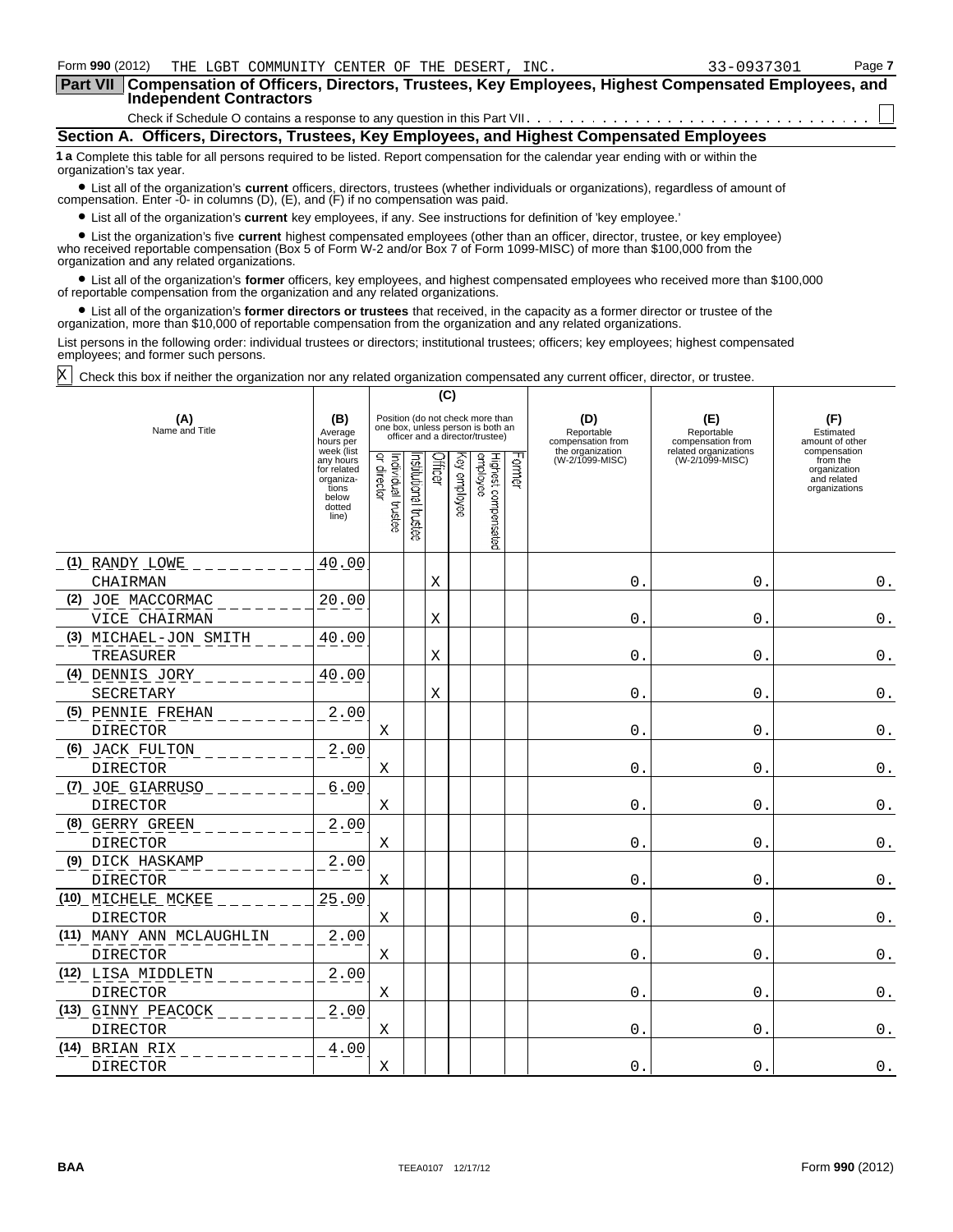| Part VII Section A. Officers, Directors, Trustees, Key Employees, and Highest Compensated Employees (cont)     |                                                                                                                                                                                                                                                        |                                                                                         |                                |                      |                |              |                                                                                                 |                    |                                        |                                          |   |                                                                          |
|----------------------------------------------------------------------------------------------------------------|--------------------------------------------------------------------------------------------------------------------------------------------------------------------------------------------------------------------------------------------------------|-----------------------------------------------------------------------------------------|--------------------------------|----------------------|----------------|--------------|-------------------------------------------------------------------------------------------------|--------------------|----------------------------------------|------------------------------------------|---|--------------------------------------------------------------------------|
|                                                                                                                |                                                                                                                                                                                                                                                        | (B)                                                                                     |                                |                      | (C)            |              |                                                                                                 |                    |                                        |                                          |   |                                                                          |
| (A)<br>Name and title                                                                                          |                                                                                                                                                                                                                                                        | Average<br>hours<br>per<br>week                                                         |                                |                      | Position       |              | (do not check more than one<br>box, unless person is both an<br>officer and a director/trustee) |                    | (D)<br>Reportable<br>compensation from | (E)<br>Reportable<br>compensation from   |   | (F)<br>Estimated<br>amount of other                                      |
|                                                                                                                |                                                                                                                                                                                                                                                        | (list any<br>hours<br>for<br>related<br>organiza<br>- tions<br>below<br>dotted<br>line) | əaisrui isubivibni<br>director | rstitutional trustes | <b>Officer</b> | Key employee | Highest compensated<br>employee                                                                 | crmer <sup>-</sup> | the organization<br>(W-2/1099-MISC)    | related organizations<br>(W-2/1099-MISC) |   | compensation<br>from the<br>organization<br>and related<br>organizations |
| (15) CHARLES ROBBINS<br>DIRECTOR                                                                               |                                                                                                                                                                                                                                                        | 4.00                                                                                    | Χ                              |                      |                |              |                                                                                                 |                    | 0.                                     | 0.                                       |   | $0$ .                                                                    |
| (16) AL JONES<br>DIRECTOR                                                                                      |                                                                                                                                                                                                                                                        | 4.00                                                                                    | Χ                              |                      |                |              |                                                                                                 |                    | 0.                                     | 0.                                       |   | $0$ .                                                                    |
| (17) SUE KOLLENBERG<br>DIRECTOR                                                                                |                                                                                                                                                                                                                                                        | 4.00                                                                                    | Χ                              |                      |                |              |                                                                                                 |                    | 0.                                     | 0.                                       |   | $\mathsf 0$ .                                                            |
| (18) RICK HUTCHESON<br><b>DIRECTOR</b>                                                                         |                                                                                                                                                                                                                                                        | 4.00                                                                                    | Χ                              |                      |                |              |                                                                                                 |                    | 0.                                     | 0.                                       |   | $0$ .                                                                    |
| (19)                                                                                                           |                                                                                                                                                                                                                                                        |                                                                                         |                                |                      |                |              |                                                                                                 |                    |                                        |                                          |   |                                                                          |
| (20)                                                                                                           |                                                                                                                                                                                                                                                        |                                                                                         |                                |                      |                |              |                                                                                                 |                    |                                        |                                          |   |                                                                          |
| (21)                                                                                                           |                                                                                                                                                                                                                                                        |                                                                                         |                                |                      |                |              |                                                                                                 |                    |                                        |                                          |   |                                                                          |
| (22)                                                                                                           |                                                                                                                                                                                                                                                        |                                                                                         |                                |                      |                |              |                                                                                                 |                    |                                        |                                          |   |                                                                          |
| (23)                                                                                                           |                                                                                                                                                                                                                                                        |                                                                                         |                                |                      |                |              |                                                                                                 |                    |                                        |                                          |   |                                                                          |
| (24)                                                                                                           |                                                                                                                                                                                                                                                        |                                                                                         |                                |                      |                |              |                                                                                                 |                    |                                        |                                          |   |                                                                          |
| (25)                                                                                                           |                                                                                                                                                                                                                                                        |                                                                                         |                                |                      |                |              |                                                                                                 |                    |                                        |                                          |   |                                                                          |
| 1 b Sub-total in the set of the set of the set of the set of the set of the set of the set of the set of the s | c Total from continuation sheets to Part VII, Section A                                                                                                                                                                                                |                                                                                         |                                |                      |                |              |                                                                                                 |                    | 0.                                     | 0.                                       |   | $0$ .                                                                    |
|                                                                                                                | d Total (add lines 1b and 1c) and the contract of the contract of the contract of the contract of the contract of the contract of the contract of the contract of the contract of the contract of the contract of the contract                         |                                                                                         |                                |                      |                |              |                                                                                                 |                    | $\mathbf{0}$ .                         | $\mathbf{0}$ .                           |   | $0$ .                                                                    |
| from the organization $\blacktriangleright$                                                                    | 2 Total number of individuals (including but not limited to those listed above) who received more than \$100,000 of reportable compensation                                                                                                            |                                                                                         |                                |                      |                |              |                                                                                                 |                    |                                        |                                          |   |                                                                          |
|                                                                                                                |                                                                                                                                                                                                                                                        |                                                                                         |                                |                      |                |              |                                                                                                 |                    |                                        |                                          |   | Yes<br>No                                                                |
| 3                                                                                                              | Did the organization list any former officer, director or trustee, key employee, or highest compensated employee                                                                                                                                       |                                                                                         |                                |                      |                |              |                                                                                                 |                    |                                        |                                          | 3 | X                                                                        |
| 4                                                                                                              | For any individual listed on line 1a, is the sum of reportable compensation and other compensation from<br>the organization and related organizations greater than \$150,000? If 'Yes' complete Schedule J for                                         |                                                                                         |                                |                      |                |              |                                                                                                 |                    |                                        |                                          | 4 | Χ                                                                        |
| 5.                                                                                                             | Did any person listed on line 1a receive or accrue compensation from any unrelated organization or individual                                                                                                                                          |                                                                                         |                                |                      |                |              |                                                                                                 |                    |                                        |                                          | 5 | Χ                                                                        |
| <b>Section B. Independent Contractors</b>                                                                      |                                                                                                                                                                                                                                                        |                                                                                         |                                |                      |                |              |                                                                                                 |                    |                                        |                                          |   |                                                                          |
| 1.                                                                                                             | Complete this table for your five highest compensated independent contractors that received more than \$100,000 of<br>compensation from the organization. Report compensation for the calendar year ending with or within the organization's tax year. |                                                                                         |                                |                      |                |              |                                                                                                 |                    |                                        |                                          |   |                                                                          |
|                                                                                                                | (C)<br>(A)<br>(B)<br>Name and business address<br>Description of services<br>Compensation                                                                                                                                                              |                                                                                         |                                |                      |                |              |                                                                                                 |                    |                                        |                                          |   |                                                                          |
|                                                                                                                |                                                                                                                                                                                                                                                        |                                                                                         |                                |                      |                |              |                                                                                                 |                    |                                        |                                          |   |                                                                          |
|                                                                                                                |                                                                                                                                                                                                                                                        |                                                                                         |                                |                      |                |              |                                                                                                 |                    |                                        |                                          |   |                                                                          |
|                                                                                                                | 2 Total number of independent contractors (including but not limited to those listed above) who received more than                                                                                                                                     |                                                                                         |                                |                      |                |              |                                                                                                 |                    |                                        |                                          |   |                                                                          |
| \$100,000 in compensation from the organization                                                                |                                                                                                                                                                                                                                                        |                                                                                         |                                |                      |                |              |                                                                                                 |                    |                                        |                                          |   |                                                                          |
| BAA                                                                                                            |                                                                                                                                                                                                                                                        |                                                                                         | TEEA0108 01/24/13              |                      |                |              |                                                                                                 |                    |                                        |                                          |   | Form 990 (2012)                                                          |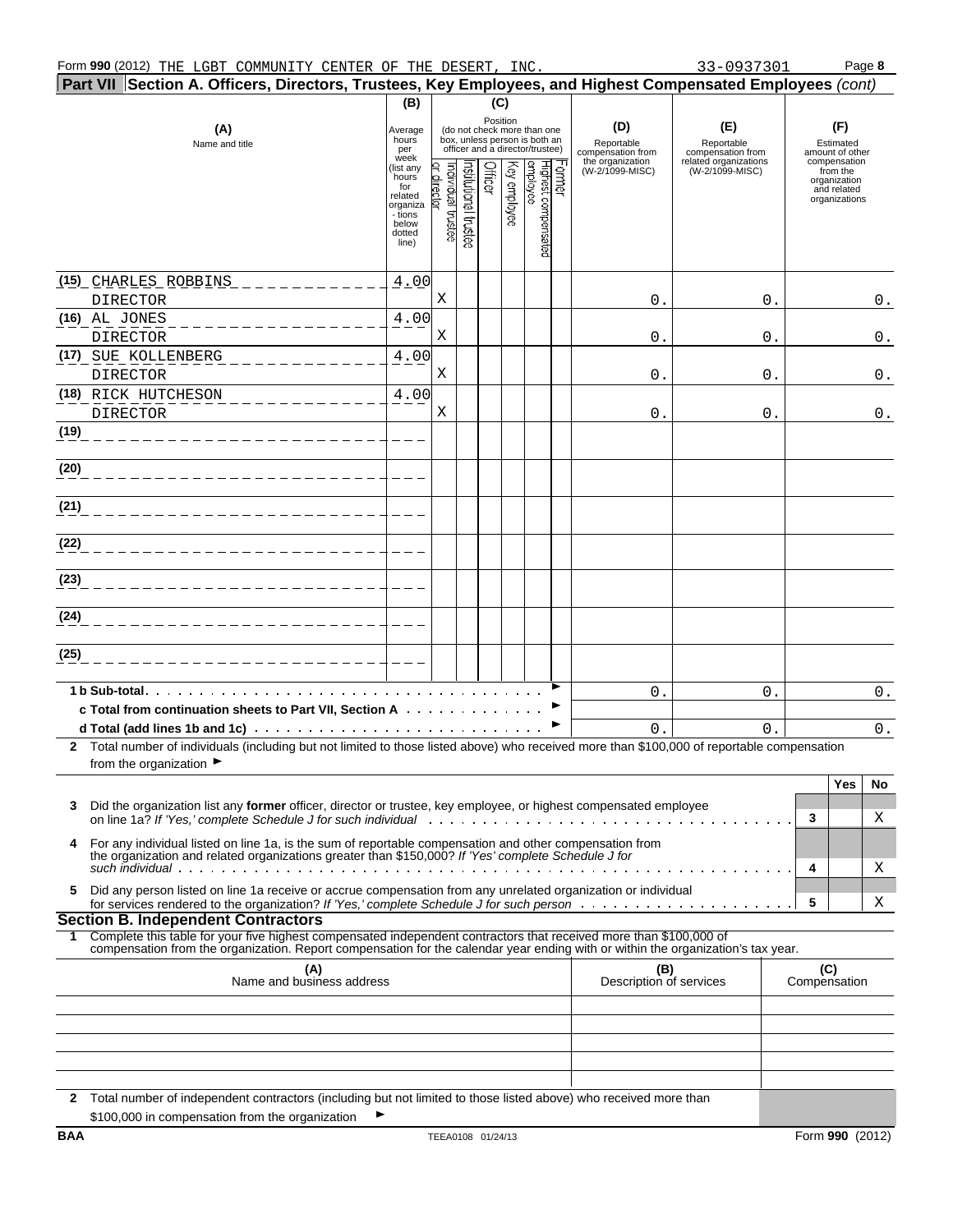|                                                           | .   |                                                                                             |                      |                      |                                                    |                                         |                                                                           |
|-----------------------------------------------------------|-----|---------------------------------------------------------------------------------------------|----------------------|----------------------|----------------------------------------------------|-----------------------------------------|---------------------------------------------------------------------------|
|                                                           |     |                                                                                             |                      | (A)<br>Total revenue | (B)<br>Related or<br>exempt<br>function<br>revenue | (C)<br>Unrelated<br>business<br>revenue | (D)<br>Revenue<br>excluded from tax<br>under sections<br>512, 513, or 514 |
| GIFTS, GRANTS                                             |     | 1 a Federated campaigns<br>1a                                                               |                      |                      |                                                    |                                         |                                                                           |
|                                                           |     | <b>b</b> Membership dues<br>1 b                                                             | 38,535.              |                      |                                                    |                                         |                                                                           |
|                                                           |     | c Fundraising events<br>1 <sub>c</sub>                                                      |                      |                      |                                                    |                                         |                                                                           |
|                                                           |     | d Related organizations<br>1 <sub>d</sub>                                                   |                      |                      |                                                    |                                         |                                                                           |
|                                                           |     | e Government grants (contributions)<br>1 e                                                  |                      |                      |                                                    |                                         |                                                                           |
| CONTRIBUTIONS, GIFTS, GRANT;<br>AND OTHER SIMILAR AMOUNTS |     | f All other contributions, gifts, grants, and<br>similar amounts not included above.<br>1 f | 359,949.             |                      |                                                    |                                         |                                                                           |
|                                                           |     | g Noncash contributions included in lns 1a-1f: \$                                           |                      |                      |                                                    |                                         |                                                                           |
|                                                           |     |                                                                                             |                      | 398,484.             |                                                    |                                         |                                                                           |
|                                                           |     |                                                                                             | <b>Business Code</b> |                      |                                                    |                                         |                                                                           |
|                                                           |     | 2a MENTAL HEALTH $    -$                                                                    | 624100               | 194,778.             | 194,778.                                           | 0.                                      | $0$ .                                                                     |
|                                                           |     | <b>b</b> WELLNESS & RECREATIONAL 624110                                                     |                      | 45,876.              | 45,876.                                            | $\mathbf 0$ .                           | $0$ .                                                                     |
| PROGRAM SERVICE REVENUE                                   | d   | C FOOD BANK _ _ _ _ _ _ _ _ _ _ _<br>________________                                       | 624200               | 4,778.               | 4,778.                                             | $\Omega$ .                              | $0$ .                                                                     |
|                                                           |     | _______________                                                                             |                      |                      |                                                    |                                         |                                                                           |
|                                                           |     | f All other program service revenue                                                         |                      |                      |                                                    |                                         |                                                                           |
|                                                           |     |                                                                                             |                      | 245,432.             |                                                    |                                         |                                                                           |
|                                                           | 3   | Investment income (including dividends, interest and                                        |                      | 143.                 | 143.                                               | 0.                                      | 0.                                                                        |
|                                                           | 4   | Income from investment of tax-exempt bond proceeds ►                                        |                      |                      |                                                    |                                         |                                                                           |
|                                                           | 5   |                                                                                             |                      |                      |                                                    |                                         |                                                                           |
|                                                           |     | (i) Real                                                                                    | (ii) Personal        |                      |                                                    |                                         |                                                                           |
|                                                           |     | 6 a Gross rents                                                                             |                      |                      |                                                    |                                         |                                                                           |
|                                                           |     | <b>b</b> Less: rental expenses                                                              |                      |                      |                                                    |                                         |                                                                           |
|                                                           |     | <b>c</b> Rental income or (loss)                                                            |                      |                      |                                                    |                                         |                                                                           |
|                                                           |     |                                                                                             |                      |                      |                                                    |                                         |                                                                           |
|                                                           |     | (i) Securities<br>7 a Gross amount from sales of<br>assets other than inventory             | (ii) Other           |                      |                                                    |                                         |                                                                           |
|                                                           |     | <b>b</b> Less: cost or other basis<br>and sales expenses                                    |                      |                      |                                                    |                                         |                                                                           |
|                                                           |     | <b>c</b> Gain or (loss) $\cdots$                                                            |                      |                      |                                                    |                                         |                                                                           |
|                                                           |     |                                                                                             |                      |                      |                                                    |                                         |                                                                           |
|                                                           |     | 8 a Gross income from fundraising events<br>(not including $\frac{1}{5}$                    |                      |                      |                                                    |                                         |                                                                           |
| <b>OTHER REVENUE</b>                                      |     | of contributions reported on line 1c).                                                      |                      |                      |                                                    |                                         |                                                                           |
|                                                           |     | See Part IV, line 18                                                                        | a<br>244,858.        |                      |                                                    |                                         |                                                                           |
|                                                           |     | <b>b</b> Less: direct expenses                                                              | $\mathbf{b}$         |                      |                                                    |                                         |                                                                           |
|                                                           |     | c Net income or (loss) from fundraising events ►                                            |                      | 244,858.             |                                                    | 0.                                      | 244,858.                                                                  |
|                                                           |     | <b>9 a</b> Gross income from gaming activities.<br>See Part IV, line $19 \times 10$         |                      |                      |                                                    |                                         |                                                                           |
|                                                           |     | <b>b</b> Less: direct expenses                                                              | bl                   |                      |                                                    |                                         |                                                                           |
|                                                           |     | c Net income or (loss) from gaming activities ▶                                             |                      |                      |                                                    |                                         |                                                                           |
|                                                           |     | 10a Gross sales of inventory, less returns                                                  |                      |                      |                                                    |                                         |                                                                           |
|                                                           |     | and allowances a                                                                            |                      |                      |                                                    |                                         |                                                                           |
|                                                           |     | <b>b</b> Less: cost of goods sold                                                           | b                    |                      |                                                    |                                         |                                                                           |
|                                                           |     | c Net income or (loss) from sales of inventory $\dots \dots$                                |                      |                      |                                                    |                                         |                                                                           |
|                                                           |     | Miscellaneous Revenue                                                                       | <b>Business Code</b> |                      |                                                    |                                         |                                                                           |
|                                                           | 11a | _______________                                                                             |                      |                      |                                                    |                                         |                                                                           |
|                                                           | b   |                                                                                             |                      |                      |                                                    |                                         |                                                                           |
|                                                           | с   |                                                                                             |                      |                      |                                                    |                                         |                                                                           |
|                                                           |     | d All other revenue                                                                         |                      | 103.                 | 103.                                               | 0.                                      | 0.                                                                        |
|                                                           |     |                                                                                             |                      | 103.                 |                                                    |                                         |                                                                           |
|                                                           |     |                                                                                             |                      | 889,020.             | 245,678.                                           | 0.                                      | 244,858.                                                                  |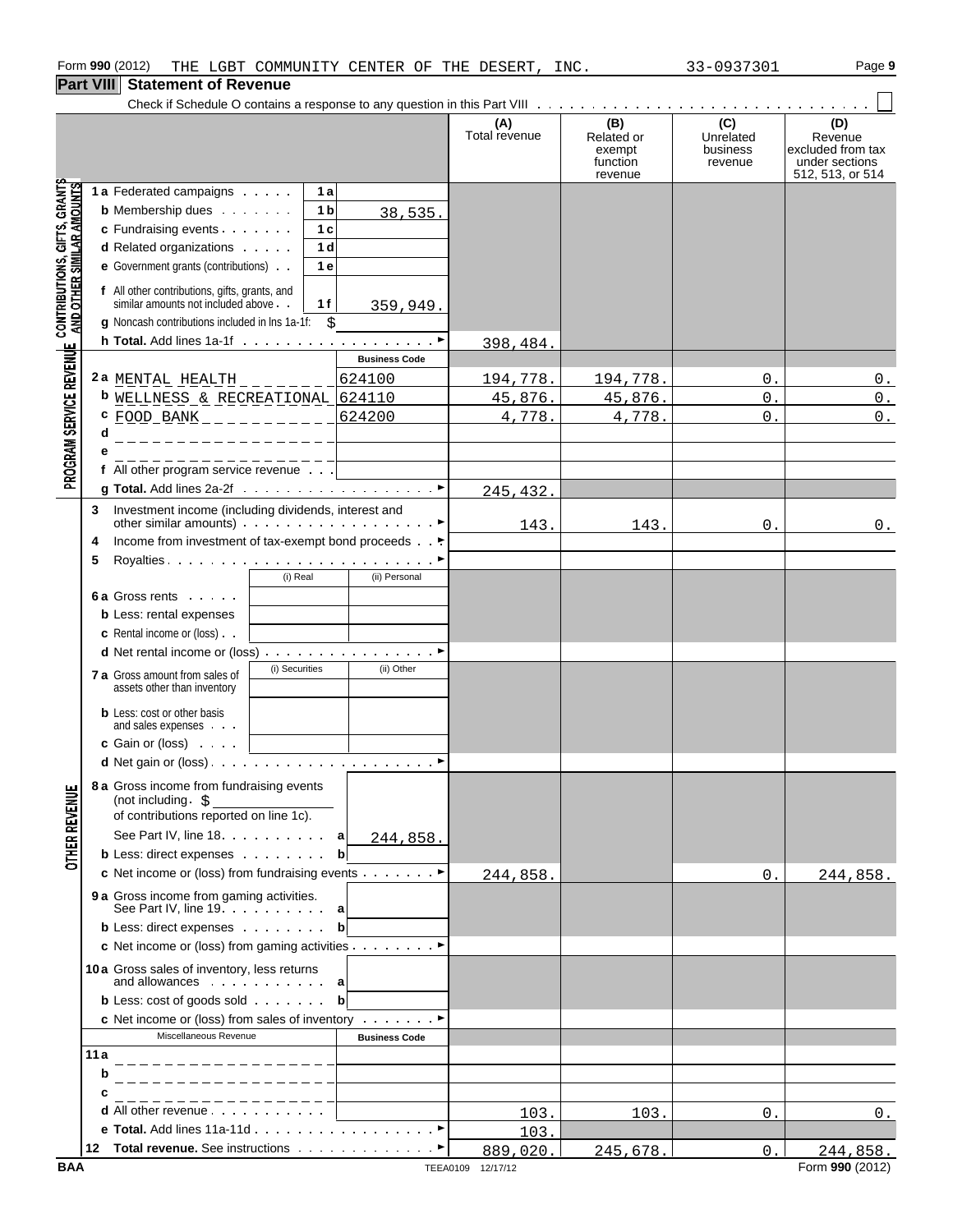|                | Section 501(c)(3) and 501(c)(4) organizations must complete all columns. All other organizations must complete column (A).                                                                                                                                 |                       |                             |                                    |                         |
|----------------|------------------------------------------------------------------------------------------------------------------------------------------------------------------------------------------------------------------------------------------------------------|-----------------------|-----------------------------|------------------------------------|-------------------------|
|                |                                                                                                                                                                                                                                                            |                       | (B)                         | (C)                                | (D)                     |
|                | Do not include amounts reported on lines 6b,<br>7b. 8b. 9b. and 10b of Part VIII.                                                                                                                                                                          | (A)<br>Total expenses | Program service<br>expenses | Management and<br>general expenses | Fundraising<br>expenses |
| $\mathbf 1$    | Grants and other assistance to governments<br>and organizations in the United States. See<br>Part IV, line $21 \cdot \cdot \cdot \cdot \cdot \cdot \cdot \cdot \cdot \cdot \cdot \cdot \cdot \cdot \cdot$                                                  |                       |                             |                                    |                         |
| $\mathfrak{p}$ | Grants and other assistance to individuals in<br>the United States. See Part IV, line 22                                                                                                                                                                   |                       |                             |                                    |                         |
| 3              | Grants and other assistance to governments,<br>organizations, and individuals outside the<br>United States. See Part IV, lines 15 and 16                                                                                                                   |                       |                             |                                    |                         |
| 4              | Benefits paid to or for members                                                                                                                                                                                                                            |                       |                             |                                    |                         |
| 5              | Compensation of current officers, directors,<br>trustees, and key employees                                                                                                                                                                                | 207, 477.             | 108,918.                    | 98,559.                            | 0.                      |
| 6              | Compensation not included above, to<br>disqualified persons (as defined under<br>section 4958(f)(1)) and persons described<br>in section $4958(c)(3)(B)$ .                                                                                                 |                       |                             |                                    |                         |
| 7              | Other salaries and wages                                                                                                                                                                                                                                   | 165,081.              | 124,589.                    | 8,656.                             | 31,836.                 |
| 8              | Pension plan accruals and contributions<br>(include section $401(k)$ and section $403(b)$ )                                                                                                                                                                |                       |                             |                                    |                         |
| 9              | Other employee benefits                                                                                                                                                                                                                                    | 19,436.               | 14,577.                     | 4,859.                             | $0$ .                   |
| 10             | Payroll taxes                                                                                                                                                                                                                                              | 33,524.               | 25, 143.                    | 8,381.                             | $0$ .                   |
|                | 11 Fees for services (non-employees):                                                                                                                                                                                                                      |                       |                             |                                    |                         |
|                | a Management                                                                                                                                                                                                                                               |                       |                             |                                    |                         |
|                |                                                                                                                                                                                                                                                            |                       |                             |                                    |                         |
|                | c Accounting $\ldots$ , $\ldots$ , $\ldots$ , $\ldots$ , $\ldots$ , $\ldots$                                                                                                                                                                               | 44,697.               | $0$ .                       | 44,697.                            | $0$ .                   |
|                |                                                                                                                                                                                                                                                            |                       |                             |                                    |                         |
|                | e Professional fundraising services. See Part IV, line 17.                                                                                                                                                                                                 |                       |                             |                                    |                         |
|                | f Investment management fees                                                                                                                                                                                                                               |                       |                             |                                    |                         |
|                | <b>g</b> Other. (If line 11g amt exceeds 10% of line 25, col-<br>umn (A) amt, list line 11g expenses on Sch O) $\cdots$                                                                                                                                    | 53,394.               | 51,803.                     | 1,591.                             | $0_{-}$                 |
|                | 12 Advertising and promotion                                                                                                                                                                                                                               | 8,894.                | 8,555.                      | $0$ .                              | 339.                    |
| 13             | Office expenses                                                                                                                                                                                                                                            | 18,541.               | 14,404.                     | 4,137.                             | 0.                      |
| 14             | Information technology                                                                                                                                                                                                                                     | 51,309.               | 38,482.                     | 12,827.                            | $0_{.}$                 |
| 15             |                                                                                                                                                                                                                                                            |                       |                             |                                    |                         |
| 16             | Occupancy                                                                                                                                                                                                                                                  | 230,099.              | 59,639.                     | 19,880.                            | 150, 580.               |
| 17             |                                                                                                                                                                                                                                                            | 7,045.                | 5,284.                      | 1,761.                             | $0_{\cdot\cdot\cdot}$   |
| 18             | Payments of travel or entertainment<br>expenses for any federal, state, or local<br>public officials                                                                                                                                                       |                       |                             |                                    |                         |
| 19             | Conferences, conventions, and meetings                                                                                                                                                                                                                     | 3,960.                | 2,970.                      | 990.                               | 0.                      |
| 20             |                                                                                                                                                                                                                                                            |                       |                             |                                    |                         |
| 21             | Payments to affiliates                                                                                                                                                                                                                                     |                       |                             |                                    |                         |
| 22             | Depreciation, depletion, and amortization                                                                                                                                                                                                                  | 2,471.                | 1,853.                      | 618.                               | 0.                      |
| 23<br>24       | Insurance<br>Other expenses. Itemize expenses not<br>covered above (List miscellaneous expenses<br>in line 24e. If line 24e amount exceeds 10%<br>of line 25, column (A) amount, list line 24e<br>expenses on Schedule O.)                                 | 16,025.               | 10,945.                     | 4,006.                             | 1,074.                  |
|                | <sup>a</sup> DUES & SUBSCRIPTIONS _______                                                                                                                                                                                                                  | 2,323.                | 1,742.                      | 581.                               | 0.                      |
|                | <b>b</b> SUPPLIES<br>_______________                                                                                                                                                                                                                       | 88,446.               | 79,970.                     | 8,476.                             | 0.                      |
|                | $c$ TAXES AND LICENSES _ _ _ _ _ _ _ _                                                                                                                                                                                                                     | 244.                  | 0.                          | 244.                               | 0.                      |
|                | $d$ 2011 AUDIT DIFFERENCES _ _ _ _                                                                                                                                                                                                                         | $-4, 250.$            | 0.                          | $-4, 250.$                         | $0$ .                   |
|                | e All other expenses                                                                                                                                                                                                                                       |                       |                             |                                    |                         |
| 25             | Total functional expenses. Add lines 1 through 24e. .                                                                                                                                                                                                      | 948,716.              | 548,874.                    | 216,013.                           | 183,829.                |
| 26             | Joint costs. Complete this line only if<br>the organization reported in column (B)<br>joint costs from a combined educational<br>campaign and fundraising solicitation.<br>Check here $\blacktriangleright$<br>    if following<br>SOP 98-2 (ASC 958-720). |                       |                             |                                    |                         |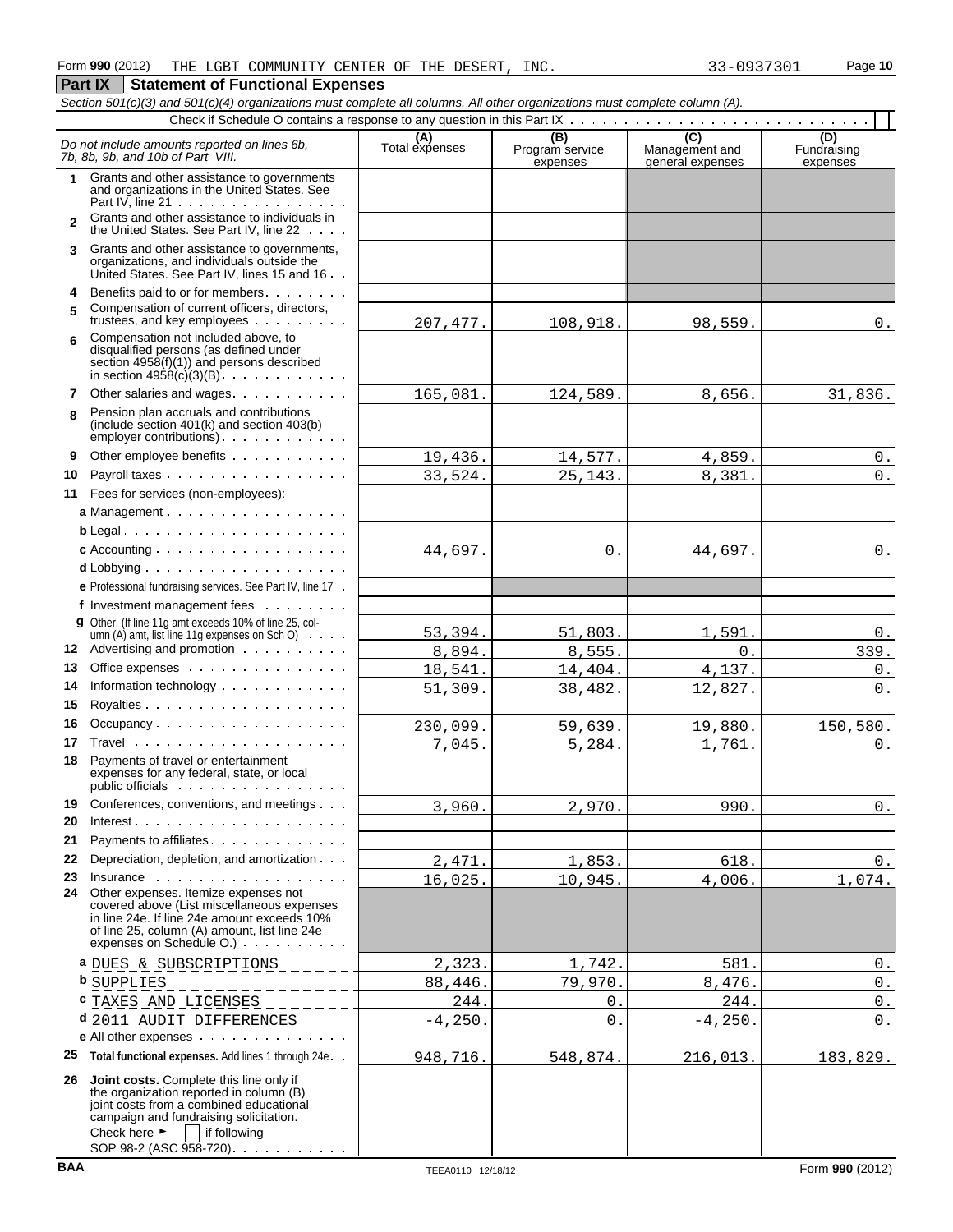#### Form **990** (2012) THE LGBT COMMUNITY CENTER OF THE DESERT, INC.  $33-0937301$  Page 11 THE LGBT COMMUNITY CENTER OF THE DESERT, INC. 33-0937301

|                    | <b>Part X</b> | <b>Balance Sheet</b>                                                                                                                                                                                                                                                                                                                     |                          |                |                    |
|--------------------|---------------|------------------------------------------------------------------------------------------------------------------------------------------------------------------------------------------------------------------------------------------------------------------------------------------------------------------------------------------|--------------------------|----------------|--------------------|
|                    |               |                                                                                                                                                                                                                                                                                                                                          |                          |                |                    |
|                    |               |                                                                                                                                                                                                                                                                                                                                          | (A)<br>Beginning of year |                | (B)<br>End of year |
|                    | 1             | $Cash - non-interest-bearing \dots \dots \dots \dots \dots \dots \dots \dots \dots \dots \dots \dots$                                                                                                                                                                                                                                    | 216,073.                 | 1              | 170,241.           |
|                    | 2             |                                                                                                                                                                                                                                                                                                                                          | 17.                      | $\mathbf{2}$   |                    |
|                    | 3             |                                                                                                                                                                                                                                                                                                                                          |                          | 3              |                    |
|                    | 4             |                                                                                                                                                                                                                                                                                                                                          | 20,046.                  | 4              | 2,333.             |
|                    | 5             | Loans and other receivables from current and former officers, directors,<br>trustees, key employees, and highest compensated employees. Complete<br>Part II of Schedule L                                                                                                                                                                |                          | 5              |                    |
|                    | 6             | Loans and other receivables from other disqualified persons (as defined under<br>section 4958(f)(1)), persons described in section 4958(c)(3)(B), and contributing<br>employers and sponsoring organizations of section $501(c)(9)$ voluntary employees'<br>beneficiary organizations (see instructions). Complete Part II of Schedule L |                          | 6              |                    |
|                    | 7             |                                                                                                                                                                                                                                                                                                                                          |                          | $\overline{7}$ |                    |
| <b>ASSETS</b>      | 8             |                                                                                                                                                                                                                                                                                                                                          |                          | 8              |                    |
|                    | 9             |                                                                                                                                                                                                                                                                                                                                          |                          | 9              |                    |
|                    |               | 10a Land, buildings, and equipment: cost or other basis.                                                                                                                                                                                                                                                                                 |                          |                |                    |
|                    |               | 53, 725.                                                                                                                                                                                                                                                                                                                                 |                          |                |                    |
|                    |               | <b>b</b> Less: accumulated depreciation $\cdots \cdots \cdots \cdots$ 10b 35,999.                                                                                                                                                                                                                                                        | 43,847.                  | 10c            | 17,726.            |
|                    | 11            |                                                                                                                                                                                                                                                                                                                                          |                          | 11             |                    |
|                    | 12            |                                                                                                                                                                                                                                                                                                                                          |                          | 12             |                    |
|                    | 13            | Investments – program-related. See Part IV, line $11 \cdot \cdot \cdot \cdot \cdot \cdot \cdot \cdot \cdot \cdot \cdot \cdot \cdot \cdot \cdot \cdot \cdot \cdot$                                                                                                                                                                        |                          | 13             |                    |
|                    | 14            |                                                                                                                                                                                                                                                                                                                                          |                          | 14             |                    |
|                    | 15            |                                                                                                                                                                                                                                                                                                                                          | 4,950                    | 15             | 4,594.             |
|                    | 16            | Total assets. Add lines 1 through 15 (must equal line 34)                                                                                                                                                                                                                                                                                | 284,933                  | 16             | 194,894.           |
|                    | 17            |                                                                                                                                                                                                                                                                                                                                          | 22,922.                  | 17             | 16,029.            |
|                    | 18            |                                                                                                                                                                                                                                                                                                                                          |                          | 18             |                    |
|                    | 19            | Deferred revenue www.communicationshipsers and contain the contact of the contact of the contact of the contact of the contact of the contact of the contact of the contact of the contact of the contact of the contact of th                                                                                                           |                          | 19             |                    |
|                    | 20            |                                                                                                                                                                                                                                                                                                                                          |                          | 20             |                    |
| J.<br>A<br>B       | 21            | Escrow or custodial account liability. Complete Part IV of Schedule D                                                                                                                                                                                                                                                                    |                          | 21             |                    |
| L<br>L             | 22            | Loans and other payables to current and former officers, directors, trustees,                                                                                                                                                                                                                                                            |                          | 22             |                    |
| т                  | 23            | Secured mortgages and notes payable to unrelated third parties                                                                                                                                                                                                                                                                           |                          | 23             |                    |
| $_{\rm s}^{\rm E}$ | 24            | Unsecured notes and loans payable to unrelated third parties                                                                                                                                                                                                                                                                             |                          | 24             |                    |
|                    | 25            | Other liabilities (including federal income tax, payables to related third parties,<br>and other liabilities not included on lines 17-24). Complete Part X of Schedule D                                                                                                                                                                 |                          | 25             |                    |
|                    | 26            |                                                                                                                                                                                                                                                                                                                                          | 22,922.                  | 26             | 16,029.            |
| 투                  |               | Organizations that follow SFAS 117 (ASC 958), check here ► and complete<br>lines 27 through 29, and lines 33 and 34.                                                                                                                                                                                                                     |                          |                |                    |
|                    | 27            |                                                                                                                                                                                                                                                                                                                                          |                          | 27             |                    |
|                    | 28            |                                                                                                                                                                                                                                                                                                                                          |                          | 28             |                    |
| <b>ASSETS</b>      | 29            |                                                                                                                                                                                                                                                                                                                                          |                          | 29             |                    |
| Q                  |               | Organizations that do not follow SFAS 117 (ASC 958), check here $\triangleright \mathbb{X}$                                                                                                                                                                                                                                              |                          |                |                    |
| UN<br>D            |               | and complete lines 30 through 34.                                                                                                                                                                                                                                                                                                        |                          |                |                    |
|                    | 30            |                                                                                                                                                                                                                                                                                                                                          |                          | 30             |                    |
|                    | 31            | Paid-in or capital surplus, or land, building, or equipment fund                                                                                                                                                                                                                                                                         |                          | 31             |                    |
| <b>BALANCES</b>    | 32            | Retained earnings, endowment, accumulated income, or other funds                                                                                                                                                                                                                                                                         | 262,011                  | 32             | 178,865.           |
|                    | 33            |                                                                                                                                                                                                                                                                                                                                          | 262,011                  | 33             | 178,865.           |
|                    | 34            |                                                                                                                                                                                                                                                                                                                                          | 284,933.                 | 34             | 194,894.           |
| <b>BAA</b>         |               |                                                                                                                                                                                                                                                                                                                                          |                          |                | Form 990 (2012)    |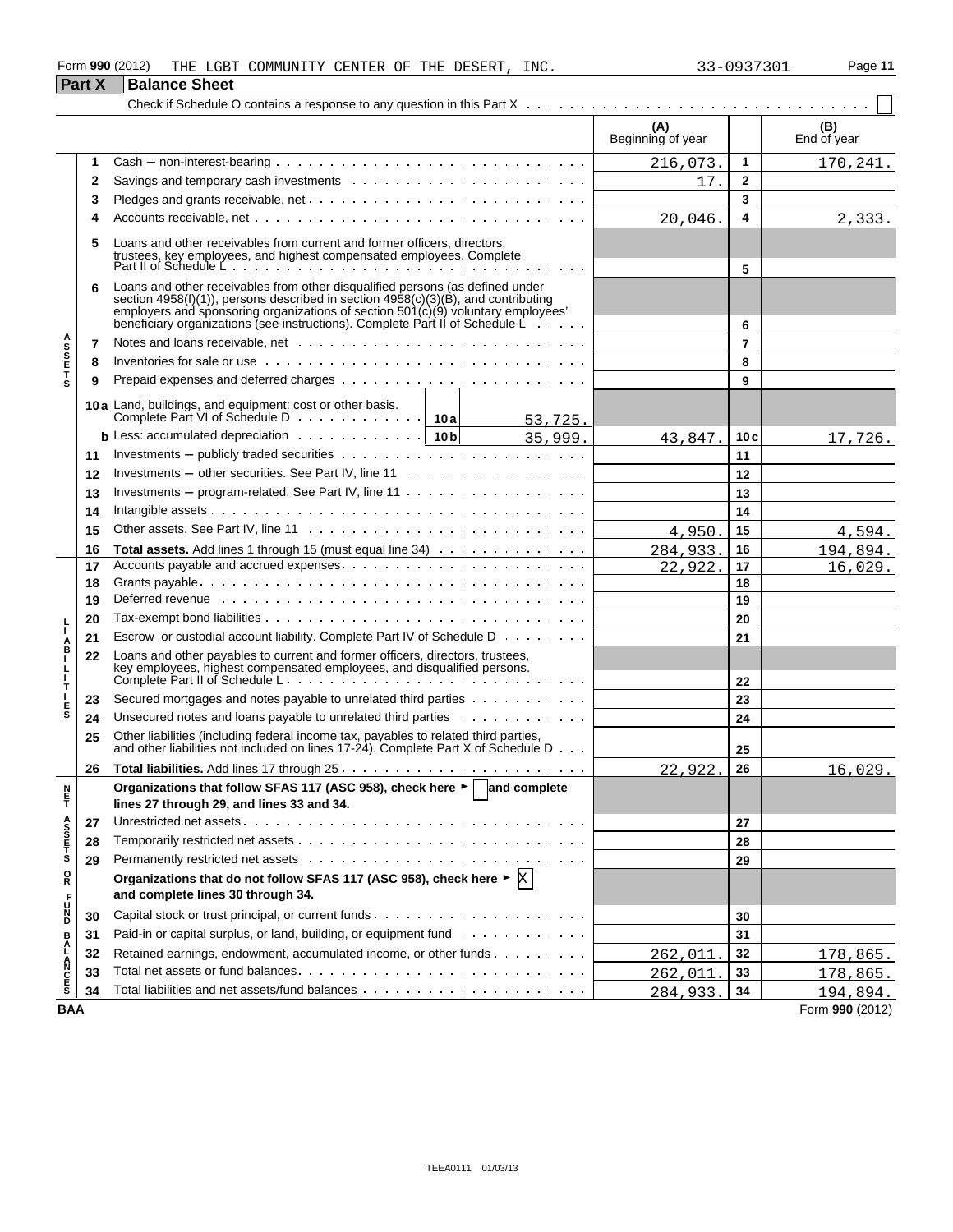|                | Form 990 (2012)<br>THE LGBT COMMUNITY CENTER OF THE DESERT, INC.                                                                                                                                                              | 33-0937301              |                |                 | Page 12   |
|----------------|-------------------------------------------------------------------------------------------------------------------------------------------------------------------------------------------------------------------------------|-------------------------|----------------|-----------------|-----------|
| <b>Part XI</b> | <b>Reconciliation of Net Assets</b>                                                                                                                                                                                           |                         |                |                 |           |
|                |                                                                                                                                                                                                                               |                         |                |                 |           |
| 1              | Total revenue (must equal Part VIII, column (A), line 12) $\ldots \ldots \ldots \ldots \ldots \ldots \ldots \ldots \ldots \ldots \ldots$                                                                                      | $\mathbf{1}$            |                | 889,020.        |           |
| 2              |                                                                                                                                                                                                                               | $\mathbf{2}$            |                | 948,716.        |           |
| 3              |                                                                                                                                                                                                                               | 3                       |                | $-59,696.$      |           |
| 4              | Net assets or fund balances at beginning of year (must equal Part X, line 33, column (A)).                                                                                                                                    | 4                       |                | 262,011.        |           |
| 5              |                                                                                                                                                                                                                               | 5                       |                |                 |           |
| 6              |                                                                                                                                                                                                                               | 6                       |                |                 |           |
| 7              |                                                                                                                                                                                                                               | $\overline{\mathbf{z}}$ |                |                 |           |
| 8              |                                                                                                                                                                                                                               | 8                       |                | $-23.450.$      |           |
| 9              |                                                                                                                                                                                                                               | 9                       |                |                 |           |
| 10             | Net assets or fund balances at end of year. Combine lines 3 through 9 (must equal Part X, line 33,                                                                                                                            |                         |                |                 |           |
|                |                                                                                                                                                                                                                               | 10                      |                | 178,865.        |           |
|                | <b>Part XII Financial Statements and Reporting</b>                                                                                                                                                                            |                         |                |                 |           |
|                |                                                                                                                                                                                                                               |                         |                |                 |           |
|                |                                                                                                                                                                                                                               |                         |                | <b>Yes</b>      | <b>No</b> |
| 1.             | Other<br>Accounting method used to prepare the Form 990:<br><b>X</b> Accrual<br>Cash                                                                                                                                          |                         |                |                 |           |
|                | If the organization changed its method of accounting from a prior year or checked 'Other,' explain<br>in Schedule O.                                                                                                          |                         |                |                 |           |
|                | 2a Were the organization's financial statements compiled or reviewed by an independent accountant?                                                                                                                            |                         | 2a             | X               |           |
|                | If 'Yes,' check a box below to indicate whether the financial statements for the year were compiled or reviewed on a<br>separate basis, consolidated basis, or both:                                                          |                         |                |                 |           |
|                | Consolidated basis<br>Both consolidated and separate basis<br>Separate basis                                                                                                                                                  |                         |                |                 |           |
|                | <b>b</b> Were the organization's financial statements audited by an independent accountant? $\cdots$ , $\cdots$ , $\cdots$ , $\cdots$                                                                                         |                         | 2 <sub>b</sub> |                 | Χ         |
|                | If 'Yes,' check a box below to indicate whether the financial statements for the year were audited on a separate                                                                                                              |                         |                |                 |           |
|                | basis, consolidated basis, or both:                                                                                                                                                                                           |                         |                |                 |           |
|                | <b>Consolidated basis</b><br>Both consolidated and separate basis<br>Separate basis                                                                                                                                           |                         |                |                 |           |
|                | c If 'Yes' to line 2a or 2b, does the organization have a committee that assumes responsibility for oversight of the audit,<br>review, or compilation of its financial statements and selection of an independent accountant? |                         | 2c             | Χ               |           |
|                | If the organization changed either its oversight process or selection process during the tax year, explain<br>in Schedule O.                                                                                                  |                         |                |                 |           |
|                | 3 a As a result of a federal award, was the organization required to undergo an audit or audits as set forth in the Single                                                                                                    |                         | 3a             |                 | Χ         |
|                | b If 'Yes,' did the organization undergo the required audit or audits? If the organization did not undergo the required audit                                                                                                 |                         | 3 <sub>b</sub> |                 |           |
| <b>BAA</b>     |                                                                                                                                                                                                                               |                         |                | Form 990 (2012) |           |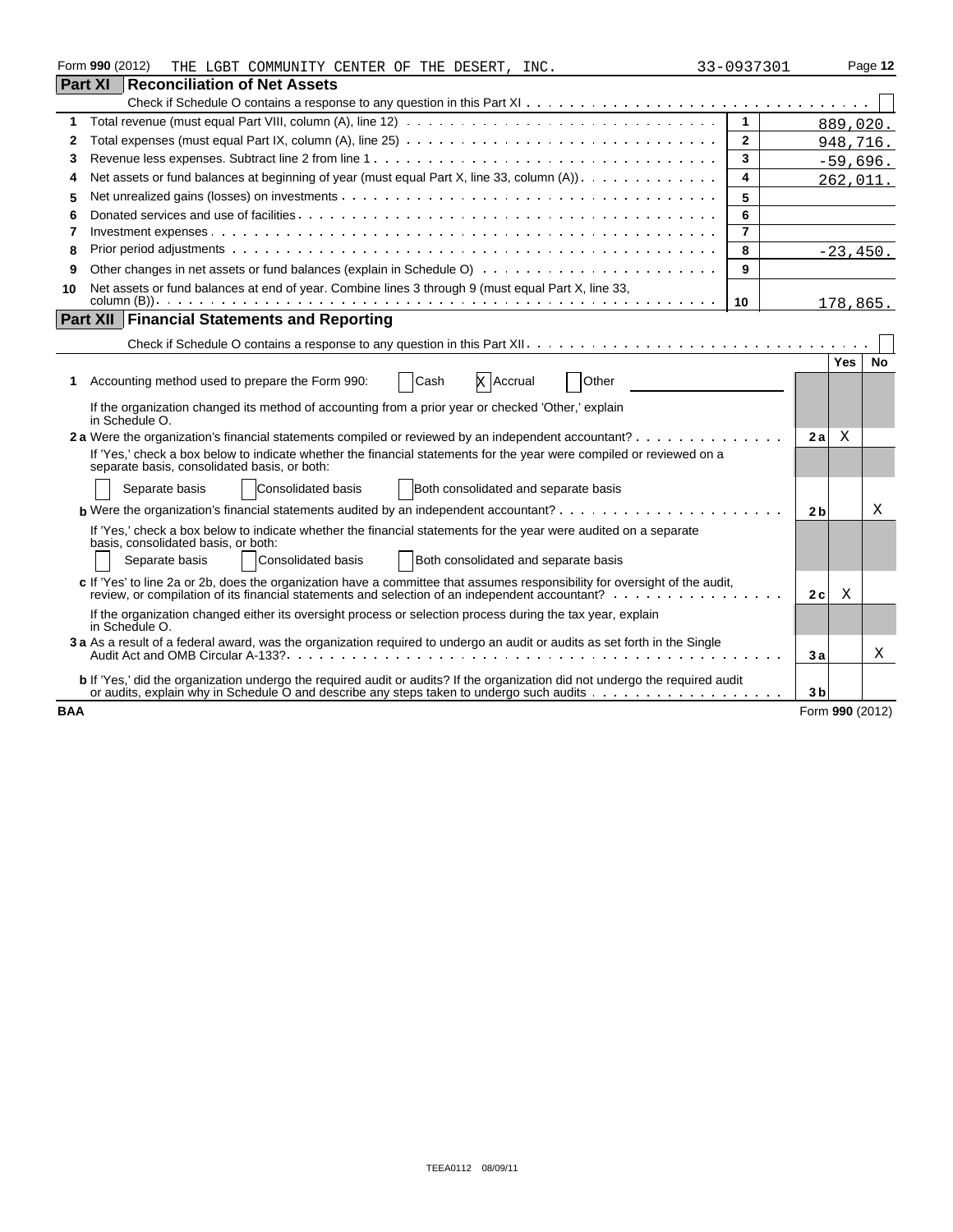|                                                                                                                                                                   | <b>SCHEDULE A</b><br><b>Public Charity Status and Public Support</b><br>2012<br>(Form 990 or 990-EZ)                                                                                                                                      |                                                                                                                           |          |   |                                                                                                                                                                                                                                                                                                                                                                                                                                                            |                                                                          |           |                                                                             |    |                                                                           |    |                                        |            |    |
|-------------------------------------------------------------------------------------------------------------------------------------------------------------------|-------------------------------------------------------------------------------------------------------------------------------------------------------------------------------------------------------------------------------------------|---------------------------------------------------------------------------------------------------------------------------|----------|---|------------------------------------------------------------------------------------------------------------------------------------------------------------------------------------------------------------------------------------------------------------------------------------------------------------------------------------------------------------------------------------------------------------------------------------------------------------|--------------------------------------------------------------------------|-----------|-----------------------------------------------------------------------------|----|---------------------------------------------------------------------------|----|----------------------------------------|------------|----|
|                                                                                                                                                                   |                                                                                                                                                                                                                                           | Complete if the organization is a section $501(c)(3)$ organization or a section<br>4947(a)(1) nonexempt charitable trust. |          |   |                                                                                                                                                                                                                                                                                                                                                                                                                                                            |                                                                          |           |                                                                             |    | <b>Open to Public</b>                                                     |    |                                        |            |    |
| Department of the Treasury<br>Internal Revenue Service                                                                                                            |                                                                                                                                                                                                                                           | ► Attach to Form 990 or Form 990-EZ. ► See separate instructions.                                                         |          |   |                                                                                                                                                                                                                                                                                                                                                                                                                                                            |                                                                          |           |                                                                             |    | <b>Inspection</b>                                                         |    |                                        |            |    |
| Name of the organization                                                                                                                                          |                                                                                                                                                                                                                                           |                                                                                                                           |          |   |                                                                                                                                                                                                                                                                                                                                                                                                                                                            |                                                                          |           |                                                                             |    |                                                                           |    | <b>Employer identification number</b>  |            |    |
| 33-0937301<br>THE LGBT COMMUNITY CENTER OF THE DESERT,<br>INC.<br>Reason for Public Charity Status (All organizations must complete this part.) See instructions. |                                                                                                                                                                                                                                           |                                                                                                                           |          |   |                                                                                                                                                                                                                                                                                                                                                                                                                                                            |                                                                          |           |                                                                             |    |                                                                           |    |                                        |            |    |
| Part I                                                                                                                                                            |                                                                                                                                                                                                                                           |                                                                                                                           |          |   |                                                                                                                                                                                                                                                                                                                                                                                                                                                            |                                                                          |           |                                                                             |    |                                                                           |    |                                        |            |    |
|                                                                                                                                                                   |                                                                                                                                                                                                                                           |                                                                                                                           |          |   | The organization is not a private foundation because it is: (For lines 1 through 11, check only one box.)                                                                                                                                                                                                                                                                                                                                                  |                                                                          |           |                                                                             |    |                                                                           |    |                                        |            |    |
| 1                                                                                                                                                                 |                                                                                                                                                                                                                                           |                                                                                                                           |          |   | A church, convention of churches or association of churches described in section 170(b)(1)(A)(i).                                                                                                                                                                                                                                                                                                                                                          |                                                                          |           |                                                                             |    |                                                                           |    |                                        |            |    |
| 2<br>3                                                                                                                                                            |                                                                                                                                                                                                                                           |                                                                                                                           |          |   | A school described in section 170(b)(1)(A)(ii). (Attach Schedule E.)                                                                                                                                                                                                                                                                                                                                                                                       |                                                                          |           |                                                                             |    |                                                                           |    |                                        |            |    |
| 4                                                                                                                                                                 | A hospital or a cooperative hospital service organization described in section 170(b)(1)(A)(iii).<br>A medical research organization operated in conjunction with a hospital described in section 170(b)(1)(A)(iii). Enter the hospital's |                                                                                                                           |          |   |                                                                                                                                                                                                                                                                                                                                                                                                                                                            |                                                                          |           |                                                                             |    |                                                                           |    |                                        |            |    |
|                                                                                                                                                                   | name, city, and state:                                                                                                                                                                                                                    |                                                                                                                           |          |   |                                                                                                                                                                                                                                                                                                                                                                                                                                                            |                                                                          |           |                                                                             |    |                                                                           |    |                                        |            |    |
| 5                                                                                                                                                                 | $170(b)(1)(A)(iv)$ . (Complete Part II.)                                                                                                                                                                                                  |                                                                                                                           |          |   | An organization operated for the benefit of a college or university owned or operated by a governmental unit described in section                                                                                                                                                                                                                                                                                                                          |                                                                          |           |                                                                             |    |                                                                           |    |                                        |            |    |
| 6                                                                                                                                                                 |                                                                                                                                                                                                                                           |                                                                                                                           |          |   | A federal, state, or local government or governmental unit described in section 170(b)(1)(A)(v).                                                                                                                                                                                                                                                                                                                                                           |                                                                          |           |                                                                             |    |                                                                           |    |                                        |            |    |
| 7                                                                                                                                                                 | in section 170(b)(1)(A)(vi). (Complete Part II.)                                                                                                                                                                                          |                                                                                                                           |          |   | An organization that normally receives a substantial part of its support from a governmental unit or from the general public described                                                                                                                                                                                                                                                                                                                     |                                                                          |           |                                                                             |    |                                                                           |    |                                        |            |    |
| 8                                                                                                                                                                 |                                                                                                                                                                                                                                           |                                                                                                                           |          |   | A community trust described in section 170(b)(1)(A)(vi). (Complete Part II.)                                                                                                                                                                                                                                                                                                                                                                               |                                                                          |           |                                                                             |    |                                                                           |    |                                        |            |    |
| 9<br>X                                                                                                                                                            | (Complete Part III.)                                                                                                                                                                                                                      |                                                                                                                           |          |   | An organization that normally receives: (1) more than 33-1/3% of its support from contributions, membership fees, and gross receipts from activities<br>related to its exempt functions - subject to certain exceptions, and (2) no more than 33-1/3% of its support from gross investment income and<br>unrelated business taxable income (less section 511 tax) from businesses acquired by the organization after June 30, 1975. See section 509(a)(2). |                                                                          |           |                                                                             |    |                                                                           |    |                                        |            |    |
| 10                                                                                                                                                                |                                                                                                                                                                                                                                           |                                                                                                                           |          |   | An organization organized and operated exclusively to test for public safety. See section 509(a)(4).                                                                                                                                                                                                                                                                                                                                                       |                                                                          |           |                                                                             |    |                                                                           |    |                                        |            |    |
| 11                                                                                                                                                                |                                                                                                                                                                                                                                           |                                                                                                                           |          |   | An organization organized and operated exclusively for the benefit of, to perform the functions of, or carry out the purposes of one or more publicly<br>supported organizations described in section $509(a)(1)$ or section $509(a)(2)$ . See section $509(a)(3)$ . Check the box that describes the type of<br>supporting organization and complete lines 11e through 11h.                                                                               |                                                                          |           |                                                                             |    |                                                                           |    |                                        |            |    |
| a                                                                                                                                                                 | Type I                                                                                                                                                                                                                                    | b                                                                                                                         | Type II  | c | Type III - Functionally integrated                                                                                                                                                                                                                                                                                                                                                                                                                         |                                                                          |           |                                                                             |    |                                                                           |    | Type III - Non-functionally integrated |            |    |
| е                                                                                                                                                                 | section $509(a)(2)$ .                                                                                                                                                                                                                     |                                                                                                                           |          |   | By checking this box, I certify that the organization is not controlled directly or indirectly by one or more disqualified persons<br>other than foundation managers and other than one or more publicly supported organizations described in section 509(a)(1) or                                                                                                                                                                                         |                                                                          |           |                                                                             |    |                                                                           |    |                                        |            |    |
| f                                                                                                                                                                 |                                                                                                                                                                                                                                           |                                                                                                                           |          |   | If the organization received a written determination from the IRS that is a Type I, Type II or Type III supporting organization,                                                                                                                                                                                                                                                                                                                           |                                                                          |           |                                                                             |    |                                                                           |    |                                        |            |    |
| g                                                                                                                                                                 | check this box                                                                                                                                                                                                                            |                                                                                                                           |          |   | Since August 17, 2006, has the organization accepted any gift or contribution from any of the following persons?                                                                                                                                                                                                                                                                                                                                           |                                                                          |           |                                                                             |    |                                                                           |    |                                        |            |    |
| (i)                                                                                                                                                               |                                                                                                                                                                                                                                           |                                                                                                                           |          |   | A person who directly or indirectly controls, either alone or together with persons described in (ii) and (iii)                                                                                                                                                                                                                                                                                                                                            |                                                                          |           |                                                                             |    |                                                                           |    | 11 g (i)                               | <b>Yes</b> | No |
|                                                                                                                                                                   |                                                                                                                                                                                                                                           |                                                                                                                           |          |   |                                                                                                                                                                                                                                                                                                                                                                                                                                                            |                                                                          |           |                                                                             |    |                                                                           |    |                                        |            |    |
| (ii)                                                                                                                                                              |                                                                                                                                                                                                                                           |                                                                                                                           |          |   |                                                                                                                                                                                                                                                                                                                                                                                                                                                            |                                                                          |           |                                                                             |    |                                                                           |    | 11 g (ii)                              |            |    |
|                                                                                                                                                                   | (iii)                                                                                                                                                                                                                                     |                                                                                                                           |          |   | Provide the following information about the supported organization(s).                                                                                                                                                                                                                                                                                                                                                                                     |                                                                          |           |                                                                             |    |                                                                           |    | 11 g (iii)                             |            |    |
| h                                                                                                                                                                 | (i) Name of supported                                                                                                                                                                                                                     |                                                                                                                           |          |   |                                                                                                                                                                                                                                                                                                                                                                                                                                                            |                                                                          |           |                                                                             |    |                                                                           |    | (vii) Amount of monetary               |            |    |
|                                                                                                                                                                   | organization                                                                                                                                                                                                                              |                                                                                                                           | (ii) EIN |   | (iii) Type of organization<br>(described on lines 1-9<br>above or IRC section<br>(see instructions))                                                                                                                                                                                                                                                                                                                                                       | (iv) is the<br>organization in<br>column (i) listed in<br>your governing | document? | (v) Did you notify<br>the organization in<br>column (i) of your<br>support? |    | (vi) is the<br>organization in<br>column (i)<br>organized in the<br>U.S.? |    |                                        | support    |    |
|                                                                                                                                                                   |                                                                                                                                                                                                                                           |                                                                                                                           |          |   |                                                                                                                                                                                                                                                                                                                                                                                                                                                            | Yes                                                                      | No        | Yes                                                                         | No | Yes                                                                       | No |                                        |            |    |
|                                                                                                                                                                   |                                                                                                                                                                                                                                           |                                                                                                                           |          |   |                                                                                                                                                                                                                                                                                                                                                                                                                                                            |                                                                          |           |                                                                             |    |                                                                           |    |                                        |            |    |
| (A)                                                                                                                                                               |                                                                                                                                                                                                                                           |                                                                                                                           |          |   |                                                                                                                                                                                                                                                                                                                                                                                                                                                            |                                                                          |           |                                                                             |    |                                                                           |    |                                        |            |    |
| (B)                                                                                                                                                               |                                                                                                                                                                                                                                           |                                                                                                                           |          |   |                                                                                                                                                                                                                                                                                                                                                                                                                                                            |                                                                          |           |                                                                             |    |                                                                           |    |                                        |            |    |
| (C)                                                                                                                                                               |                                                                                                                                                                                                                                           |                                                                                                                           |          |   |                                                                                                                                                                                                                                                                                                                                                                                                                                                            |                                                                          |           |                                                                             |    |                                                                           |    |                                        |            |    |
| (D)                                                                                                                                                               |                                                                                                                                                                                                                                           |                                                                                                                           |          |   |                                                                                                                                                                                                                                                                                                                                                                                                                                                            |                                                                          |           |                                                                             |    |                                                                           |    |                                        |            |    |
| (E)                                                                                                                                                               |                                                                                                                                                                                                                                           |                                                                                                                           |          |   |                                                                                                                                                                                                                                                                                                                                                                                                                                                            |                                                                          |           |                                                                             |    |                                                                           |    |                                        |            |    |
| Total                                                                                                                                                             |                                                                                                                                                                                                                                           |                                                                                                                           |          |   |                                                                                                                                                                                                                                                                                                                                                                                                                                                            |                                                                          |           |                                                                             |    |                                                                           |    | 000                                    | 000F7004   |    |

**BAA For Paperwork Reduction Act Notice, see the Instructions for Form 990 or 990-EZ.** Schedule **A** (Form 990 or 990-EZ) 2012

 $\overline{\phantom{a}}$ 

OMB No. 1545-0047

 $\overline{\phantom{a}}$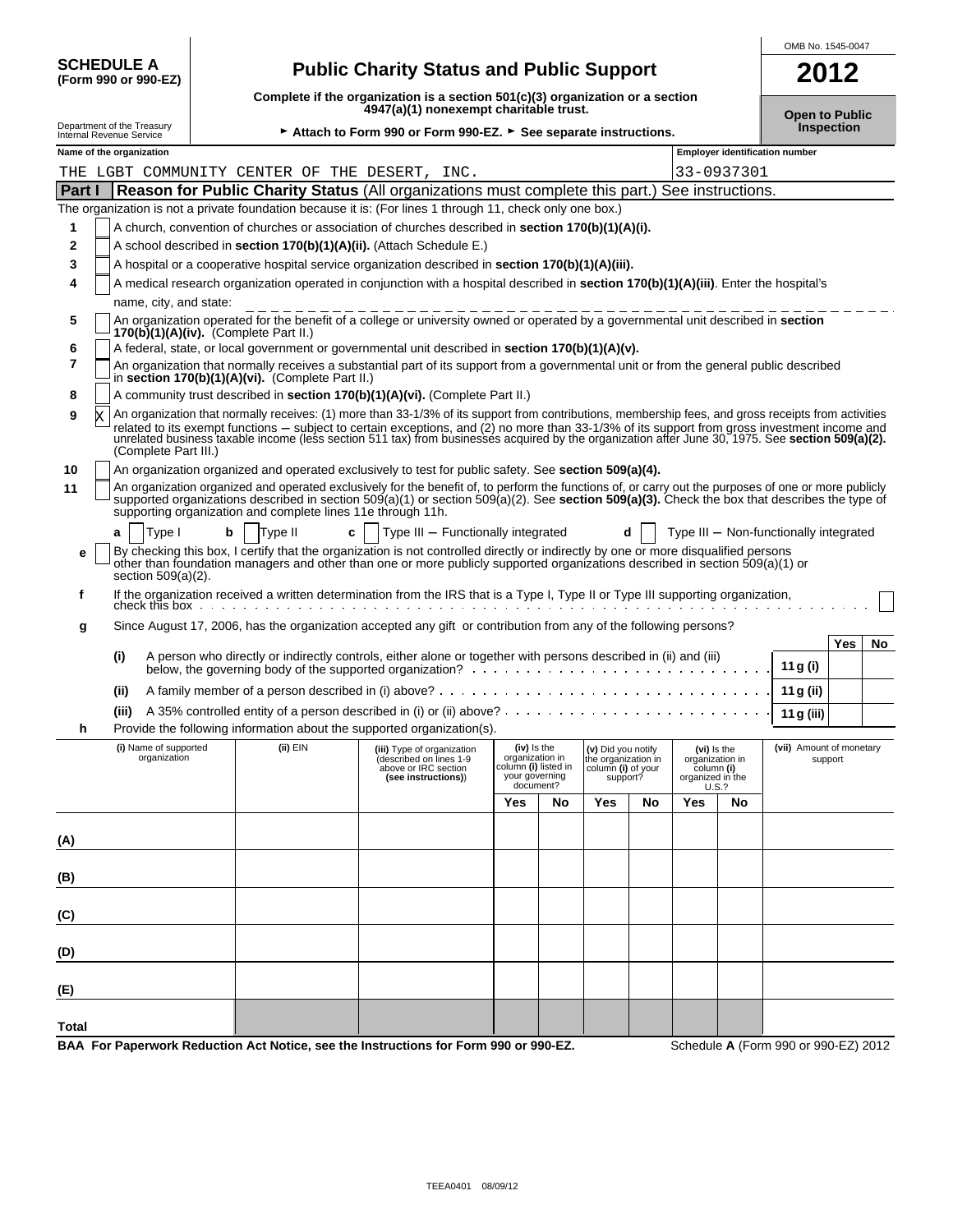**Part II** Support Schedule for Organizations Described in Sections 170(b)(1)(A)(iv) and 170(b)(1)(A)(vi) (Complete only if you checked the box on line 5, 7, or 8 of Part I or if the organization failed to qualify under Part III. If the organization fails to qualify under the tests listed below, please complete Part III.)

|            | <b>Section A. Public Support</b>                                                                                                                                                                                                                                                                                                                                                                                  |          |          |            |            |            |                                      |
|------------|-------------------------------------------------------------------------------------------------------------------------------------------------------------------------------------------------------------------------------------------------------------------------------------------------------------------------------------------------------------------------------------------------------------------|----------|----------|------------|------------|------------|--------------------------------------|
|            | Calendar year (or fiscal year<br>beginning in) $\rightarrow$                                                                                                                                                                                                                                                                                                                                                      | (a) 2008 | (b) 2009 | $(c)$ 2010 | $(d)$ 2011 | (e) $2012$ | (f) Total                            |
| 1.         | Gifts, grants, contributions, and<br>membership fees received. (Do not<br>include any 'unusual grants.')                                                                                                                                                                                                                                                                                                          |          |          |            |            |            |                                      |
|            | 2 Tax revenues levied for the<br>organization's benefit and<br>either paid to or expended                                                                                                                                                                                                                                                                                                                         |          |          |            |            |            |                                      |
| 3          | The value of services or<br>facilities furnished by a<br>governmental unit to the<br>organization without charge                                                                                                                                                                                                                                                                                                  |          |          |            |            |            |                                      |
| 4          | Total. Add lines 1 through 3                                                                                                                                                                                                                                                                                                                                                                                      |          |          |            |            |            |                                      |
| 5          | The portion of total<br>contributions by each person<br>(other than a governmental<br>unit or publicly supported<br>organization) included on line 1<br>that exceeds 2% of the amount<br>shown on line 11, column (f)                                                                                                                                                                                             |          |          |            |            |            |                                      |
|            | <b>Public support.</b> Subtract line 5<br>from line $4$ , $\cdots$ , $\cdots$                                                                                                                                                                                                                                                                                                                                     |          |          |            |            |            |                                      |
|            | <b>Section B. Total Support</b>                                                                                                                                                                                                                                                                                                                                                                                   |          |          |            |            |            |                                      |
|            | Calendar year (or fiscal year<br>beginning in) $\overrightarrow{r}$                                                                                                                                                                                                                                                                                                                                               | (a) 2008 | (b) 2009 | $(c)$ 2010 | $(d)$ 2011 | (e) 2012   | (f) Total                            |
| 7          | Amounts from line 4                                                                                                                                                                                                                                                                                                                                                                                               |          |          |            |            |            |                                      |
| 8          | Gross income from interest,<br>dividends, payments received<br>on securities loans, rents,<br>royalties and income from<br>similar sources                                                                                                                                                                                                                                                                        |          |          |            |            |            |                                      |
| 9          | Net income from unrelated<br>business activities, whether or<br>not the business is regularly<br>carried on example and the set of the set of the set of the set of the set of the set of the set of the set of                                                                                                                                                                                                   |          |          |            |            |            |                                      |
| 10         | Other income. Do not include<br>gain or loss from the sale of<br>capital assets (Explain in<br>Part IV.) $\cdots$                                                                                                                                                                                                                                                                                                 |          |          |            |            |            |                                      |
|            | 11 Total support. Add lines 7<br>through $10 \ldots \ldots \ldots$                                                                                                                                                                                                                                                                                                                                                |          |          |            |            |            |                                      |
| 12         | Gross receipts from related activities, etc (see instructions) $\ldots \ldots \ldots \ldots \ldots \ldots \ldots \ldots \ldots \ldots \ldots$                                                                                                                                                                                                                                                                     |          |          |            |            | 12         |                                      |
| 13         | First five years. If the Form 990 is for the organization's first, second, third, fourth, or fifth tax year as a section 501(c)(3)                                                                                                                                                                                                                                                                                |          |          |            |            |            |                                      |
|            | <b>Section C. Computation of Public Support Percentage</b>                                                                                                                                                                                                                                                                                                                                                        |          |          |            |            |            |                                      |
| 14         | Public support percentage for 2012 (line 6, column (f) divided by line 11, column (f)                                                                                                                                                                                                                                                                                                                             |          |          |            |            | 14         | ℅                                    |
| 15         |                                                                                                                                                                                                                                                                                                                                                                                                                   |          |          |            |            | 15         | %                                    |
|            | 16 a 33-1/3% support test - 2012. If the organization did not check the box on line 13, and the line 14 is 33-1/3% or more, check this box                                                                                                                                                                                                                                                                        |          |          |            |            |            |                                      |
|            | <b>b 33-1/3% support test – 2011.</b> If the organization did not check a box on line 13 or 16a, and line 15 is 33-1/3% or more, check this box                                                                                                                                                                                                                                                                   |          |          |            |            |            |                                      |
|            | 17a 10%-facts-and-circumstances test – 2012. If the organization did not check a box on line 13, 16a, or 16b, and line 14 is 10%<br>or more, and if the organization meets the 'facts-and-circumstances' test, check this box and stop here. Explain in Part IV how<br>the organization meets the 'facts-and-circumstances' test. The organization qualifies as a publicly supported organization $\ldots \ldots$ |          |          |            |            |            |                                      |
|            | <b>b 10%-facts-and-circumstances test - 2011.</b> If the organization did not check a box on line 13, 16a, 16b, or 17a, and line 15 is 10%<br>or more, and if the organization meets the 'facts-and-circumstances' test, check this box and <b>stop here.</b> Explain in Part IV how the                                                                                                                          |          |          |            |            |            |                                      |
| 18         | <b>Private foundation.</b> If the organization did not check a box on line 13, 16a, 16b, 17a, or 17b, check this box and see instructions                                                                                                                                                                                                                                                                         |          |          |            |            |            |                                      |
| <b>BAA</b> |                                                                                                                                                                                                                                                                                                                                                                                                                   |          |          |            |            |            | Schedule A (Form 990 or 990-EZ) 2012 |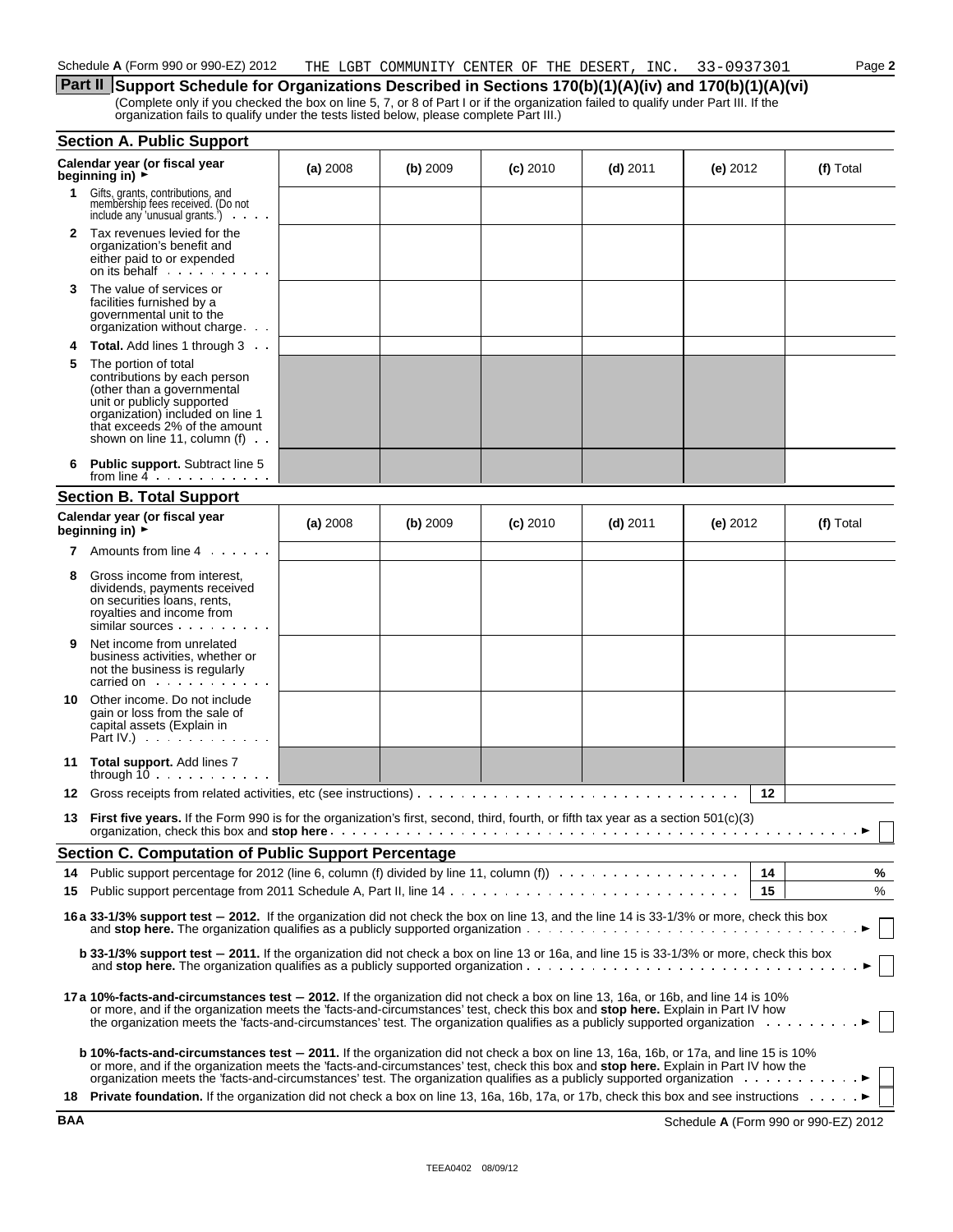### **Part III** Support Schedule for Organizations Described in Section 509(a)(2)

(Complete only if you checked the box on line 9 of Part I or if the organization failed to qualify under Part II. If the organization fails to qualify under the tests listed below, please complete Part II.)

|    | <b>Section A. Public Support</b>                                                                                                                                                                                                         |          |          |            |            |          |                  |             |
|----|------------------------------------------------------------------------------------------------------------------------------------------------------------------------------------------------------------------------------------------|----------|----------|------------|------------|----------|------------------|-------------|
|    | Calendar year (or fiscal yr beginning in) ►                                                                                                                                                                                              | (a) 2008 | (b) 2009 | $(c)$ 2010 | $(d)$ 2011 | (e) 2012 |                  | (f) Total   |
|    | 1 Gifts, grants, contributions<br>and membership fees                                                                                                                                                                                    |          |          |            |            |          |                  |             |
|    | received. (Do not include                                                                                                                                                                                                                |          |          |            |            |          |                  |             |
|    | any 'unusual grants') $\cdots$<br>2 Gross receipts from admis-                                                                                                                                                                           | 345,067. | 543,006. | 249,630.   | 559,205.   | 398,484. |                  | 2,095,392.  |
|    | sions, merchandise sold or                                                                                                                                                                                                               |          |          |            |            |          |                  |             |
|    | services performed, or facilities                                                                                                                                                                                                        |          |          |            |            |          |                  |             |
|    | furnished in any activity that is<br>related to the organization's                                                                                                                                                                       |          |          |            |            |          |                  |             |
|    | tax-exempt purpose                                                                                                                                                                                                                       | 47,553.  | 105,416. | 230,223.   | 73,826.    | 245,678. |                  | 702,696.    |
|    | 3 Gross receipts from activities                                                                                                                                                                                                         |          |          |            |            |          |                  |             |
|    | that are not an unrelated trade<br>or business under section 513.                                                                                                                                                                        |          |          |            | 158,017.   | 244,858. |                  | 402,875.    |
|    | 4 Tax revenues levied for the                                                                                                                                                                                                            |          |          |            |            |          |                  |             |
|    | organization's benefit and                                                                                                                                                                                                               |          |          |            |            |          |                  |             |
|    | either paid to or expended on<br>its behalf                                                                                                                                                                                              |          |          |            |            |          |                  |             |
| 5. | The value of services or                                                                                                                                                                                                                 |          |          |            |            |          |                  |             |
|    | facilities furnished by a<br>governmental unit to the                                                                                                                                                                                    |          |          |            |            |          |                  |             |
|    | organization without charge.                                                                                                                                                                                                             |          |          |            |            |          |                  |             |
|    | 6 Total. Add lines 1 through 5                                                                                                                                                                                                           | 392,620. | 648,422. | 479,853.   | 791,048.   | 889,020. |                  | 3,200,963.  |
|    | <b>7 a</b> Amounts included on lines 1,                                                                                                                                                                                                  |          |          |            |            |          |                  |             |
|    | 2, and 3 received from<br>disqualified persons                                                                                                                                                                                           |          |          |            |            |          |                  |             |
|    | <b>b</b> Amounts included on lines 2                                                                                                                                                                                                     |          |          |            |            |          |                  |             |
|    | and 3 received from other than                                                                                                                                                                                                           |          |          |            |            |          |                  |             |
|    | disqualified persons that                                                                                                                                                                                                                |          |          |            |            |          |                  |             |
|    | exceed the greater of \$5,000 or<br>1% of the amount on line 13                                                                                                                                                                          |          |          |            |            |          |                  |             |
|    | for the year                                                                                                                                                                                                                             | 42,553.  |          |            |            |          |                  | 42,553.     |
|    | c Add lines 7a and 7b $\ldots$                                                                                                                                                                                                           | 42,553.  |          |            |            |          |                  | 42,553.     |
|    | 8 Public support (Subtract line                                                                                                                                                                                                          |          |          |            |            |          |                  |             |
|    | $7c$ from line 6.) $\ldots$ $\ldots$                                                                                                                                                                                                     |          |          |            |            |          |                  | 3,158,410.  |
|    | <b>Section B. Total Support</b>                                                                                                                                                                                                          |          |          |            |            |          |                  |             |
|    | Calendar year (or fiscal yr beginning in) ►                                                                                                                                                                                              | (a) 2008 | (b) 2009 | $(c)$ 2010 | $(d)$ 2011 | (e) 2012 |                  | (f) Total   |
|    | 9 Amounts from line 6                                                                                                                                                                                                                    | 392,620. | 648,422. | 479,853.   | 791,048.   | 889,020. |                  | 3,200,963.  |
|    | 10 a Gross income from interest,<br>dividends, payments received                                                                                                                                                                         |          |          |            |            |          |                  |             |
|    | on securities loans, rents,                                                                                                                                                                                                              |          |          |            |            |          |                  |             |
|    | royalties and income from<br>$similar$ sources $\ldots$ .<br>$\sim 100$ km s $^{-1}$                                                                                                                                                     |          |          |            |            |          |                  |             |
|    | <b>b</b> Unrelated business taxable                                                                                                                                                                                                      |          |          |            |            |          |                  |             |
|    | income (less section 511<br>taxes) from businesses                                                                                                                                                                                       |          |          |            |            |          |                  |             |
|    | acquired after June 30, 1975.                                                                                                                                                                                                            |          |          |            |            |          | 0.               | 0.          |
|    | c Add lines 10a and 10b                                                                                                                                                                                                                  |          |          |            |            |          | $\overline{0}$ . | 0.          |
|    | <b>11</b> Net income from unrelated business                                                                                                                                                                                             |          |          |            |            |          |                  |             |
|    | activities not included in line 10b,<br>whether or not the business is                                                                                                                                                                   |          |          |            |            |          |                  |             |
|    | requiarly carried on                                                                                                                                                                                                                     |          |          |            |            |          |                  |             |
|    | 12 Other income. Do not include                                                                                                                                                                                                          |          |          |            |            |          |                  |             |
|    | gain or loss from the sale of<br>čapital assets (Explain in                                                                                                                                                                              |          |          |            |            |          |                  |             |
|    | Part IV.) $\cdots$                                                                                                                                                                                                                       |          |          |            |            |          |                  |             |
| 13 | <b>Total support.</b> (Add Ins 9, 10c, 11, and 12.)                                                                                                                                                                                      | 392,620. | 648,422. | 479,853.   | 791,048.   | 889,020. |                  | 3,200,963.  |
| 14 | First five years. If the Form 990 is for the organization's first, second, third, fourth, or fifth tax year as a section 501(c)(3)                                                                                                       |          |          |            |            |          |                  |             |
|    | <b>Section C. Computation of Public Support Percentage</b>                                                                                                                                                                               |          |          |            |            |          |                  |             |
| 15 | Public support percentage for 2012 (line 8, column (f) divided by line 13, column (f)                                                                                                                                                    |          |          |            |            |          | 15               | $98.67$ $%$ |
| 16 |                                                                                                                                                                                                                                          |          |          |            |            |          | 16               | %           |
|    | Section D. Computation of Investment Income Percentage                                                                                                                                                                                   |          |          |            |            |          |                  |             |
| 17 | Investment income percentage for 2012 (line 10c, column (f) divided by line 13, column (f)) $\cdots$                                                                                                                                     |          |          |            |            |          | 17               | $0.00$ %    |
| 18 | Investment income percentage from 2011 Schedule A, Part III, line $17 \ldots \ldots \ldots \ldots \ldots \ldots \ldots \ldots$                                                                                                           |          |          |            |            |          | 18               | %           |
|    | 19 a 33-1/3% support tests - 2012. If the organization did not check the box on line 14, and line 15 is more than 33-1/3%, and line 17                                                                                                   |          |          |            |            |          |                  |             |
|    | is not more than 33-1/3%, check this box and stop here. The organization qualifies as a publicly supported organization $\ldots$ .                                                                                                       |          |          |            |            |          |                  | X           |
|    | <b>b 33-1/3% support tests - 2011.</b> If the organization did not check a box on line 14 or line 19a, and line 16 is more than 33-1/3%, and line 18 is not more than 33-1/3%, check this box and <b>stop here</b> . The organization qu |          |          |            |            |          |                  |             |
| 20 |                                                                                                                                                                                                                                          |          |          |            |            |          |                  |             |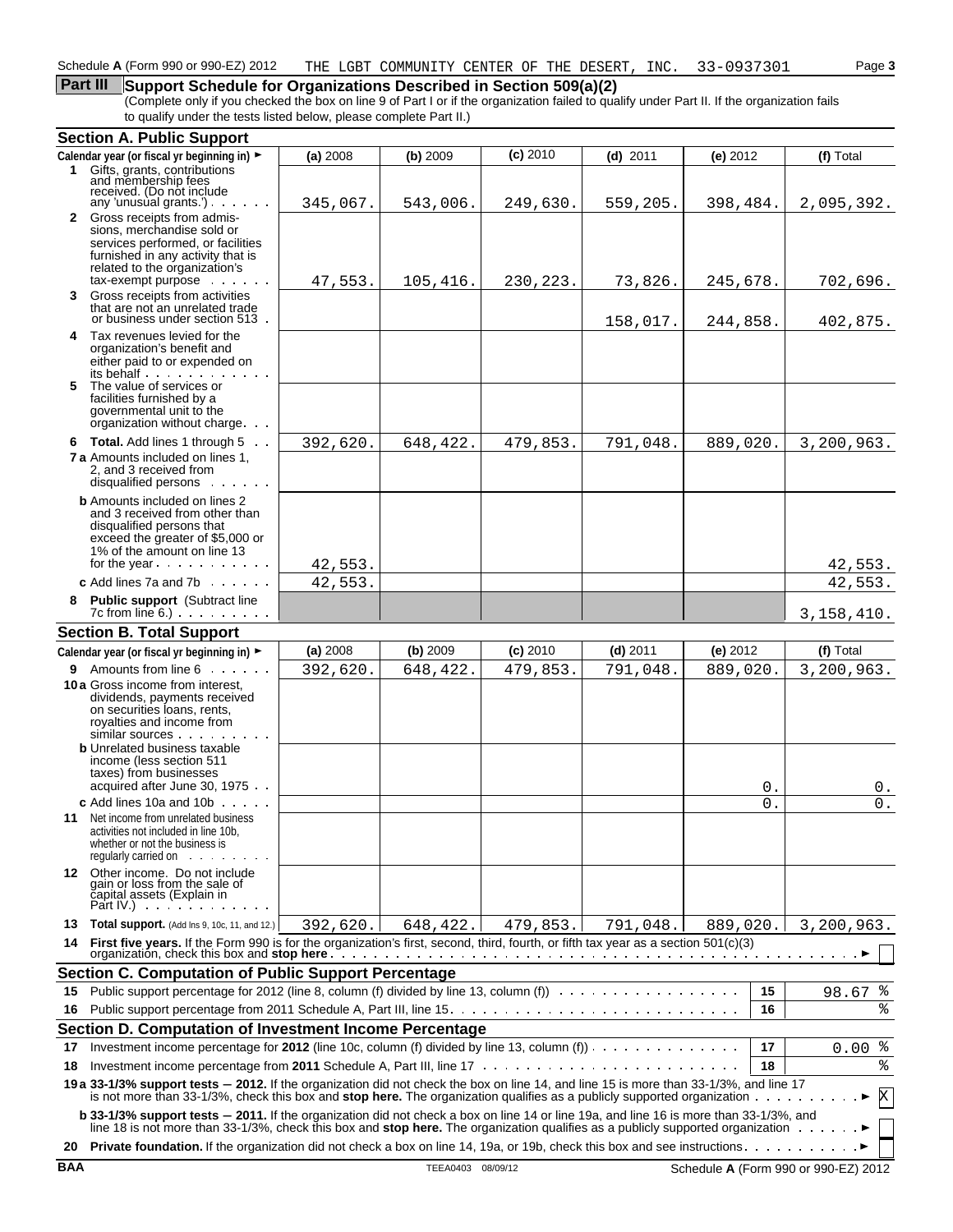**Part IV Supplemental Information.** Complete this part to provide the explanations required by Part II, line 10; Part II, line 17a or 17b; and Part III, line 12. Also complete this part for any additional information. (See instructions).

**BAA** Schedule **A** (Form 990 or 990-EZ) 2012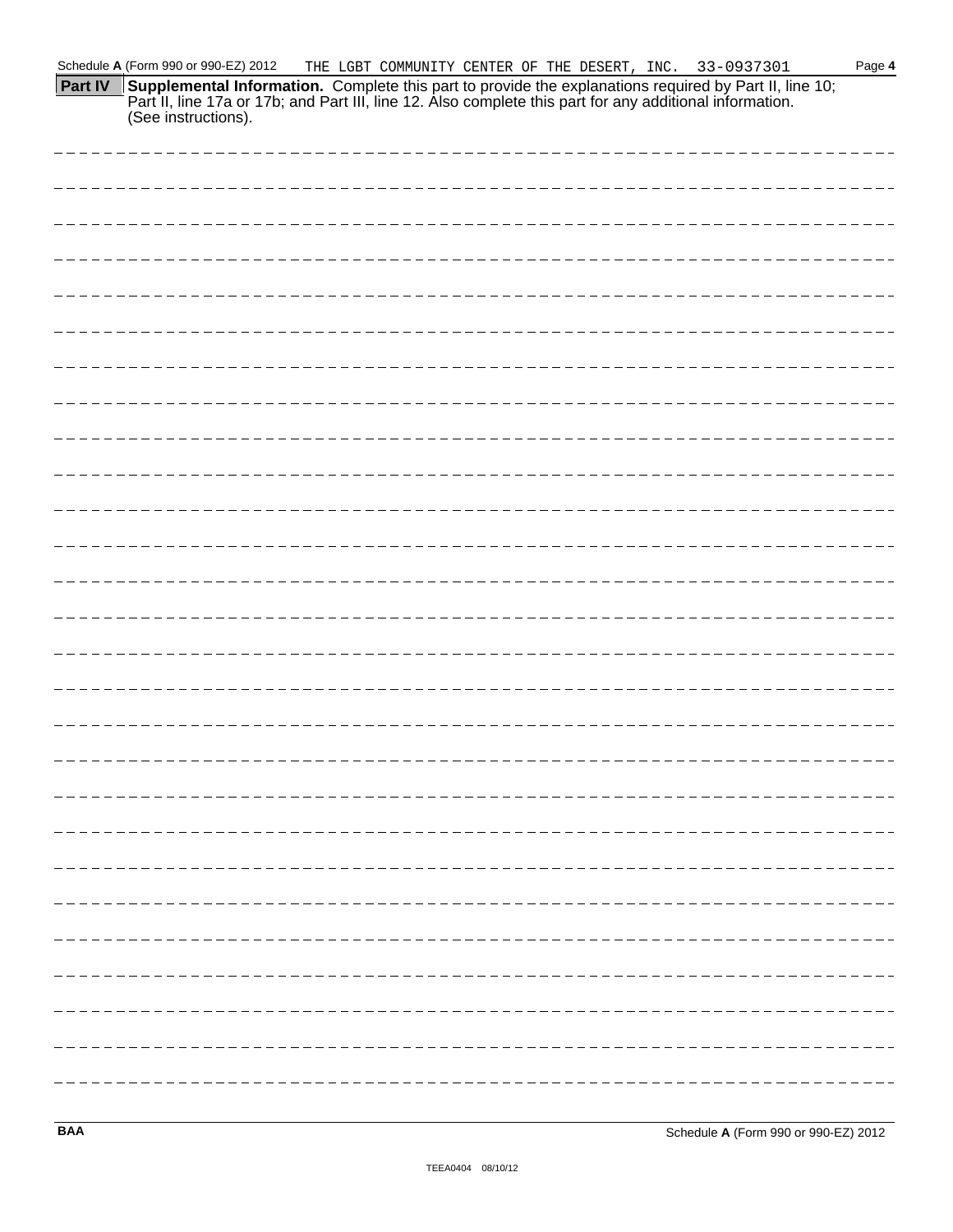| <b>SCHEDULE D</b> |  |
|-------------------|--|
| (Form 990)        |  |

## **SCHEDULE D OMB No.** 1545-0047 **(Form 990) Supplemental Financial Statements 2012**

G **Complete if the organization answered 'Yes,' to Form 990,** Depart ment of the Treasury | **Depart IV, lines 6, 7, 8, 9, 10, 11a, 11b, 11c, 11d, 11e, 11f, 12a, or 12b.** Open to Public<br>Internal Revenue Service | Numbertion → Attach to Form 990. → See separate instructions. Numbertio Department of the Treasury **Name of the Open to Pulse of the Open to Pulse Concept of the organization**<br>
Inspection<br>
Transpection<br> **Employer identification number**<br> **Employer identification number**<br>
Employer identificatio

|                | THE LGBT COMMUNITY CENTER OF THE DESERT, INC.<br>Organizations Maintaining Donor Advised Funds or Other Similar Funds or Accounts. Complete if                                                                                                                                                                                                                                                  |                         |                                                     | 33-0937301          |                                 |    |
|----------------|-------------------------------------------------------------------------------------------------------------------------------------------------------------------------------------------------------------------------------------------------------------------------------------------------------------------------------------------------------------------------------------------------|-------------------------|-----------------------------------------------------|---------------------|---------------------------------|----|
| Part I         | the organization answered 'Yes' to Form 990, Part IV, line 6.                                                                                                                                                                                                                                                                                                                                   |                         |                                                     |                     |                                 |    |
|                |                                                                                                                                                                                                                                                                                                                                                                                                 | (a) Donor advised funds |                                                     |                     | (b) Funds and other accounts    |    |
| 1              | Total number at end of year                                                                                                                                                                                                                                                                                                                                                                     |                         |                                                     |                     |                                 |    |
| 2              | Aggregate contributions to (during year)                                                                                                                                                                                                                                                                                                                                                        |                         |                                                     |                     |                                 |    |
| 3              | Aggregate grants from (during year)                                                                                                                                                                                                                                                                                                                                                             |                         |                                                     |                     |                                 |    |
| 4              | Aggregate value at end of year $\ldots$                                                                                                                                                                                                                                                                                                                                                         |                         |                                                     |                     |                                 |    |
| 5              | Did the organization inform all donors and donor advisors in writing that the assets held in donor advised funds                                                                                                                                                                                                                                                                                |                         |                                                     |                     |                                 |    |
|                | are the organization's property, subject to the organization's exclusive legal control? $\ldots$ ,                                                                                                                                                                                                                                                                                              |                         |                                                     |                     | Yes                             | No |
| 6              | Did the organization inform all grantees, donors, and donor advisors in writing that grant funds can be used only<br>for charitable purposes and not for the benefit of the donor or donor advisor, or for any other purpose conf                                                                                                                                                               |                         |                                                     |                     | Yes                             | No |
| <b>Part II</b> | Conservation Easements. Complete if the organization answered 'Yes' to Form 990, Part IV, line 7.                                                                                                                                                                                                                                                                                               |                         |                                                     |                     |                                 |    |
| 1              | Purpose(s) of conservation easements held by the organization (check all that apply).                                                                                                                                                                                                                                                                                                           |                         |                                                     |                     |                                 |    |
|                | Preservation of land for public use (e.g., recreation or education)                                                                                                                                                                                                                                                                                                                             |                         | Preservation of an historically important land area |                     |                                 |    |
|                | Protection of natural habitat                                                                                                                                                                                                                                                                                                                                                                   |                         | Preservation of a certified historic structure      |                     |                                 |    |
|                | Preservation of open space                                                                                                                                                                                                                                                                                                                                                                      |                         |                                                     |                     |                                 |    |
| 2              | Complete lines 2a through 2d if the organization held a qualified conservation contribution in the form of a conservation easement on the<br>last day of the tax year.                                                                                                                                                                                                                          |                         |                                                     |                     |                                 |    |
|                |                                                                                                                                                                                                                                                                                                                                                                                                 |                         |                                                     |                     | Held at the End of the Tax Year |    |
|                |                                                                                                                                                                                                                                                                                                                                                                                                 |                         | 2a                                                  |                     |                                 |    |
|                |                                                                                                                                                                                                                                                                                                                                                                                                 |                         | 2 <sub>b</sub>                                      |                     |                                 |    |
|                | <b>c</b> Number of conservation easements on a certified historic structure included in (a) $\ldots \ldots \ldots$                                                                                                                                                                                                                                                                              |                         | 2c                                                  |                     |                                 |    |
|                | <b>d</b> Number of conservation easements included in (c) acquired after 8/17/06, and not on a historic                                                                                                                                                                                                                                                                                         |                         | 2 <sub>d</sub>                                      |                     |                                 |    |
| 3              | Number of conservation easements modified, transferred, released, extinguished, or terminated by the organization during the<br>tax year $\blacktriangleright$                                                                                                                                                                                                                                  |                         |                                                     |                     |                                 |    |
|                | Number of states where property subject to conservation easement is located ►                                                                                                                                                                                                                                                                                                                   |                         |                                                     |                     |                                 |    |
| 5              | Does the organization have a written policy regarding the periodic monitoring, inspection, handling of violations, and enforcement of the conservation easements it holds?                                                                                                                                                                                                                      |                         |                                                     |                     | Yes                             | No |
| 6              | Staff and volunteer hours devoted to monitoring, inspecting, and enforcing conservation easements during the year                                                                                                                                                                                                                                                                               |                         |                                                     |                     |                                 |    |
| 7              | Amount of expenses incurred in monitoring, inspecting, and enforcing conservation easements during the year<br>►\$                                                                                                                                                                                                                                                                              |                         |                                                     |                     |                                 |    |
| 8              | Does each conservation easement reported on line 2(d) above satisfy the requirements of section 170(h)(4)(B)(i)                                                                                                                                                                                                                                                                                 |                         |                                                     |                     | Yes                             | No |
|                | In Part XIII, describe how the organization reports conservation easements in its revenue and expense statement, and balance sheet, and<br>include, if applicable, the text of the footnote to the organization's financial statements that describes the organization's accounting for<br>conservation easements.                                                                              |                         |                                                     |                     |                                 |    |
| Part III       | Organizations Maintaining Collections of Art, Historical Treasures, or Other Similar Assets.<br>Complete if the organization answered 'Yes' to Form 990, Part IV, line 8.                                                                                                                                                                                                                       |                         |                                                     |                     |                                 |    |
|                | 1 a If the organization elected, as permitted under SFAS 116 (ASC 958), not to report in its revenue statement and balance sheet works of<br>art, historical treasures, or other similar assets held for public exhibition, education, or research in furtherance of public service, provide,<br>in Part XIII, the text of the footnote to its financial statements that describes these items. |                         |                                                     |                     |                                 |    |
|                | <b>b</b> If the organization elected, as permitted under SFAS 116 (ASC 958), to report in its revenue statement and balance sheet works of art,<br>historical treasures, or other similar assets held for public exhibition, education, or research in furtherance of public service, provide the<br>following amounts relating to these items:                                                 |                         |                                                     |                     |                                 |    |
|                | Revenues included in Form 990, Part VIII, line 1 $\dots \dots \dots \dots \dots \dots \dots \dots \dots \dots \dots \dots \dots \dots \dots \dots$<br>(i)                                                                                                                                                                                                                                       |                         |                                                     |                     |                                 |    |
|                |                                                                                                                                                                                                                                                                                                                                                                                                 |                         |                                                     | $\triangleright$ \$ |                                 |    |
| $\mathbf{2}$   | If the organization received or held works of art, historical treasures, or other similar assets for financial gain, provide the following<br>amounts required to be reported under SFAS 116 (ASC 958) relating to these items:                                                                                                                                                                 |                         |                                                     |                     |                                 |    |
|                |                                                                                                                                                                                                                                                                                                                                                                                                 |                         |                                                     |                     |                                 |    |
|                |                                                                                                                                                                                                                                                                                                                                                                                                 |                         |                                                     | ► \$                |                                 |    |

**BAA For Paperwork Reduction Act Notice, see the Instructions for Form 990.** TEEA3301 09/18/12 Schedule **D** (Form 990) 2012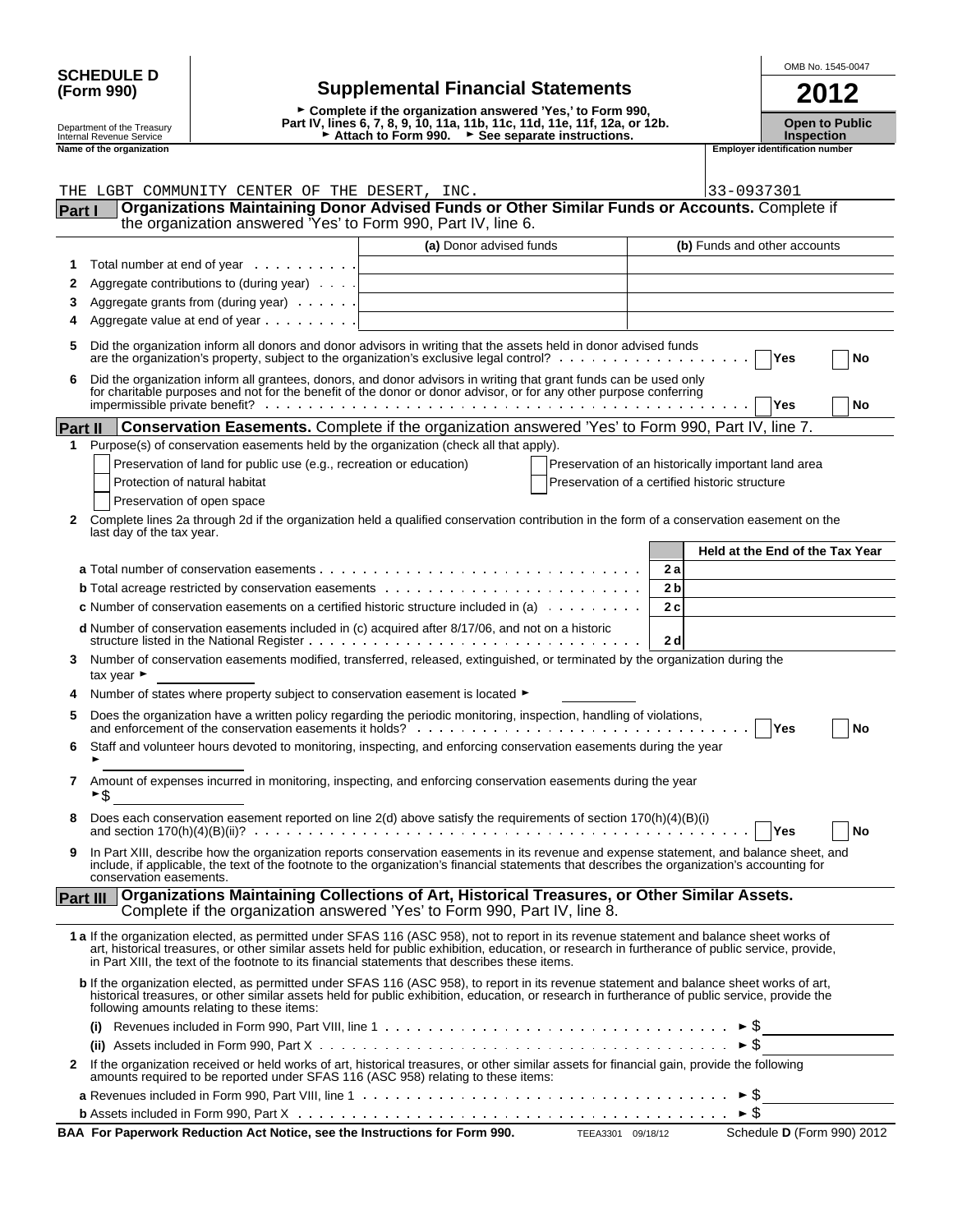| Schedule D (Form 990) 2012                                                                                                                                                                                                                                  |             |                                         |                | THE LGBT COMMUNITY CENTER OF THE DESERT, INC. |                | 33-0937301                      |                            | Page 2    |
|-------------------------------------------------------------------------------------------------------------------------------------------------------------------------------------------------------------------------------------------------------------|-------------|-----------------------------------------|----------------|-----------------------------------------------|----------------|---------------------------------|----------------------------|-----------|
| Organizations Maintaining Collections of Art, Historical Treasures, or Other Similar Assets (continued)<br><b>Part III</b>                                                                                                                                  |             |                                         |                |                                               |                |                                 |                            |           |
| Using the organization's acquisition, accession, and other records, check any of the following that are a significant use of its collection<br>3<br>items (check all that apply):                                                                           |             |                                         |                |                                               |                |                                 |                            |           |
| Public exhibition<br>а                                                                                                                                                                                                                                      |             |                                         |                | Loan or exchange programs                     |                |                                 |                            |           |
| Scholarly research<br>b                                                                                                                                                                                                                                     |             | е                                       | Other          |                                               |                |                                 |                            |           |
| Preservation for future generations<br>c                                                                                                                                                                                                                    |             |                                         |                |                                               |                |                                 |                            |           |
| Provide a description of the organization's collections and explain how they further the organization's exempt purpose in<br>Part XIII.                                                                                                                     |             |                                         |                |                                               |                |                                 |                            |           |
| During the year, did the organization solicit or receive donations of art, historical treasures, or other similar assets<br>to be sold to raise funds rather than to be maintained as part of the organization's collection? $\ldots$ , $\ldots$ , $\ldots$ |             |                                         |                |                                               |                |                                 | Yes                        | <b>No</b> |
| Escrow and Custodial Arrangements. Complete if the organization answered 'Yes' to Form 990, Part IV, line 9, or<br><b>Part IV</b><br>reported an amount on Form 990, Part X, line 21.                                                                       |             |                                         |                |                                               |                |                                 |                            |           |
| 1 a Is the organization an agent, trustee, custodian, or other intermediary for contributions or other assets not included                                                                                                                                  |             |                                         |                |                                               |                |                                 | Yes                        | No        |
| b If 'Yes,' explain the arrangement in Part XIII and complete the following table:                                                                                                                                                                          |             |                                         |                |                                               |                |                                 |                            |           |
|                                                                                                                                                                                                                                                             |             |                                         |                |                                               |                |                                 | Amount                     |           |
|                                                                                                                                                                                                                                                             |             |                                         |                |                                               | 1 c            |                                 |                            |           |
|                                                                                                                                                                                                                                                             |             |                                         |                |                                               | 1 <sub>d</sub> |                                 |                            |           |
|                                                                                                                                                                                                                                                             |             |                                         |                |                                               | 1 e            |                                 |                            |           |
|                                                                                                                                                                                                                                                             |             |                                         |                |                                               | 1f             |                                 |                            |           |
|                                                                                                                                                                                                                                                             |             |                                         |                |                                               |                |                                 | Yes                        | No        |
| <b>b</b> If 'Yes,' explain the arrangement in Part XIII. Check here if the explantion has been provided in Part XIII $\ldots$ ,                                                                                                                             |             |                                         |                |                                               |                |                                 |                            |           |
| <b>Part V</b><br>Endowment Funds. Complete if the organization answered 'Yes' to Form 990, Part IV, line 10.                                                                                                                                                |             |                                         |                |                                               |                |                                 |                            |           |
|                                                                                                                                                                                                                                                             | (a) Current |                                         | (b) Prior year | (c) Two years                                 |                | (d) Three years                 | (e) Four years             |           |
| <b>1 a</b> Beginning of year balance                                                                                                                                                                                                                        |             |                                         |                |                                               |                |                                 |                            |           |
| <b>b</b> Contributions $\cdots$                                                                                                                                                                                                                             |             |                                         |                |                                               |                |                                 |                            |           |
| c Net investment earnings, gains,<br>and losses experience and losses                                                                                                                                                                                       |             |                                         |                |                                               |                |                                 |                            |           |
| <b>d</b> Grants or scholarships                                                                                                                                                                                                                             |             |                                         |                |                                               |                |                                 |                            |           |
| e Other expenditures for facilities<br>and programs $\cdots$                                                                                                                                                                                                |             |                                         |                |                                               |                |                                 |                            |           |
| f Administrative expenses                                                                                                                                                                                                                                   |             |                                         |                |                                               |                |                                 |                            |           |
| $g$ End of year balance $\ldots$ .                                                                                                                                                                                                                          |             |                                         |                |                                               |                |                                 |                            |           |
| 2 Provide the estimated percentage of the current year end balance (line 1g, column (a)) held as:                                                                                                                                                           |             |                                         |                |                                               |                |                                 |                            |           |
| a Board designated or quasi-endowment $\blacktriangleright$                                                                                                                                                                                                 |             |                                         |                |                                               |                |                                 |                            |           |
| <b>b</b> Permanent endowment ►                                                                                                                                                                                                                              | နွ          |                                         |                |                                               |                |                                 |                            |           |
| <b>c</b> Temporarily restricted endowment $\blacktriangleright$                                                                                                                                                                                             |             |                                         |                |                                               |                |                                 |                            |           |
| The percentages in lines 2a, 2b, and 2c should equal 100%.                                                                                                                                                                                                  |             |                                         |                |                                               |                |                                 |                            |           |
| 3 a Are there endowment funds not in the possession of the organization that are held and administered for the<br>organization by:                                                                                                                          |             |                                         |                |                                               |                |                                 | Yes                        | No        |
| (i)                                                                                                                                                                                                                                                         |             |                                         |                |                                               |                |                                 | 3a(i)                      |           |
|                                                                                                                                                                                                                                                             |             |                                         |                |                                               |                |                                 | 3a(ii)                     |           |
|                                                                                                                                                                                                                                                             |             |                                         |                |                                               |                |                                 | 3b                         |           |
| Describe in Part XIII the intended uses of the organization's endowment funds.<br>4                                                                                                                                                                         |             |                                         |                |                                               |                |                                 |                            |           |
| <b>Part VI</b><br>Land, Buildings, and Equipment. See Form 990, Part X, line 10.                                                                                                                                                                            |             |                                         |                |                                               |                |                                 |                            |           |
| Description of property                                                                                                                                                                                                                                     |             | (a) Cost or other basis<br>(investment) |                | (b) Cost or other<br>basis (other)            |                | (c) Accumulated<br>depreciation | (d) Book value             |           |
|                                                                                                                                                                                                                                                             |             |                                         |                |                                               |                |                                 |                            |           |
|                                                                                                                                                                                                                                                             |             |                                         |                |                                               |                |                                 |                            |           |
| c Leasehold improvements                                                                                                                                                                                                                                    |             |                                         |                | 34,672.                                       |                | 18,663.                         |                            | 16,009.   |
|                                                                                                                                                                                                                                                             |             |                                         |                | 19,053.                                       |                | 17,336.                         |                            | 1,717.    |
|                                                                                                                                                                                                                                                             |             |                                         |                |                                               |                |                                 |                            |           |
| Total. Add lines 1a through 1e. (Column (d) must equal Form 990, Part X, column (B), line $10(c)$ .) $\dots$                                                                                                                                                |             |                                         |                |                                               |                |                                 |                            | 17,726.   |
| <b>BAA</b>                                                                                                                                                                                                                                                  |             |                                         |                |                                               |                |                                 | Schedule D (Form 990) 2012 |           |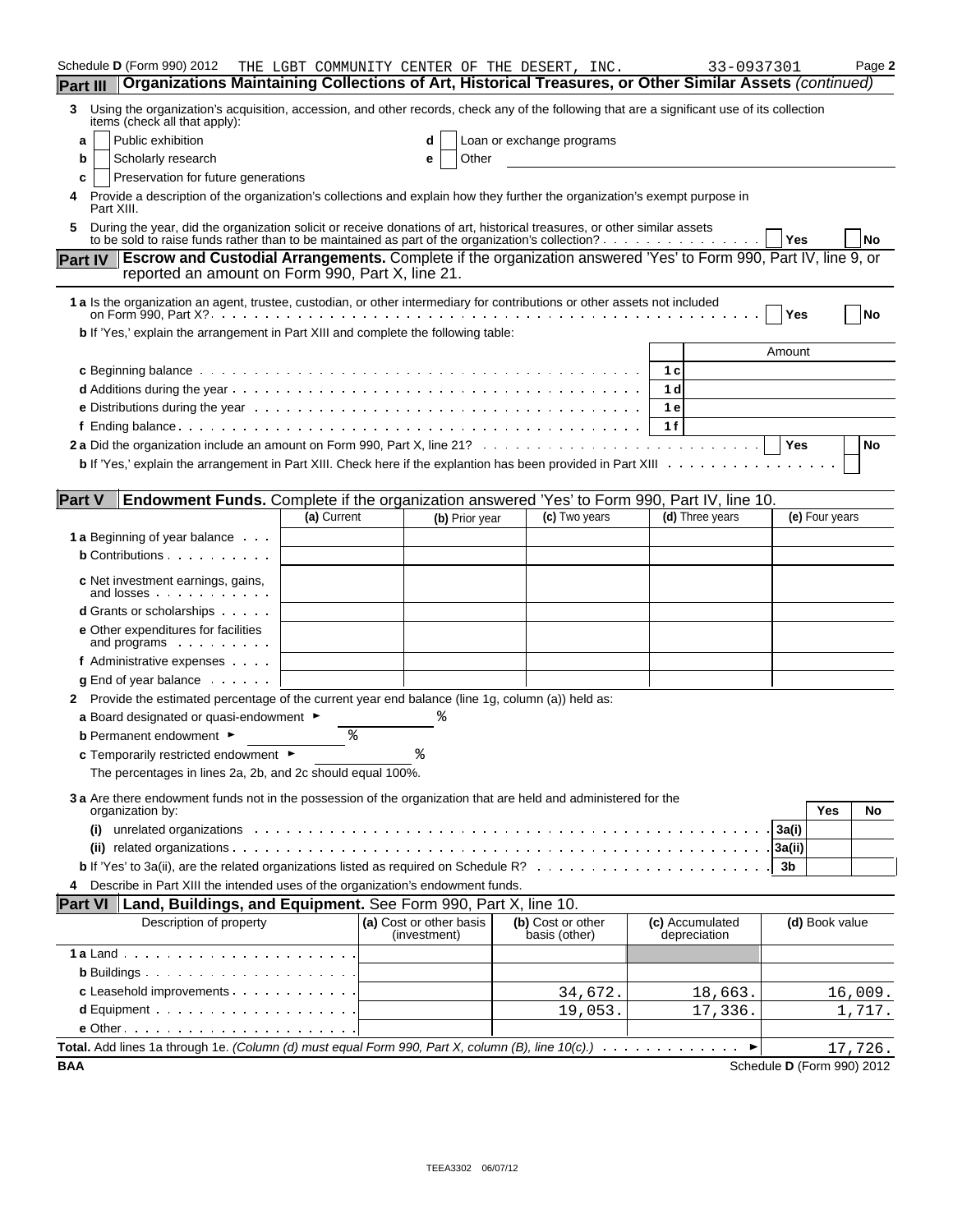### Schedule D (Form 990) 2012 THE LGBT COMMUNITY CENTER OF THE DESERT, INC. 33-0937301 Page 3

|                                     | Part VII   Investments - Other Securities. See Form 990, Part X, line 12.                                                                                                                     |                   |                                                              |                            |
|-------------------------------------|-----------------------------------------------------------------------------------------------------------------------------------------------------------------------------------------------|-------------------|--------------------------------------------------------------|----------------------------|
|                                     | (a) Description of security or category<br>(including name of security)                                                                                                                       | (b) Book value    | (c) Method of valuation: Cost or<br>end-of-year market value |                            |
|                                     | (1) Financial derivatives $\ldots$ , $\ldots$ ,                                                                                                                                               |                   |                                                              |                            |
|                                     | (2) Closely-held equity interests                                                                                                                                                             |                   |                                                              |                            |
| (3) Other                           |                                                                                                                                                                                               |                   |                                                              |                            |
|                                     |                                                                                                                                                                                               |                   |                                                              |                            |
|                                     |                                                                                                                                                                                               |                   |                                                              |                            |
|                                     |                                                                                                                                                                                               |                   |                                                              |                            |
| $\frac{(A)}{(B)}$ $\frac{(C)}{(D)}$ |                                                                                                                                                                                               |                   |                                                              |                            |
| (E)                                 |                                                                                                                                                                                               |                   |                                                              |                            |
| (F)                                 |                                                                                                                                                                                               |                   |                                                              |                            |
| $\underline{(G)}$                   |                                                                                                                                                                                               |                   |                                                              |                            |
| (H)                                 |                                                                                                                                                                                               |                   |                                                              |                            |
| (1)                                 |                                                                                                                                                                                               |                   |                                                              |                            |
|                                     | Total. (Column (b) must equal Form 990, Part X, column (B) line 12.) $\rightarrow$                                                                                                            |                   |                                                              |                            |
|                                     | Part VIII Investments - Program Related. See Form 990, Part X, line 13.                                                                                                                       |                   |                                                              |                            |
|                                     | (a) Description of investment type                                                                                                                                                            | (b) Book value    | (c) Method of valuation: Cost or                             |                            |
|                                     |                                                                                                                                                                                               |                   | end-of-year market value                                     |                            |
| (1)                                 |                                                                                                                                                                                               |                   |                                                              |                            |
| (2)                                 |                                                                                                                                                                                               |                   |                                                              |                            |
| (3)                                 |                                                                                                                                                                                               |                   |                                                              |                            |
| (4)                                 |                                                                                                                                                                                               |                   |                                                              |                            |
| (5)                                 |                                                                                                                                                                                               |                   |                                                              |                            |
| (6)                                 |                                                                                                                                                                                               |                   |                                                              |                            |
| (7)                                 |                                                                                                                                                                                               |                   |                                                              |                            |
| (8)                                 |                                                                                                                                                                                               |                   |                                                              |                            |
| (9)                                 |                                                                                                                                                                                               |                   |                                                              |                            |
| (10)                                |                                                                                                                                                                                               |                   |                                                              |                            |
|                                     | Total. (Column (b) must equal Form 990, Part X, column (B) line $13.$ ). $\blacktriangleright$                                                                                                |                   |                                                              |                            |
| <b>Part IX</b>                      | Other Assets. See Form 990, Part X, line 15.                                                                                                                                                  |                   |                                                              |                            |
|                                     |                                                                                                                                                                                               | (a) Description   |                                                              | (b) Book value             |
| (1)                                 |                                                                                                                                                                                               |                   |                                                              |                            |
| (2)                                 |                                                                                                                                                                                               |                   |                                                              |                            |
| (3)                                 |                                                                                                                                                                                               |                   |                                                              |                            |
| (4)                                 |                                                                                                                                                                                               |                   |                                                              |                            |
| (5)                                 |                                                                                                                                                                                               |                   |                                                              |                            |
| (6)                                 |                                                                                                                                                                                               |                   |                                                              |                            |
| (7)                                 |                                                                                                                                                                                               |                   |                                                              |                            |
| (8)                                 |                                                                                                                                                                                               |                   |                                                              |                            |
| (9)                                 |                                                                                                                                                                                               |                   |                                                              |                            |
| (10)                                |                                                                                                                                                                                               |                   |                                                              |                            |
|                                     | Total. (Column (b) must equal Form 990, Part X, column (B), line 15.)                                                                                                                         |                   | ▶                                                            |                            |
| <b>Part X</b>                       | Other Liabilities. See Form 990, Part X, line 25.<br>(a) Description of liability                                                                                                             | (b) Book value    |                                                              |                            |
| (1)                                 | Federal income taxes                                                                                                                                                                          |                   |                                                              |                            |
|                                     |                                                                                                                                                                                               |                   |                                                              |                            |
| (2)                                 |                                                                                                                                                                                               |                   |                                                              |                            |
| (3)                                 |                                                                                                                                                                                               |                   |                                                              |                            |
| (4)<br>(5)                          |                                                                                                                                                                                               |                   |                                                              |                            |
| (6)                                 |                                                                                                                                                                                               |                   |                                                              |                            |
| (7)                                 |                                                                                                                                                                                               |                   |                                                              |                            |
| (8)                                 |                                                                                                                                                                                               |                   |                                                              |                            |
|                                     |                                                                                                                                                                                               |                   |                                                              |                            |
| (9)                                 |                                                                                                                                                                                               |                   |                                                              |                            |
| (10)                                |                                                                                                                                                                                               |                   |                                                              |                            |
| (11)                                |                                                                                                                                                                                               |                   |                                                              |                            |
|                                     | Total. (Column (b) must equal Form 990, Part X, column (B) line 25.)                                                                                                                          | ▶                 |                                                              |                            |
|                                     | 2. FIN 48 (ASC 740) Footnote. In Part XIII, provide the text of the footnote to the organization's financial statements that reports the organization's liability for uncertain tax positions |                   |                                                              |                            |
| <b>BAA</b>                          |                                                                                                                                                                                               | TEEA3303 12/23/12 |                                                              | Schedule D (Form 990) 2012 |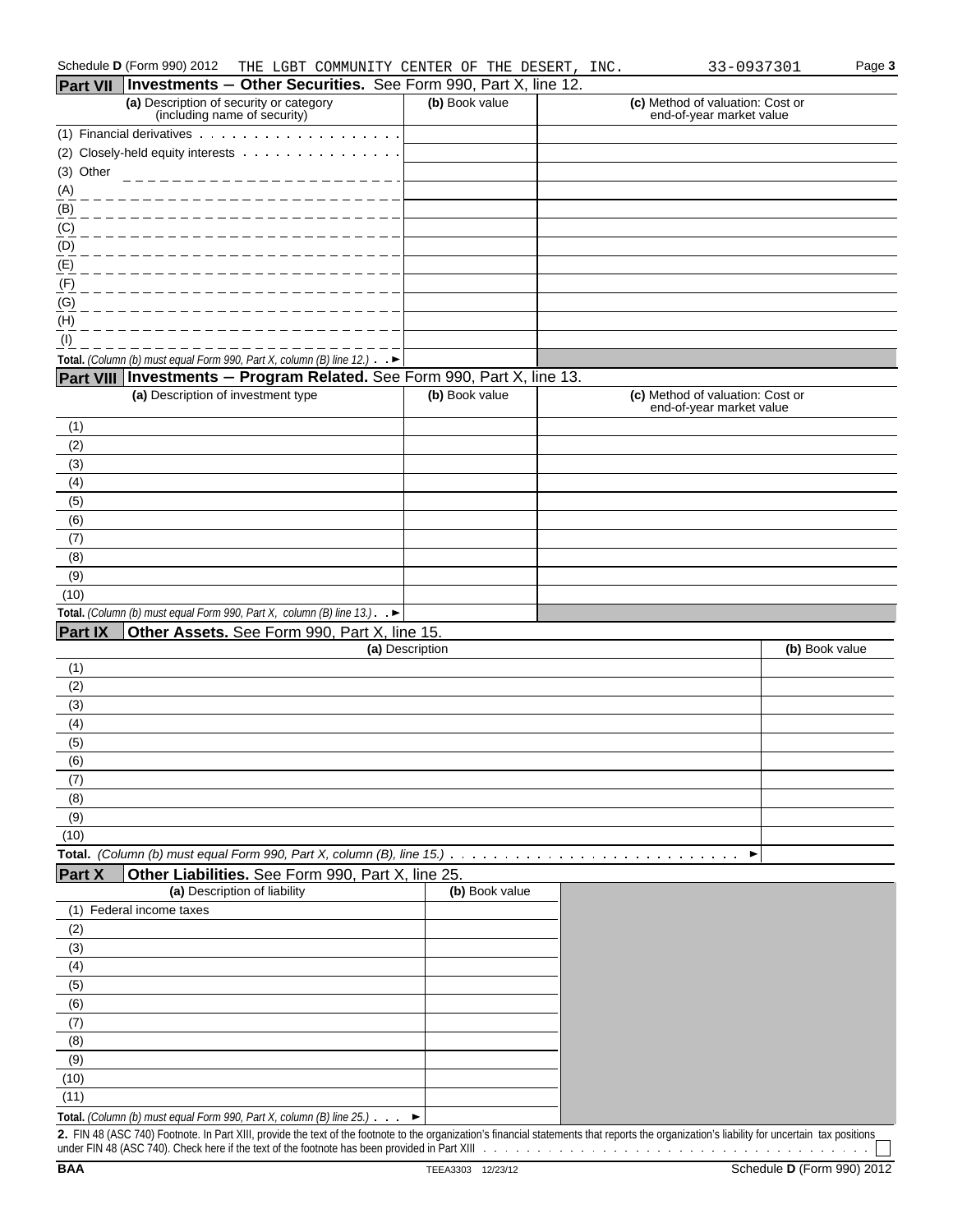|                | Schedule D (Form 990) 2012<br>THE LGBT COMMUNITY CENTER OF THE DESERT, INC.                                                                                                                                                                                                                            | 33-0937301 | Page 4 |
|----------------|--------------------------------------------------------------------------------------------------------------------------------------------------------------------------------------------------------------------------------------------------------------------------------------------------------|------------|--------|
| <b>Part XI</b> | Reconciliation of Revenue per Audited Financial Statements With Revenue per Return                                                                                                                                                                                                                     |            |        |
| 1              |                                                                                                                                                                                                                                                                                                        | 1          |        |
| 2              | Amounts included on line 1 but not on Form 990, Part VIII, line 12:                                                                                                                                                                                                                                    |            |        |
|                | 2a                                                                                                                                                                                                                                                                                                     |            |        |
|                | 2 <sub>b</sub>                                                                                                                                                                                                                                                                                         |            |        |
|                | 2c                                                                                                                                                                                                                                                                                                     |            |        |
|                | 2 d                                                                                                                                                                                                                                                                                                    |            |        |
|                |                                                                                                                                                                                                                                                                                                        | <b>2e</b>  |        |
| 3              |                                                                                                                                                                                                                                                                                                        | 3          |        |
| 4              | Amounts included on Form 990, Part VIII, line 12, but not on line 1:                                                                                                                                                                                                                                   |            |        |
|                | <b>a</b> Investment expenses not included on Form 990, Part VIII, line $7b$<br>4 a                                                                                                                                                                                                                     |            |        |
|                | <b>b</b> Other (Describe in Part XIII.) $\ldots \ldots \ldots \ldots \ldots \ldots \ldots \ldots \ldots \ldots \ldots$<br>4 b                                                                                                                                                                          |            |        |
|                |                                                                                                                                                                                                                                                                                                        | 4 c        |        |
| 5              |                                                                                                                                                                                                                                                                                                        | 5          |        |
|                | Part XII Reconciliation of Expenses per Audited Financial Statements With Expenses per Return                                                                                                                                                                                                          |            |        |
| 1.             |                                                                                                                                                                                                                                                                                                        | 1          |        |
| 2              | Amounts included on line 1 but not on Form 990, Part IX, line 25:                                                                                                                                                                                                                                      |            |        |
|                | 2a                                                                                                                                                                                                                                                                                                     |            |        |
|                | 2 <sub>b</sub>                                                                                                                                                                                                                                                                                         |            |        |
|                | 2c                                                                                                                                                                                                                                                                                                     |            |        |
|                | 2 d                                                                                                                                                                                                                                                                                                    |            |        |
|                |                                                                                                                                                                                                                                                                                                        | <b>2e</b>  |        |
| 3              |                                                                                                                                                                                                                                                                                                        | 3          |        |
| 4              | Amounts included on Form 990, Part IX, line 25, but not on line 1:                                                                                                                                                                                                                                     |            |        |
|                |                                                                                                                                                                                                                                                                                                        |            |        |
|                | <b>b</b> Other (Describe in Part XIII.) $\ldots \ldots \ldots \ldots \ldots \ldots \ldots \ldots \ldots \ldots \ldots$                                                                                                                                                                                 |            |        |
|                |                                                                                                                                                                                                                                                                                                        | 4 с        |        |
|                |                                                                                                                                                                                                                                                                                                        | 5          |        |
|                | <b>Part XIII Supplemental Information</b>                                                                                                                                                                                                                                                              |            |        |
|                | Complete this part to provide the descriptions required for Part II, lines 3, 5, and 9; Part III, lines 1a and 4; Part IV, lines 1b and 2b; Part V,<br>line 4; Part X, line 2; Part XI, lines 2d and 4b; and Part XII, lines 2d and 4b. Also complete this part to provide any additional information. |            |        |
|                |                                                                                                                                                                                                                                                                                                        |            |        |
|                |                                                                                                                                                                                                                                                                                                        |            |        |
|                |                                                                                                                                                                                                                                                                                                        |            |        |
|                |                                                                                                                                                                                                                                                                                                        |            |        |
|                |                                                                                                                                                                                                                                                                                                        |            |        |
|                |                                                                                                                                                                                                                                                                                                        |            |        |

**BAA** Schedule **D** (Form 990) 2012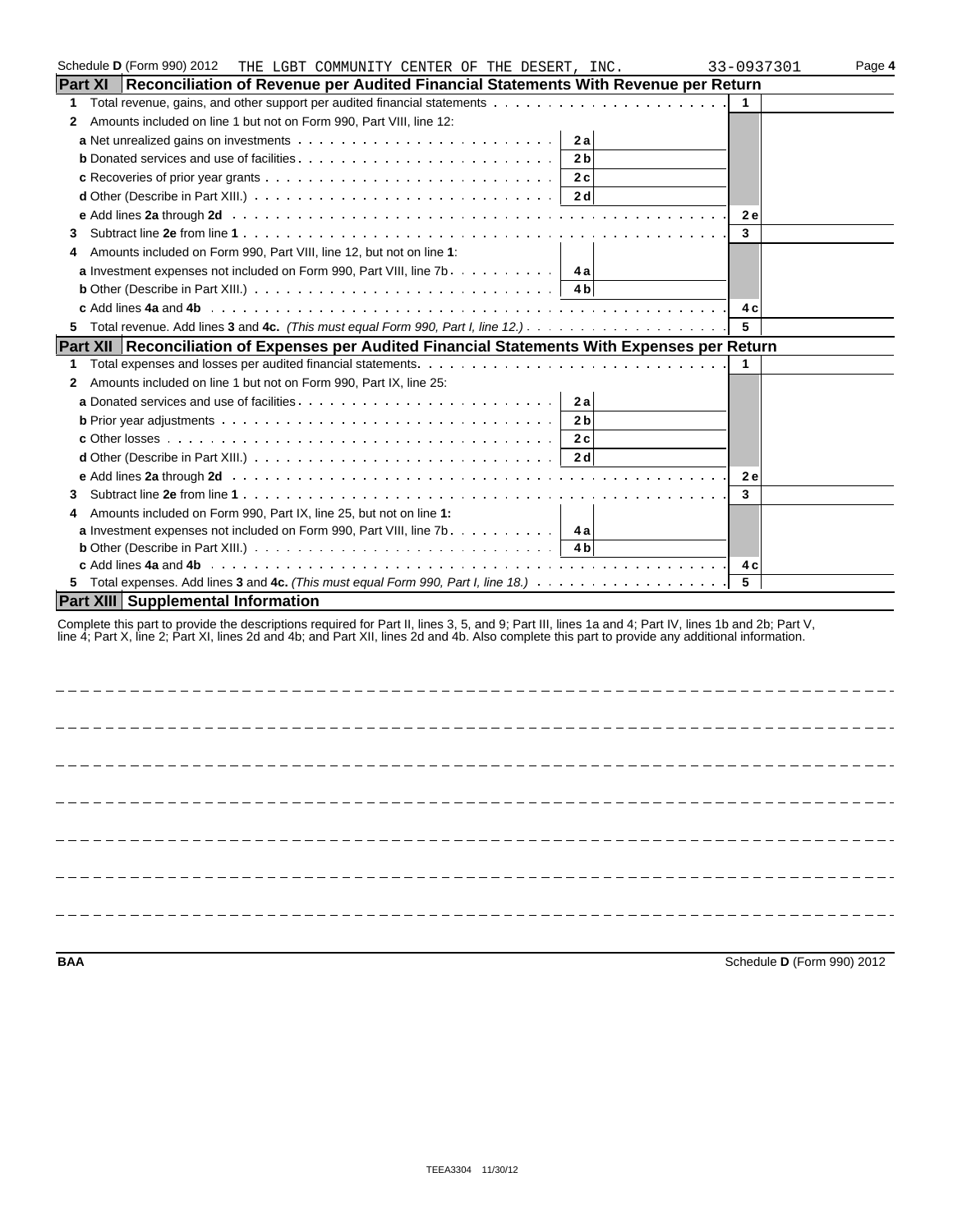| <b>Part XIII   Supplemental Information (continued)</b> |
|---------------------------------------------------------|
|                                                         |
|                                                         |
|                                                         |
|                                                         |
|                                                         |
|                                                         |
|                                                         |
|                                                         |
|                                                         |
|                                                         |
|                                                         |
|                                                         |
|                                                         |
|                                                         |
|                                                         |
|                                                         |
|                                                         |
|                                                         |
|                                                         |
|                                                         |
|                                                         |
|                                                         |
|                                                         |
|                                                         |
|                                                         |
|                                                         |
|                                                         |
|                                                         |

Schedule D(Form 990) 2012 THE LGBT COMMUNITY CENTER OF THE DESERT, INC. 33-0937301 Page 5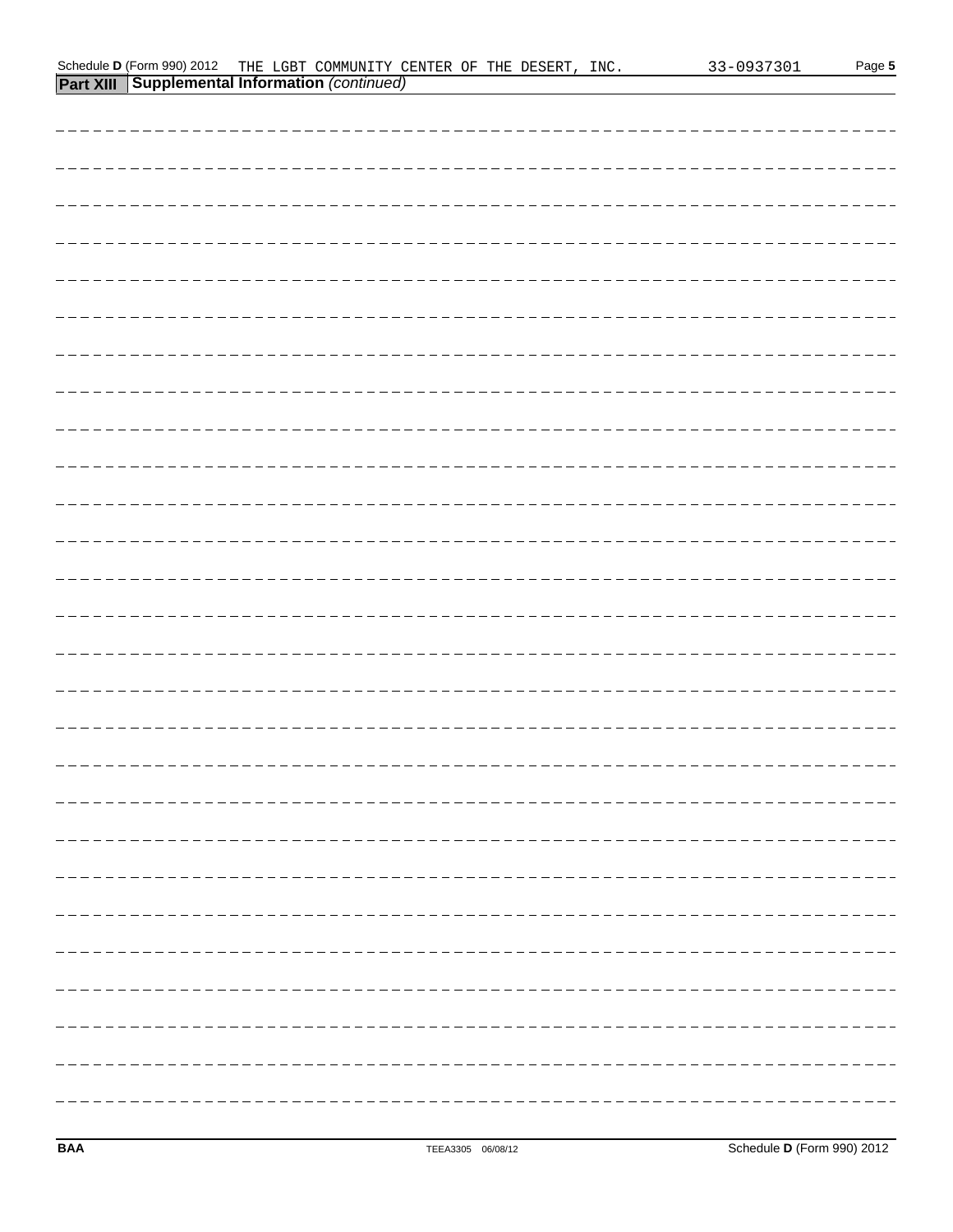| <b>SCHEDULE G</b>    |  |  |
|----------------------|--|--|
| (Form 990 or 990-F7) |  |  |

# **SCHEDULE G Supplemental Information Regarding (Form 990 or 990-EZ) Fundraising or Gaming Activities 2012**

Complete if the organization answered 'Yes' to Form 990, Part IV, lines 17, 18,<br>Department of the Treasury or 19, or if the organization entered more than \$15,000 on Form 990-EZ, line 6a.<br>Attach to Form 990 or Form 990-EZ

OMB No. 1545-0047

| Name of the organization                                                                                                                                                                                                       |               |     |                                              |                                       | <b>Employer identification number</b>                                                      |                     |
|--------------------------------------------------------------------------------------------------------------------------------------------------------------------------------------------------------------------------------|---------------|-----|----------------------------------------------|---------------------------------------|--------------------------------------------------------------------------------------------|---------------------|
| THE LGBT COMMUNITY CENTER OF THE DESERT, INC.                                                                                                                                                                                  |               |     |                                              |                                       | 33-0937301                                                                                 |                     |
| Fundraising Activities. Complete if the organization answered 'Yes' to Form 990, Part IV, line 17.<br>Part I<br>Form 990-EZ filers are not required to complete this part.                                                     |               |     |                                              |                                       |                                                                                            |                     |
| Indicate whether the organization raised funds through any of the following activities. Check all that apply.<br>1                                                                                                             |               |     |                                              |                                       |                                                                                            |                     |
| Mail solicitations<br>a                                                                                                                                                                                                        |               |     | е                                            | Solicitation of non-government grants |                                                                                            |                     |
| Internet and email solicitations<br>b                                                                                                                                                                                          |               |     | f                                            | Solicitation of government grants     |                                                                                            |                     |
| Phone solicitations<br>c                                                                                                                                                                                                       |               |     | g                                            | Special fundraising events            |                                                                                            |                     |
|                                                                                                                                                                                                                                |               |     |                                              |                                       |                                                                                            |                     |
| In-person solicitations<br>d                                                                                                                                                                                                   |               |     |                                              |                                       |                                                                                            |                     |
| 2a Did the organization have a written or oral agreement with any individual (including officers, directors, trustees or key employees listed in Form 990, Part VII) or entity in connection with professional fundraising ser |               |     |                                              |                                       |                                                                                            | Yes<br><b>No</b>    |
| b If 'Yes,' list the ten highest paid individuals or entities (fundraisers) pursuant to agreements under which the fundraiser is to be<br>compensated at least \$5,000 by the organization.                                    |               |     |                                              |                                       |                                                                                            |                     |
| (i) Name and address of individual                                                                                                                                                                                             | (ii) Activity |     | (iii) Did fundraiser                         | (iv) Gross receipts                   | (v) Amount paid to                                                                         | (vi) Amount paid to |
| or entity (fundraiser)                                                                                                                                                                                                         |               |     | have custody or control<br>of contributions? | from activity                         | (or retained by)<br>(or retained by)<br>fundraiser listed in<br>organization<br>column (i) |                     |
|                                                                                                                                                                                                                                |               | Yes | No                                           |                                       |                                                                                            |                     |
| 1                                                                                                                                                                                                                              |               |     |                                              |                                       |                                                                                            |                     |
| $\mathbf{2}$                                                                                                                                                                                                                   |               |     |                                              |                                       |                                                                                            |                     |
| 3                                                                                                                                                                                                                              |               |     |                                              |                                       |                                                                                            |                     |
| 4                                                                                                                                                                                                                              |               |     |                                              |                                       |                                                                                            |                     |
| 5                                                                                                                                                                                                                              |               |     |                                              |                                       |                                                                                            |                     |
| 6                                                                                                                                                                                                                              |               |     |                                              |                                       |                                                                                            |                     |
| 7                                                                                                                                                                                                                              |               |     |                                              |                                       |                                                                                            |                     |
| 8                                                                                                                                                                                                                              |               |     |                                              |                                       |                                                                                            |                     |
| 9                                                                                                                                                                                                                              |               |     |                                              |                                       |                                                                                            |                     |
| 10                                                                                                                                                                                                                             |               |     |                                              |                                       |                                                                                            |                     |
|                                                                                                                                                                                                                                |               |     |                                              |                                       |                                                                                            |                     |
| List all states in which the organization is registered or licensed to solicit contributions or has been notified it is exempt from registration<br>3                                                                          |               |     |                                              |                                       |                                                                                            |                     |
| or licensing.                                                                                                                                                                                                                  |               |     |                                              |                                       |                                                                                            |                     |
|                                                                                                                                                                                                                                |               |     |                                              |                                       |                                                                                            |                     |
|                                                                                                                                                                                                                                |               |     |                                              |                                       |                                                                                            |                     |
|                                                                                                                                                                                                                                |               |     |                                              |                                       |                                                                                            |                     |
|                                                                                                                                                                                                                                |               |     |                                              |                                       |                                                                                            |                     |
|                                                                                                                                                                                                                                |               |     |                                              |                                       |                                                                                            |                     |
|                                                                                                                                                                                                                                |               |     |                                              |                                       |                                                                                            |                     |
|                                                                                                                                                                                                                                |               |     |                                              |                                       |                                                                                            |                     |
|                                                                                                                                                                                                                                |               |     |                                              |                                       |                                                                                            |                     |
|                                                                                                                                                                                                                                |               |     |                                              |                                       |                                                                                            |                     |
|                                                                                                                                                                                                                                |               |     |                                              |                                       |                                                                                            |                     |
|                                                                                                                                                                                                                                |               |     |                                              |                                       |                                                                                            |                     |
|                                                                                                                                                                                                                                |               |     |                                              |                                       |                                                                                            |                     |
|                                                                                                                                                                                                                                |               |     |                                              |                                       |                                                                                            |                     |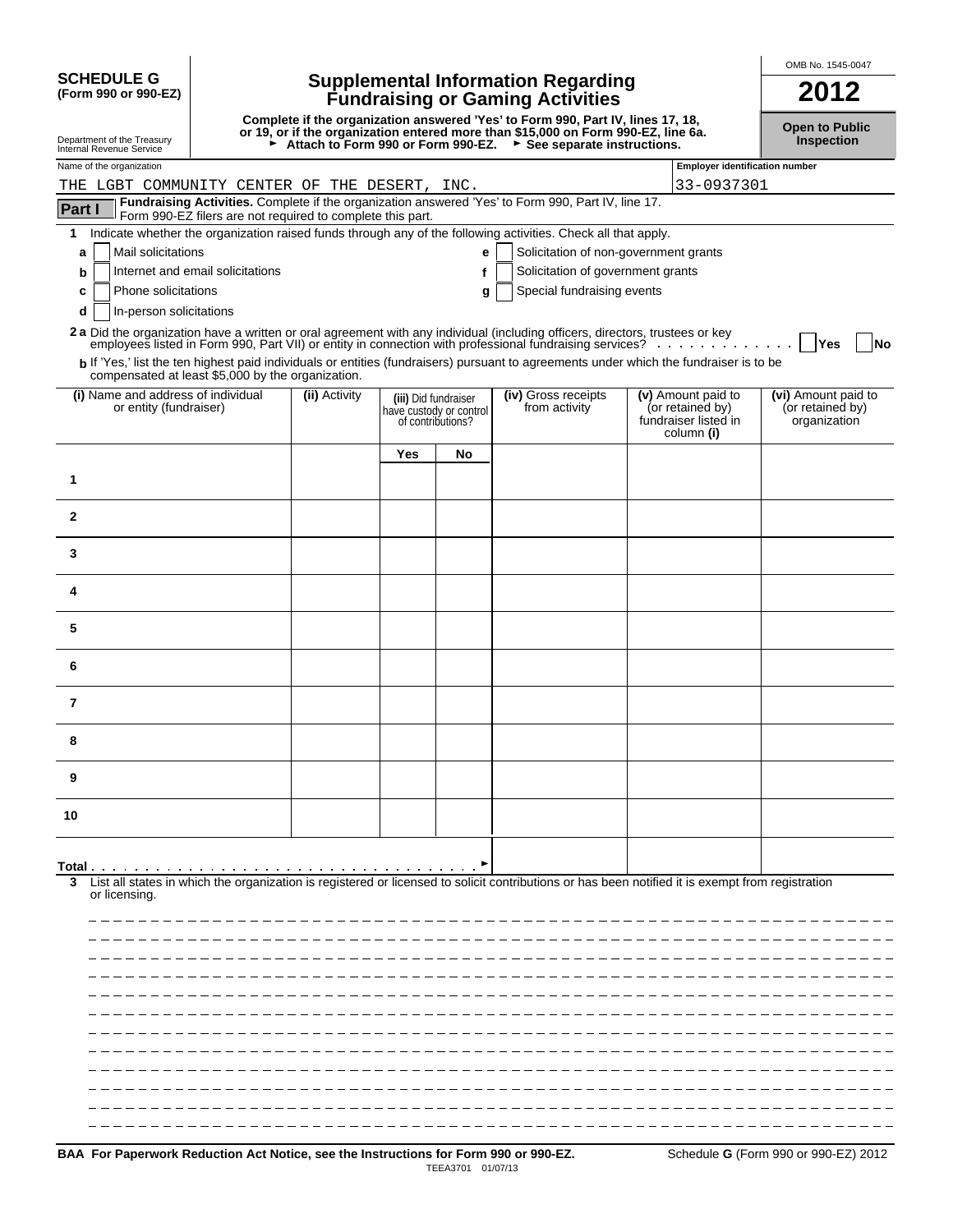**Part II** Fundraising Events. Complete if the organization answered 'Yes' to Form 990, Part IV, line 18, or reported more than \$15,000 of fundraising event contributions and gross income on Form 990-EZ, lines 1 and 6b. List events with gross receipts greater than \$5,000.

|                                                                                   |                                   | $\frac{1}{2}$                                                                                            |                                     |                                                     |                          |                                                               |  |  |
|-----------------------------------------------------------------------------------|-----------------------------------|----------------------------------------------------------------------------------------------------------|-------------------------------------|-----------------------------------------------------|--------------------------|---------------------------------------------------------------|--|--|
|                                                                                   |                                   |                                                                                                          | (a) Event $#1$                      | (b) Event $#2$                                      | (c) Other events<br>NONE | (d) Total events<br>(add column (a)<br>through column $(c)$ ) |  |  |
|                                                                                   |                                   |                                                                                                          | (event type)                        | (event type)                                        | (total number)           |                                                               |  |  |
| <b>REVENU</b>                                                                     |                                   |                                                                                                          |                                     |                                                     |                          |                                                               |  |  |
|                                                                                   | 1                                 | Gross receipts                                                                                           |                                     |                                                     |                          |                                                               |  |  |
| Е                                                                                 | 2                                 | Less: Charitable contributions                                                                           |                                     |                                                     |                          |                                                               |  |  |
|                                                                                   | З                                 | Gross income (line 1 minus line 2)                                                                       |                                     |                                                     |                          |                                                               |  |  |
|                                                                                   | 4                                 | Cash prizes                                                                                              |                                     |                                                     |                          |                                                               |  |  |
| D                                                                                 | 5                                 | Noncash prizes                                                                                           |                                     |                                                     |                          |                                                               |  |  |
| ı<br>$_{E}^{R}$                                                                   | 6                                 | Rent/facility costs                                                                                      |                                     |                                                     |                          |                                                               |  |  |
| $\frac{\mathsf{C}}{\mathsf{T}}$                                                   | 7                                 | Food and beverages $\cdots$                                                                              |                                     |                                                     |                          |                                                               |  |  |
|                                                                                   | 8                                 | Entertainment 1                                                                                          |                                     |                                                     |                          |                                                               |  |  |
| <b>MARNA</b>                                                                      | 9                                 | Other direct expenses                                                                                    | the contract of the contract of the |                                                     |                          |                                                               |  |  |
| s                                                                                 | 10                                |                                                                                                          |                                     |                                                     |                          |                                                               |  |  |
|                                                                                   | 11                                |                                                                                                          |                                     |                                                     |                          |                                                               |  |  |
| Part III                                                                          |                                   | Gaming. Complete if the organization answered 'Yes' to Form 990, Part IV, line 19, or reported more than |                                     |                                                     |                          |                                                               |  |  |
|                                                                                   |                                   | \$15,000 on Form 990-EZ, line 6a.                                                                        |                                     |                                                     |                          |                                                               |  |  |
| トロンドイラ                                                                            |                                   |                                                                                                          | (a) Bingo                           | (b) Pull tabs/Instant<br>bingo/progressive<br>bingo | (c) Other gaming         | (d) Total gaming<br>(add column (a)<br>through column $(c)$   |  |  |
|                                                                                   | 1                                 | Gross revenue                                                                                            |                                     |                                                     |                          |                                                               |  |  |
|                                                                                   | 2                                 | Cash prizes                                                                                              |                                     |                                                     |                          |                                                               |  |  |
| $\begin{bmatrix} 0 & \bar{x} \\ \bar{y} & \bar{x} \end{bmatrix}$<br>$\frac{p}{E}$ | 3                                 | Non-cash prizes.                                                                                         |                                     |                                                     |                          |                                                               |  |  |
| R E<br>C<br>T<br>T<br>S                                                           | 4                                 | Rent/facility costs                                                                                      |                                     |                                                     |                          |                                                               |  |  |
|                                                                                   | 5.                                | Other direct expenses.                                                                                   |                                     |                                                     |                          |                                                               |  |  |
|                                                                                   | 6                                 | Volunteer labor                                                                                          | ిం<br><b>Yes</b><br>No              | ್ಠಿ<br>Yes<br>No                                    | ిం<br>Yes<br><b>No</b>   |                                                               |  |  |
|                                                                                   |                                   |                                                                                                          |                                     |                                                     |                          |                                                               |  |  |
|                                                                                   | 7                                 |                                                                                                          |                                     |                                                     |                          |                                                               |  |  |
|                                                                                   | 8                                 |                                                                                                          |                                     |                                                     |                          |                                                               |  |  |
| 9                                                                                 |                                   | Enter the state(s) in which the organization operates gaming activities:<br><b>b</b> If 'No,' explain:   |                                     |                                                     |                          | $\sqsupset$ Yes<br><b>No</b>                                  |  |  |
|                                                                                   | No<br><b>b</b> If 'Yes,' explain: |                                                                                                          |                                     |                                                     |                          |                                                               |  |  |

**BAA** TEEA3702 01/07/13 Schedule **G** (Form 990 or 990-EZ) 2012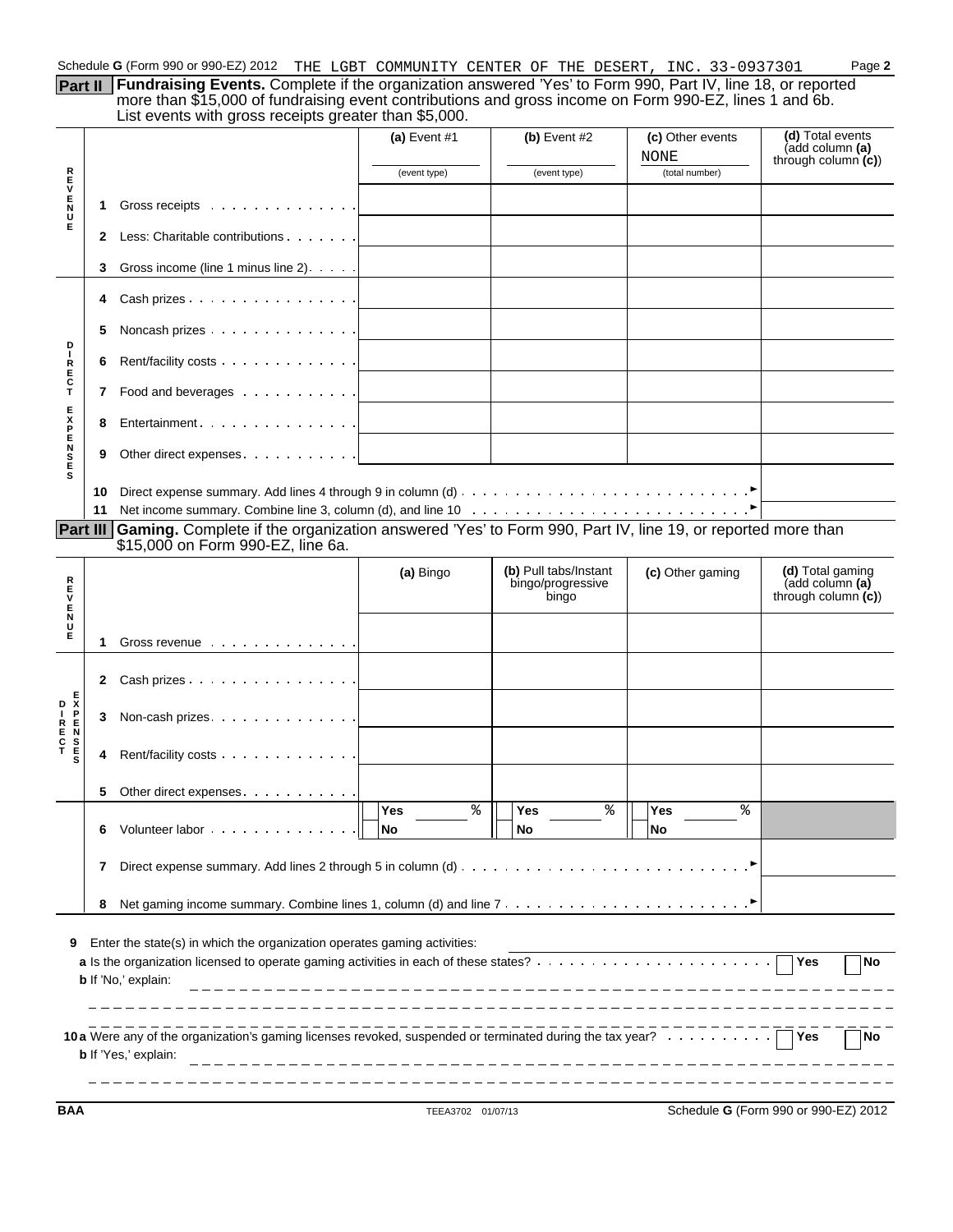|                                   |                                                        |                                                                                                                                                                                                                                                                                                                                  | Schedule G (Form 990 or 990-EZ) 2012 THE LGBT COMMUNITY CENTER OF THE DESERT, INC. 33-0937301                                                                                                                                                                                              |                                      |            | Page 3    |
|-----------------------------------|--------------------------------------------------------|----------------------------------------------------------------------------------------------------------------------------------------------------------------------------------------------------------------------------------------------------------------------------------------------------------------------------------|--------------------------------------------------------------------------------------------------------------------------------------------------------------------------------------------------------------------------------------------------------------------------------------------|--------------------------------------|------------|-----------|
|                                   |                                                        |                                                                                                                                                                                                                                                                                                                                  |                                                                                                                                                                                                                                                                                            |                                      | Yes        | No        |
| 12                                |                                                        |                                                                                                                                                                                                                                                                                                                                  | Is the organization a grantor, beneficiary or trustee of a trust or a member of a partnership or other entity formed to                                                                                                                                                                    |                                      | Yes        | <b>No</b> |
|                                   |                                                        | 13 Indicate the percentage of gaming activity operated in:                                                                                                                                                                                                                                                                       |                                                                                                                                                                                                                                                                                            |                                      |            |           |
|                                   |                                                        |                                                                                                                                                                                                                                                                                                                                  | a The organization's facility enterpresent on the content of the content of the content of the content of the c                                                                                                                                                                            |                                      |            | ိဝ        |
|                                   |                                                        |                                                                                                                                                                                                                                                                                                                                  |                                                                                                                                                                                                                                                                                            | 13 bl                                |            | ⊱         |
|                                   |                                                        |                                                                                                                                                                                                                                                                                                                                  | Enter the name and address of the person who prepares the organization's gaming/special events books and records:                                                                                                                                                                          |                                      |            |           |
| Name $\blacktriangleright$        |                                                        |                                                                                                                                                                                                                                                                                                                                  |                                                                                                                                                                                                                                                                                            |                                      |            |           |
| Address ▶                         |                                                        |                                                                                                                                                                                                                                                                                                                                  |                                                                                                                                                                                                                                                                                            |                                      |            |           |
|                                   |                                                        |                                                                                                                                                                                                                                                                                                                                  | 15a Does the organization have a contact with a third party from whom the organization receives gaming revenue?   Yes                                                                                                                                                                      |                                      |            | <b>No</b> |
|                                   |                                                        |                                                                                                                                                                                                                                                                                                                                  | <b>b</b> If 'Yes,' enter the amount of gaming revenue received by the organization $\bullet$ $\circ$                                                                                                                                                                                       |                                      |            |           |
|                                   |                                                        |                                                                                                                                                                                                                                                                                                                                  | of gaming revenue retained by the third party $\qquad \qquad \frac{1}{2}$ $\qquad \frac{1}{2}$ $\qquad \frac{1}{2}$ $\qquad \frac{1}{2}$ $\qquad \frac{1}{2}$                                                                                                                              |                                      |            |           |
|                                   | c If 'Yes,' enter name and address of the third party: |                                                                                                                                                                                                                                                                                                                                  |                                                                                                                                                                                                                                                                                            |                                      |            |           |
| Name $\blacktriangleright$        |                                                        |                                                                                                                                                                                                                                                                                                                                  |                                                                                                                                                                                                                                                                                            |                                      |            |           |
| Address $\blacktriangleright$     |                                                        |                                                                                                                                                                                                                                                                                                                                  |                                                                                                                                                                                                                                                                                            |                                      |            |           |
| Gaming manager information:<br>16 |                                                        |                                                                                                                                                                                                                                                                                                                                  |                                                                                                                                                                                                                                                                                            |                                      |            |           |
| Name $\blacktriangleright$        |                                                        |                                                                                                                                                                                                                                                                                                                                  |                                                                                                                                                                                                                                                                                            |                                      |            |           |
|                                   |                                                        | Gaming manager compensation $\qquad \qquad$ $\qquad$ $\qquad \qquad$ $\qquad$ $\qquad$ $\qquad$ $\qquad$ $\qquad$ $\qquad$ $\qquad$ $\qquad$ $\qquad$ $\qquad$ $\qquad$ $\qquad$ $\qquad$ $\qquad$ $\qquad$ $\qquad$ $\qquad$ $\qquad$ $\qquad$ $\qquad$ $\qquad$ $\qquad$ $\qquad$ $\qquad$ $\qquad$ $\qquad$ $\qquad$ $\qquad$ |                                                                                                                                                                                                                                                                                            |                                      |            |           |
|                                   | Description of services provided                       |                                                                                                                                                                                                                                                                                                                                  |                                                                                                                                                                                                                                                                                            |                                      |            |           |
| Director/officer                  |                                                        | Employee                                                                                                                                                                                                                                                                                                                         | Independent contractor                                                                                                                                                                                                                                                                     |                                      |            |           |
| Mandatory distributions<br>17     |                                                        |                                                                                                                                                                                                                                                                                                                                  |                                                                                                                                                                                                                                                                                            |                                      |            |           |
|                                   |                                                        |                                                                                                                                                                                                                                                                                                                                  | a Is the organization required under state law to make charitable distributions from the gaming proceeds to retain the                                                                                                                                                                     |                                      |            |           |
| state gaming license?             |                                                        |                                                                                                                                                                                                                                                                                                                                  | <b>b</b> Enter the amount of distributions required under state law to be distributed to other exempt organizations or spent in the                                                                                                                                                        |                                      | <b>Yes</b> | <b>No</b> |
|                                   |                                                        | organization's own exempt activities during the tax year $\blacktriangleright$ $\varsigma$                                                                                                                                                                                                                                       |                                                                                                                                                                                                                                                                                            |                                      |            |           |
| <b>Part IV</b>                    |                                                        |                                                                                                                                                                                                                                                                                                                                  | Supplemental Information. Complete this part to provide the explanations required by Part I, line 2b,<br>columns (iii) and (v), and Part III, lines 9, 9b, 10b, 15b, 15c, 16, and 17b, as applicable. Also complete<br>this part to provide any additional information (see instructions). |                                      |            |           |
|                                   |                                                        |                                                                                                                                                                                                                                                                                                                                  |                                                                                                                                                                                                                                                                                            |                                      |            |           |
|                                   |                                                        |                                                                                                                                                                                                                                                                                                                                  |                                                                                                                                                                                                                                                                                            |                                      |            |           |
|                                   |                                                        |                                                                                                                                                                                                                                                                                                                                  |                                                                                                                                                                                                                                                                                            |                                      |            |           |
|                                   |                                                        |                                                                                                                                                                                                                                                                                                                                  |                                                                                                                                                                                                                                                                                            |                                      |            |           |
|                                   |                                                        |                                                                                                                                                                                                                                                                                                                                  |                                                                                                                                                                                                                                                                                            |                                      |            |           |
|                                   |                                                        |                                                                                                                                                                                                                                                                                                                                  |                                                                                                                                                                                                                                                                                            |                                      |            |           |
|                                   |                                                        |                                                                                                                                                                                                                                                                                                                                  |                                                                                                                                                                                                                                                                                            |                                      |            |           |
|                                   |                                                        |                                                                                                                                                                                                                                                                                                                                  |                                                                                                                                                                                                                                                                                            |                                      |            |           |
|                                   |                                                        |                                                                                                                                                                                                                                                                                                                                  |                                                                                                                                                                                                                                                                                            |                                      |            |           |
| BAA                               |                                                        |                                                                                                                                                                                                                                                                                                                                  | TEEA3703 01/07/13                                                                                                                                                                                                                                                                          | Schedule G (Form 990 or 990-EZ) 2012 |            |           |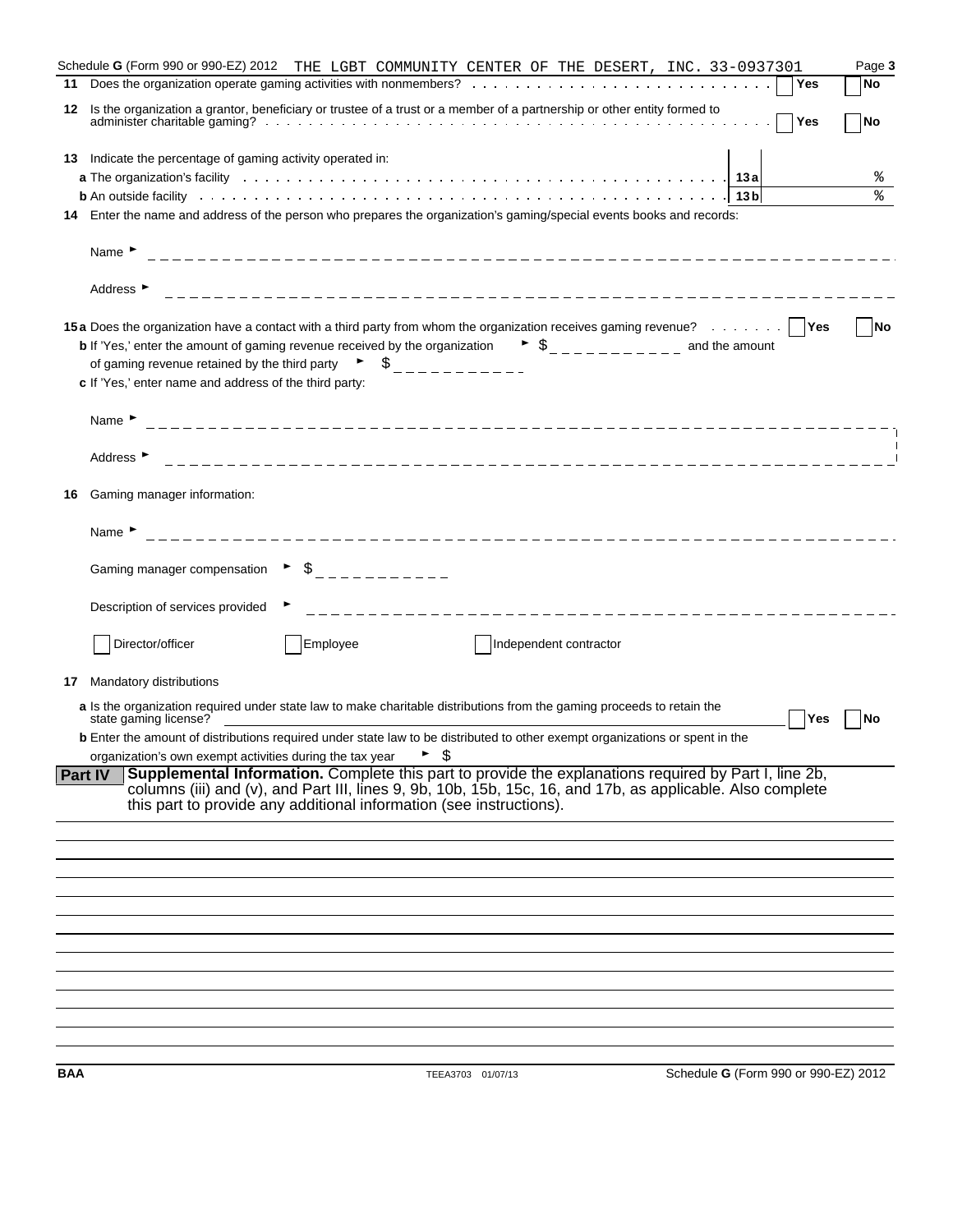| <b>SCHEDULE O</b>                                      |                                                                                                                                                                                          | OMB No. 1545-0047                     |                                     |  |
|--------------------------------------------------------|------------------------------------------------------------------------------------------------------------------------------------------------------------------------------------------|---------------------------------------|-------------------------------------|--|
| (Form 990 or 990-EZ)                                   | Supplemental Information to Form 990 or 990-EZ<br>Complete to provide information for responses to specific questions on<br>Form 990 or 990-EZ or to provide any additional information. |                                       | 2012                                |  |
| Department of the Treasury<br>Internal Revenue Service | Attach to Form 990 or 990-EZ.                                                                                                                                                            |                                       | <b>Open to Public</b><br>Inspection |  |
| Name of the organization                               |                                                                                                                                                                                          | <b>Employer identification number</b> |                                     |  |
|                                                        | THE LGBT COMMUNITY CENTER OF THE<br>DESERT,<br>INC.                                                                                                                                      | 33-0937301                            |                                     |  |
| Pt VI, Line 11b                                        | Form 990 was presented at board meeting and approved.                                                                                                                                    |                                       |                                     |  |
| Pt VI, Line 15a                                        | Salaries are reviewed and approved by board members.                                                                                                                                     |                                       |                                     |  |
| Pt VI, Line 15b                                        | Salaries are reviewed and approved by board members.                                                                                                                                     |                                       |                                     |  |
|                                                        |                                                                                                                                                                                          |                                       |                                     |  |
|                                                        |                                                                                                                                                                                          |                                       |                                     |  |
|                                                        |                                                                                                                                                                                          |                                       |                                     |  |
|                                                        |                                                                                                                                                                                          |                                       |                                     |  |
|                                                        |                                                                                                                                                                                          |                                       |                                     |  |
|                                                        |                                                                                                                                                                                          |                                       |                                     |  |
|                                                        |                                                                                                                                                                                          |                                       |                                     |  |
|                                                        |                                                                                                                                                                                          |                                       |                                     |  |
|                                                        |                                                                                                                                                                                          |                                       |                                     |  |
|                                                        |                                                                                                                                                                                          |                                       |                                     |  |
|                                                        |                                                                                                                                                                                          |                                       |                                     |  |
|                                                        |                                                                                                                                                                                          |                                       |                                     |  |
|                                                        |                                                                                                                                                                                          |                                       |                                     |  |
|                                                        |                                                                                                                                                                                          |                                       |                                     |  |
|                                                        |                                                                                                                                                                                          |                                       |                                     |  |
|                                                        |                                                                                                                                                                                          |                                       |                                     |  |
|                                                        |                                                                                                                                                                                          |                                       |                                     |  |
|                                                        |                                                                                                                                                                                          |                                       |                                     |  |
|                                                        |                                                                                                                                                                                          |                                       |                                     |  |
|                                                        |                                                                                                                                                                                          |                                       |                                     |  |
|                                                        |                                                                                                                                                                                          |                                       |                                     |  |
|                                                        |                                                                                                                                                                                          |                                       |                                     |  |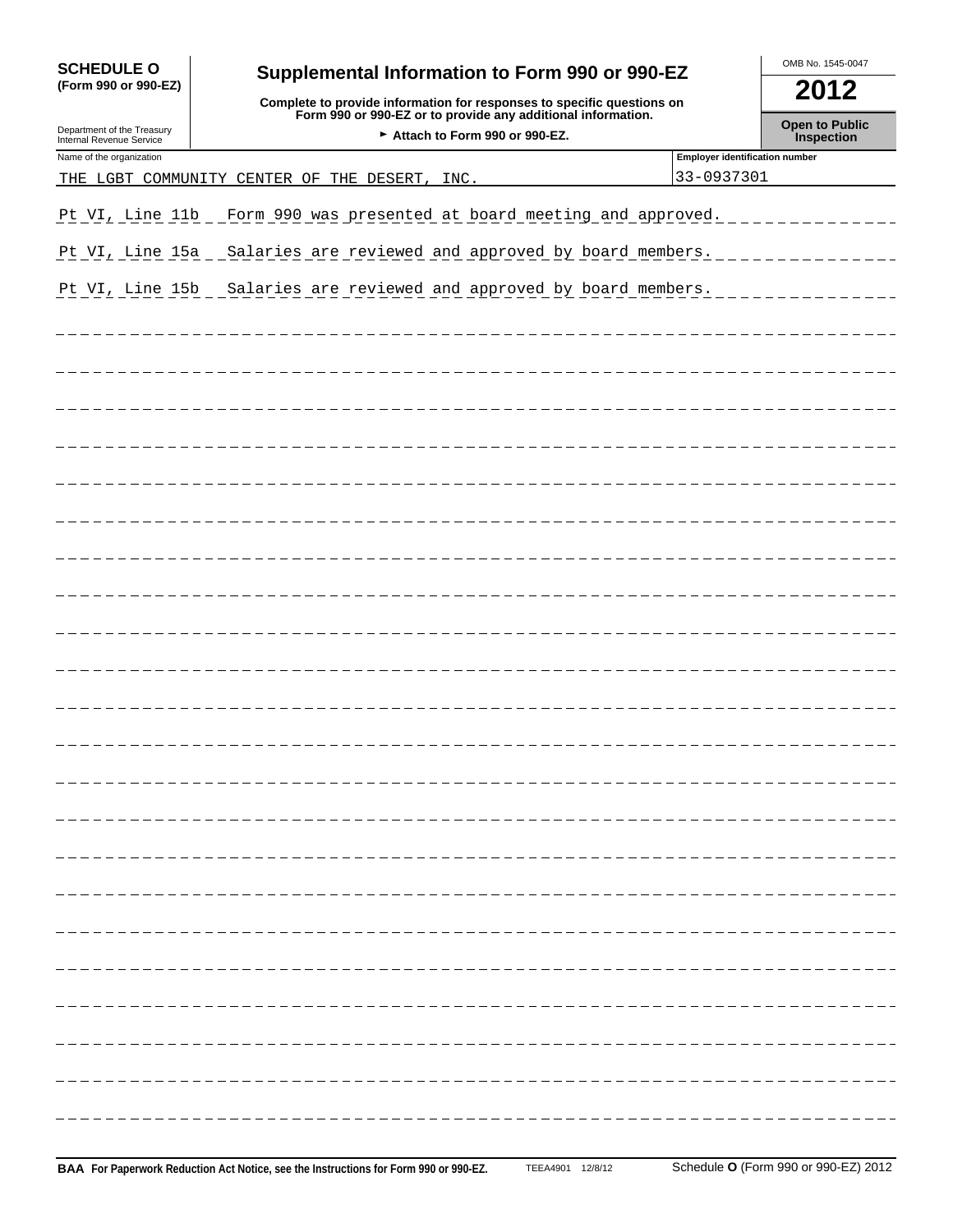|                                                                                                  |                                                                                                            |                                                                                                                                                                                                                                                                                                                                                   |                              |                   |                  | OMB No. 1545-0172              |                                   |  |
|--------------------------------------------------------------------------------------------------|------------------------------------------------------------------------------------------------------------|---------------------------------------------------------------------------------------------------------------------------------------------------------------------------------------------------------------------------------------------------------------------------------------------------------------------------------------------------|------------------------------|-------------------|------------------|--------------------------------|-----------------------------------|--|
| Form 4562                                                                                        |                                                                                                            | <b>Depreciation and Amortization</b><br>(Including Information on Listed Property)                                                                                                                                                                                                                                                                |                              |                   |                  |                                | 2012                              |  |
| Department of the Treasury<br>(99)<br>Internal Revenue Service                                   |                                                                                                            | See separate instructions.                                                                                                                                                                                                                                                                                                                        | Attach to your tax return.   |                   |                  |                                | Attachment<br>179<br>Sequence No. |  |
| Name(s) shown on return                                                                          |                                                                                                            |                                                                                                                                                                                                                                                                                                                                                   |                              |                   |                  |                                | Identifying number                |  |
| THE LGBT COMMUNITY CENTER OF THE DESERT, INC.<br>Business or activity to which this form relates |                                                                                                            |                                                                                                                                                                                                                                                                                                                                                   |                              |                   |                  |                                | 33-0937301                        |  |
| Form 990 / Form 990EZ                                                                            |                                                                                                            |                                                                                                                                                                                                                                                                                                                                                   |                              |                   |                  |                                |                                   |  |
| Part I                                                                                           |                                                                                                            | <b>Election To Expense Certain Property Under Section 179</b>                                                                                                                                                                                                                                                                                     |                              |                   |                  |                                |                                   |  |
|                                                                                                  |                                                                                                            | Note: If you have any listed property, complete Part V before you complete Part I.                                                                                                                                                                                                                                                                |                              |                   |                  |                                |                                   |  |
| 1                                                                                                |                                                                                                            | Maximum amount (see instructions) with the content of the content of the content of the content of the content of the content of the content of the content of the content of the content of the content of the content of the                                                                                                                    |                              |                   |                  | $\mathbf{1}$<br>$\overline{2}$ |                                   |  |
| 2<br>3                                                                                           |                                                                                                            | Threshold cost of section 179 property before reduction in limitation (see instructions)                                                                                                                                                                                                                                                          |                              |                   |                  | 3                              |                                   |  |
| 4                                                                                                |                                                                                                            |                                                                                                                                                                                                                                                                                                                                                   |                              |                   |                  | 4                              |                                   |  |
| 5                                                                                                | Dollar limitation for tax year. Subtract line 4 from line 1. If zero or less, enter -0-. If married filing |                                                                                                                                                                                                                                                                                                                                                   |                              |                   |                  |                                |                                   |  |
| 6                                                                                                | (a) Description of property                                                                                |                                                                                                                                                                                                                                                                                                                                                   | (b) Cost (business use only) |                   | (C) Elected cost |                                |                                   |  |
|                                                                                                  |                                                                                                            |                                                                                                                                                                                                                                                                                                                                                   |                              |                   |                  |                                |                                   |  |
| 7                                                                                                |                                                                                                            |                                                                                                                                                                                                                                                                                                                                                   |                              | $\overline{7}$    |                  |                                |                                   |  |
| 8                                                                                                |                                                                                                            | Total elected cost of section 179 property. Add amounts in column (c), lines 6 and 7                                                                                                                                                                                                                                                              |                              |                   |                  | 8                              |                                   |  |
| 9                                                                                                |                                                                                                            |                                                                                                                                                                                                                                                                                                                                                   |                              |                   |                  | 9                              |                                   |  |
| 10                                                                                               |                                                                                                            |                                                                                                                                                                                                                                                                                                                                                   |                              |                   |                  | 10                             |                                   |  |
| 11<br>12                                                                                         |                                                                                                            | Business income limitation. Enter the smaller of business income (not less than zero) or line 5 (see instrs)<br>Section 179 expense deduction. Add lines 9 and 10, but do not enter more than line 11.                                                                                                                                            |                              |                   |                  | 11<br>12                       |                                   |  |
| 13                                                                                               |                                                                                                            | Carryover of disallowed deduction to 2013. Add lines 9 and 10, less line 12. $\dots$ . $\blacktriangleright$ 13                                                                                                                                                                                                                                   |                              |                   |                  |                                |                                   |  |
| Note: Do not use Part II or Part III below for listed property. Instead, use Part V.             |                                                                                                            |                                                                                                                                                                                                                                                                                                                                                   |                              |                   |                  |                                |                                   |  |
| Part II                                                                                          |                                                                                                            | Special Depreciation Allowance and Other Depreciation (Do not include listed property.) (See instructions.)                                                                                                                                                                                                                                       |                              |                   |                  |                                |                                   |  |
| 14                                                                                               |                                                                                                            | Special depreciation allowance for qualified property (other than listed property) placed in service during the<br>tax year (see instructions) with the content of the content of the content of the content of the content of the content of the content of the content of the content of the content of the content of the content of the conte |                              |                   |                  | 14                             |                                   |  |
| 15                                                                                               |                                                                                                            |                                                                                                                                                                                                                                                                                                                                                   |                              |                   |                  | 15                             |                                   |  |
| 16                                                                                               |                                                                                                            |                                                                                                                                                                                                                                                                                                                                                   |                              |                   |                  | 16                             |                                   |  |
| Part III                                                                                         |                                                                                                            | <b>MACRS</b> Depreciation (Do not include listed property.) (See instructions.)                                                                                                                                                                                                                                                                   |                              |                   |                  |                                |                                   |  |
|                                                                                                  |                                                                                                            | <b>Section A</b>                                                                                                                                                                                                                                                                                                                                  |                              |                   |                  |                                |                                   |  |
| 17                                                                                               |                                                                                                            | MACRS deductions for assets placed in service in tax years beginning before 2012.                                                                                                                                                                                                                                                                 |                              |                   |                  | 17                             | 2,471.                            |  |
| 18                                                                                               |                                                                                                            |                                                                                                                                                                                                                                                                                                                                                   |                              |                   |                  |                                |                                   |  |
|                                                                                                  |                                                                                                            | Section B - Assets Placed in Service During 2012 Tax Year Using the General Depreciation System                                                                                                                                                                                                                                                   |                              |                   |                  |                                |                                   |  |
| (a)<br>Classification of property                                                                | (b) Month and<br>year placed<br>in service                                                                 | (C) Basis for depreciation<br>(business/investment use<br>$only - see$ instructions)                                                                                                                                                                                                                                                              | (d)<br>Recovery period       | (e)<br>Convention | (f)<br>Method    |                                | (g) Depreciation<br>deduction     |  |
| 19 a 3-year property $\cdots$                                                                    |                                                                                                            |                                                                                                                                                                                                                                                                                                                                                   |                              |                   |                  |                                |                                   |  |
| <b>b</b> 5-year property $\cdots$                                                                |                                                                                                            |                                                                                                                                                                                                                                                                                                                                                   |                              |                   |                  |                                |                                   |  |
| $c$ 7-year property $\ldots$                                                                     |                                                                                                            |                                                                                                                                                                                                                                                                                                                                                   |                              |                   |                  |                                |                                   |  |
| $d$ 10-year property $\cdots$                                                                    |                                                                                                            |                                                                                                                                                                                                                                                                                                                                                   |                              |                   |                  |                                |                                   |  |
| e 15-year property<br>$f$ 20-year property $\cdots$                                              |                                                                                                            |                                                                                                                                                                                                                                                                                                                                                   |                              |                   |                  |                                |                                   |  |
| <b>g</b> 25-year property                                                                        |                                                                                                            |                                                                                                                                                                                                                                                                                                                                                   | 25 yrs                       |                   | S/L              |                                |                                   |  |
| <b>h</b> Residential rental                                                                      |                                                                                                            |                                                                                                                                                                                                                                                                                                                                                   | 27.5 yrs                     | MМ                | $\rm S/L$        |                                |                                   |  |
| property                                                                                         |                                                                                                            |                                                                                                                                                                                                                                                                                                                                                   | 27.5 yrs                     | МM                | S/L              |                                |                                   |  |
| <i>i</i> Nonresidential real                                                                     |                                                                                                            |                                                                                                                                                                                                                                                                                                                                                   | 39 yrs                       | MМ                | $\rm S/L$        |                                |                                   |  |
| property                                                                                         |                                                                                                            |                                                                                                                                                                                                                                                                                                                                                   |                              | МM                | S/L              |                                |                                   |  |
|                                                                                                  |                                                                                                            | Section C - Assets Placed in Service During 2012 Tax Year Using the Alternative Depreciation System                                                                                                                                                                                                                                               |                              |                   |                  |                                |                                   |  |
| 20 a Class life                                                                                  |                                                                                                            |                                                                                                                                                                                                                                                                                                                                                   |                              |                   | S/L              |                                |                                   |  |
| $b$ 12-year $\ldots$ $\ldots$ $\ldots$<br>$c$ 40-year $\ldots$ $\ldots$ $\ldots$                 |                                                                                                            |                                                                                                                                                                                                                                                                                                                                                   | 12 yrs<br>40 yrs             | МM                | S/L<br>S/L       |                                |                                   |  |
| Part IV                                                                                          | <b>Summary</b> (See instructions.)                                                                         |                                                                                                                                                                                                                                                                                                                                                   |                              |                   |                  |                                |                                   |  |
| 21                                                                                               |                                                                                                            |                                                                                                                                                                                                                                                                                                                                                   |                              |                   |                  | 21                             |                                   |  |
| 22                                                                                               |                                                                                                            | Total. Add amounts from line 12, lines 14 through 17, lines 19 and 20 in column (g), and line 21. Enter here and on<br>the appropriate lines of your return. Partnerships and S corporations – see instructions. $\dots \dots \dots \dots$                                                                                                        |                              |                   |                  | 22                             | 2,471.                            |  |
| 23                                                                                               |                                                                                                            | For assets shown above and placed in service during the current year, enter                                                                                                                                                                                                                                                                       |                              | 23                |                  |                                |                                   |  |
| BAA For Paperwork Reduction Act Notice, see separate instructions.                               |                                                                                                            |                                                                                                                                                                                                                                                                                                                                                   |                              | FDIZ0812 08/19/12 |                  |                                | Form 4562 (2012)                  |  |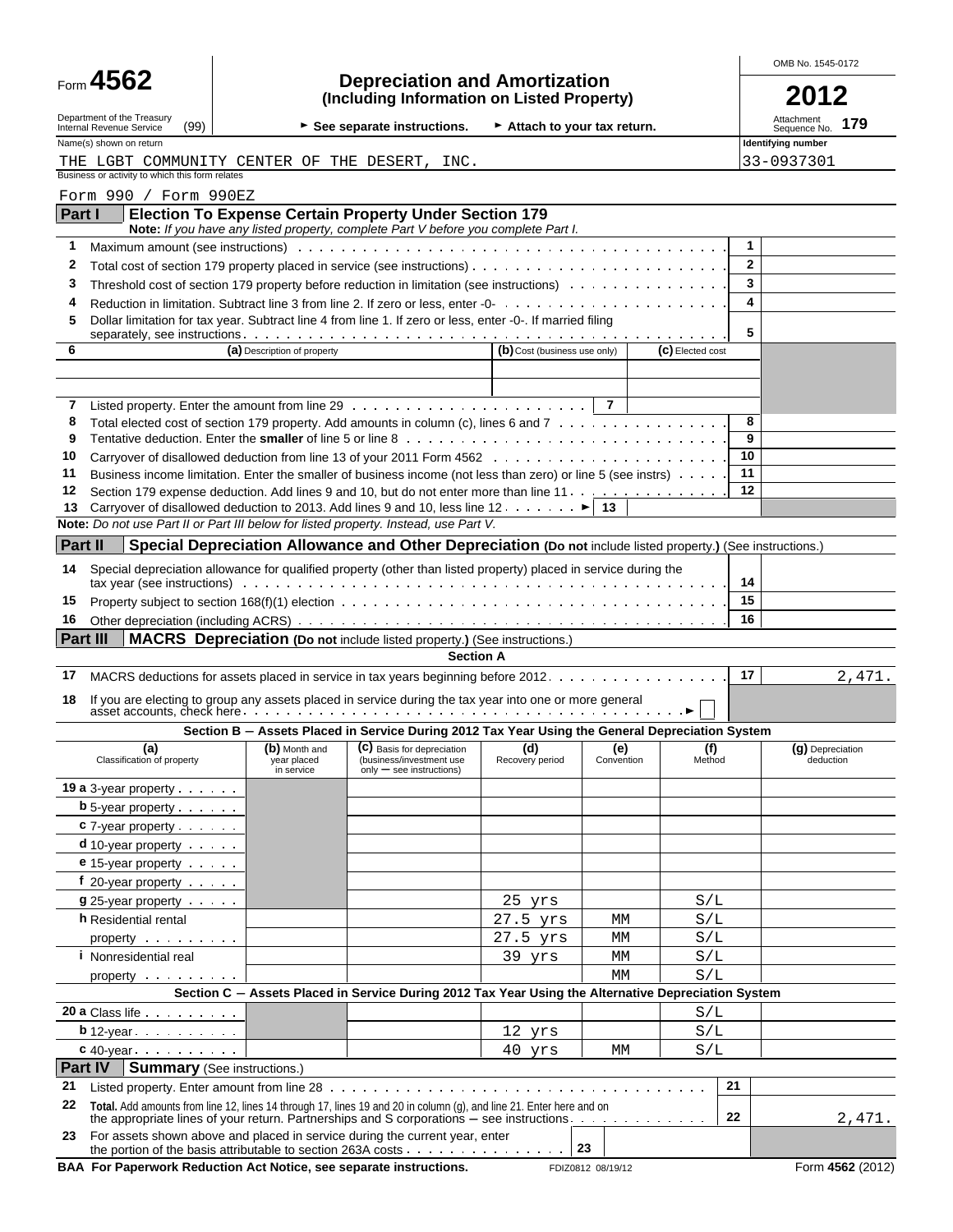|    | Form 4562 (2012)                                                                                                                                  |                                                                                                                                                            | THE LGBT COMMUNITY CENTER OF THE DESERT, INC.                                       |                                            |                   |                   |                                   |            |           |                 |            |                |                                                           | 33-0937301          |               | Page 2              |
|----|---------------------------------------------------------------------------------------------------------------------------------------------------|------------------------------------------------------------------------------------------------------------------------------------------------------------|-------------------------------------------------------------------------------------|--------------------------------------------|-------------------|-------------------|-----------------------------------|------------|-----------|-----------------|------------|----------------|-----------------------------------------------------------|---------------------|---------------|---------------------|
|    | Part V                                                                                                                                            | <b>Listed Property</b> (Include automobiles, certain other vehicles, certain computers, and property used for entertainment,<br>recreation, or amusement.) |                                                                                     |                                            |                   |                   |                                   |            |           |                 |            |                |                                                           |                     |               |                     |
|    |                                                                                                                                                   | Note: For any vehicle for which you are using the standard mileage rate or deducting lease expense, complete only 24a, 24b,                                |                                                                                     |                                            |                   |                   |                                   |            |           |                 |            |                |                                                           |                     |               |                     |
|    |                                                                                                                                                   | columns (a) through (c) of Section A, all of Section B, and Section C if applicable.                                                                       |                                                                                     |                                            |                   |                   |                                   |            |           |                 |            |                |                                                           |                     |               |                     |
|    |                                                                                                                                                   | Section A - Depreciation and Other Information (Caution: See the instructions for limits for passenger automobiles.)                                       |                                                                                     |                                            |                   |                   |                                   |            |           |                 |            |                |                                                           |                     |               |                     |
|    | 24 a Do you have evidence to support the business/investment use claimed?                                                                         |                                                                                                                                                            |                                                                                     |                                            |                   |                   | <b>Yes</b>                        |            |           |                 |            |                | <b>No</b> 24b If 'Yes.' is the evidence written? $\ldots$ |                     | Yes           | No                  |
|    | (a)<br>Type of property                                                                                                                           | (b)                                                                                                                                                        | (c)<br>Business/                                                                    | (d)<br>Cost or                             |                   |                   | (e)<br>Basis for depreciation     |            |           | (f)<br>Recovery |            | (g)<br>Method/ |                                                           | (h)<br>Depreciation |               | (i)<br>Elected      |
|    | (list vehicles first)                                                                                                                             | Date placed<br>in service                                                                                                                                  | investment                                                                          | other basis                                |                   |                   | (business/investment<br>use only) |            |           | period          |            | Convention     |                                                           | deduction           |               | section 179<br>cost |
| 25 | Special depreciation allowance for qualified listed property placed in service during the tax year and                                            |                                                                                                                                                            | use<br>percentage                                                                   |                                            |                   |                   |                                   |            |           |                 |            |                |                                                           |                     |               |                     |
|    | used more than 50% in a qualified business use (see instructions) $\dots \dots \dots \dots \dots \dots \dots$                                     |                                                                                                                                                            |                                                                                     |                                            |                   |                   |                                   |            |           |                 |            | 25             |                                                           |                     |               |                     |
| 26 | Property used more than 50% in a qualified business use:                                                                                          |                                                                                                                                                            |                                                                                     |                                            |                   |                   |                                   |            |           |                 |            |                |                                                           |                     |               |                     |
|    |                                                                                                                                                   |                                                                                                                                                            |                                                                                     |                                            |                   |                   |                                   |            |           |                 |            |                |                                                           |                     |               |                     |
|    |                                                                                                                                                   |                                                                                                                                                            |                                                                                     |                                            |                   |                   |                                   |            |           |                 |            |                |                                                           |                     |               |                     |
|    |                                                                                                                                                   |                                                                                                                                                            |                                                                                     |                                            |                   |                   |                                   |            |           |                 |            |                |                                                           |                     |               |                     |
| 27 | Property used 50% or less in a qualified business use:                                                                                            |                                                                                                                                                            |                                                                                     |                                            |                   |                   |                                   |            |           |                 |            |                |                                                           |                     |               |                     |
|    |                                                                                                                                                   |                                                                                                                                                            |                                                                                     |                                            |                   |                   |                                   |            |           |                 |            |                |                                                           |                     |               |                     |
|    |                                                                                                                                                   |                                                                                                                                                            |                                                                                     |                                            |                   |                   |                                   |            |           |                 |            |                |                                                           |                     |               |                     |
| 28 | Add amounts in column (h), lines 25 through 27. Enter here and on line 21, page $1 \cdot \cdot \cdot \cdot \cdot \cdot \cdot \cdot \cdot$         |                                                                                                                                                            |                                                                                     |                                            |                   |                   |                                   |            |           |                 |            | 28             |                                                           |                     |               |                     |
| 29 |                                                                                                                                                   |                                                                                                                                                            |                                                                                     |                                            |                   |                   |                                   |            |           |                 |            |                |                                                           | 29                  |               |                     |
|    |                                                                                                                                                   |                                                                                                                                                            |                                                                                     | Section B - Information on Use of Vehicles |                   |                   |                                   |            |           |                 |            |                |                                                           |                     |               |                     |
|    | Complete this section for vehicles used by a sole proprietor, partner, or other 'more than 5% owner,' or related person. If you provided vehicles |                                                                                                                                                            |                                                                                     |                                            |                   |                   |                                   |            |           |                 |            |                |                                                           |                     |               |                     |
|    | to your employees, first answer the questions in Section C to see if you meet an exception to completing this section for those vehicles.         |                                                                                                                                                            |                                                                                     |                                            |                   |                   |                                   |            |           |                 |            |                |                                                           |                     |               |                     |
| 30 | Total business/investment miles driven                                                                                                            |                                                                                                                                                            |                                                                                     |                                            | (a)               | (b)               |                                   |            | (c)       |                 | (d)        |                | (e)                                                       |                     |               | (f)                 |
|    | during the year (do not include                                                                                                                   |                                                                                                                                                            |                                                                                     |                                            | Vehicle 1         | Vehicle 2         |                                   |            | Vehicle 3 |                 | Vehicle 4  |                |                                                           | Vehicle 5           |               | Vehicle 6           |
|    |                                                                                                                                                   |                                                                                                                                                            |                                                                                     |                                            |                   |                   |                                   |            |           |                 |            |                |                                                           |                     |               |                     |
| 31 | Total commuting miles driven during the year                                                                                                      |                                                                                                                                                            |                                                                                     |                                            |                   |                   |                                   |            |           |                 |            |                |                                                           |                     |               |                     |
| 32 | Total other personal (noncommuting)<br>miles driven                                                                                               |                                                                                                                                                            |                                                                                     |                                            |                   |                   |                                   |            |           |                 |            |                |                                                           |                     |               |                     |
| 33 | Total miles driven during the year. Add                                                                                                           |                                                                                                                                                            |                                                                                     |                                            |                   |                   |                                   |            |           |                 |            |                |                                                           |                     |               |                     |
|    |                                                                                                                                                   |                                                                                                                                                            |                                                                                     |                                            |                   |                   |                                   |            |           |                 |            |                |                                                           |                     |               |                     |
|    |                                                                                                                                                   |                                                                                                                                                            |                                                                                     | <b>Yes</b>                                 | No                | <b>Yes</b>        | No                                | <b>Yes</b> |           | No              | <b>Yes</b> | No             | <b>Yes</b>                                                | No                  | <b>Yes</b>    | No                  |
| 34 | Was the vehicle available for personal use<br>during off-duty hours?                                                                              |                                                                                                                                                            |                                                                                     |                                            |                   |                   |                                   |            |           |                 |            |                |                                                           |                     |               |                     |
| 35 | Was the vehicle used primarily by a more                                                                                                          |                                                                                                                                                            |                                                                                     |                                            |                   |                   |                                   |            |           |                 |            |                |                                                           |                     |               |                     |
|    | than 5% owner or related person?                                                                                                                  |                                                                                                                                                            |                                                                                     |                                            |                   |                   |                                   |            |           |                 |            |                |                                                           |                     |               |                     |
| 36 | Is another vehicle available for                                                                                                                  |                                                                                                                                                            |                                                                                     |                                            |                   |                   |                                   |            |           |                 |            |                |                                                           |                     |               |                     |
|    |                                                                                                                                                   |                                                                                                                                                            | Section C - Questions for Employers Who Provide Vehicles for Use by Their Employees |                                            |                   |                   |                                   |            |           |                 |            |                |                                                           |                     |               |                     |
|    | Answer these questions to determine if you meet an exception to completing Section B for vehicles used by employees who are not more than         |                                                                                                                                                            |                                                                                     |                                            |                   |                   |                                   |            |           |                 |            |                |                                                           |                     |               |                     |
|    | 5% owners or related persons (see instructions).                                                                                                  |                                                                                                                                                            |                                                                                     |                                            |                   |                   |                                   |            |           |                 |            |                |                                                           |                     |               |                     |
| 37 | Do you maintain a written policy statement that prohibits all personal use of vehicles, including commuting,                                      |                                                                                                                                                            |                                                                                     |                                            |                   |                   |                                   |            |           |                 |            |                |                                                           |                     | Yes           | No                  |
|    | Do you maintain a written policy statement that prohibits personal use of vehicles, except commuting, by your                                     |                                                                                                                                                            |                                                                                     |                                            |                   |                   |                                   |            |           |                 |            |                |                                                           |                     |               |                     |
| 38 |                                                                                                                                                   |                                                                                                                                                            |                                                                                     |                                            |                   |                   |                                   |            |           |                 |            |                |                                                           |                     |               |                     |
| 39 |                                                                                                                                                   |                                                                                                                                                            |                                                                                     |                                            |                   |                   |                                   |            |           |                 |            |                |                                                           |                     |               |                     |
| 40 | Do you provide more than five vehicles to your employees, obtain information from your employees about the use of the                             |                                                                                                                                                            |                                                                                     |                                            |                   |                   |                                   |            |           |                 |            |                |                                                           |                     |               |                     |
|    |                                                                                                                                                   |                                                                                                                                                            |                                                                                     |                                            |                   |                   |                                   |            |           |                 |            |                |                                                           |                     |               |                     |
| 41 | Do you meet the requirements concerning qualified automobile demonstration use? (See instructions.)                                               |                                                                                                                                                            |                                                                                     |                                            |                   |                   |                                   |            |           |                 |            |                |                                                           |                     |               |                     |
|    | Note: If your answer to 37, 38, 39, 40, or 41 is 'Yes,' do not complete Section B for the covered vehicles.                                       |                                                                                                                                                            |                                                                                     |                                            |                   |                   |                                   |            |           |                 |            |                |                                                           |                     |               |                     |
|    | <b>Part VI</b><br>Amortization                                                                                                                    |                                                                                                                                                            |                                                                                     |                                            | (b)               |                   | (c)                               |            |           |                 | (d)        |                | (e)                                                       |                     | (f)           |                     |
|    |                                                                                                                                                   | (a)<br>Description of costs                                                                                                                                |                                                                                     |                                            | Date amortization |                   | Amortizable                       |            |           |                 | Code       |                | Amortization                                              |                     | Amortization  |                     |
|    |                                                                                                                                                   |                                                                                                                                                            |                                                                                     |                                            | begins            |                   | amount                            |            |           |                 | section    |                | period or<br>percentage                                   |                     | for this year |                     |
| 42 | Amortization of costs that begins during your 2012 tax year (see instructions):                                                                   |                                                                                                                                                            |                                                                                     |                                            |                   |                   |                                   |            |           |                 |            |                |                                                           |                     |               |                     |
|    |                                                                                                                                                   |                                                                                                                                                            |                                                                                     |                                            |                   |                   |                                   |            |           |                 |            |                |                                                           |                     |               |                     |
|    |                                                                                                                                                   |                                                                                                                                                            |                                                                                     |                                            |                   |                   |                                   |            |           |                 |            |                |                                                           |                     |               |                     |
| 43 |                                                                                                                                                   |                                                                                                                                                            |                                                                                     |                                            |                   |                   |                                   |            |           |                 |            |                | 43                                                        |                     |               |                     |
| 44 |                                                                                                                                                   |                                                                                                                                                            |                                                                                     |                                            |                   |                   |                                   |            |           |                 |            |                | 44                                                        |                     |               |                     |
|    |                                                                                                                                                   |                                                                                                                                                            |                                                                                     |                                            |                   | FDIZ0812 08/19/12 |                                   |            |           |                 |            |                |                                                           |                     |               | Form 4562 (2012)    |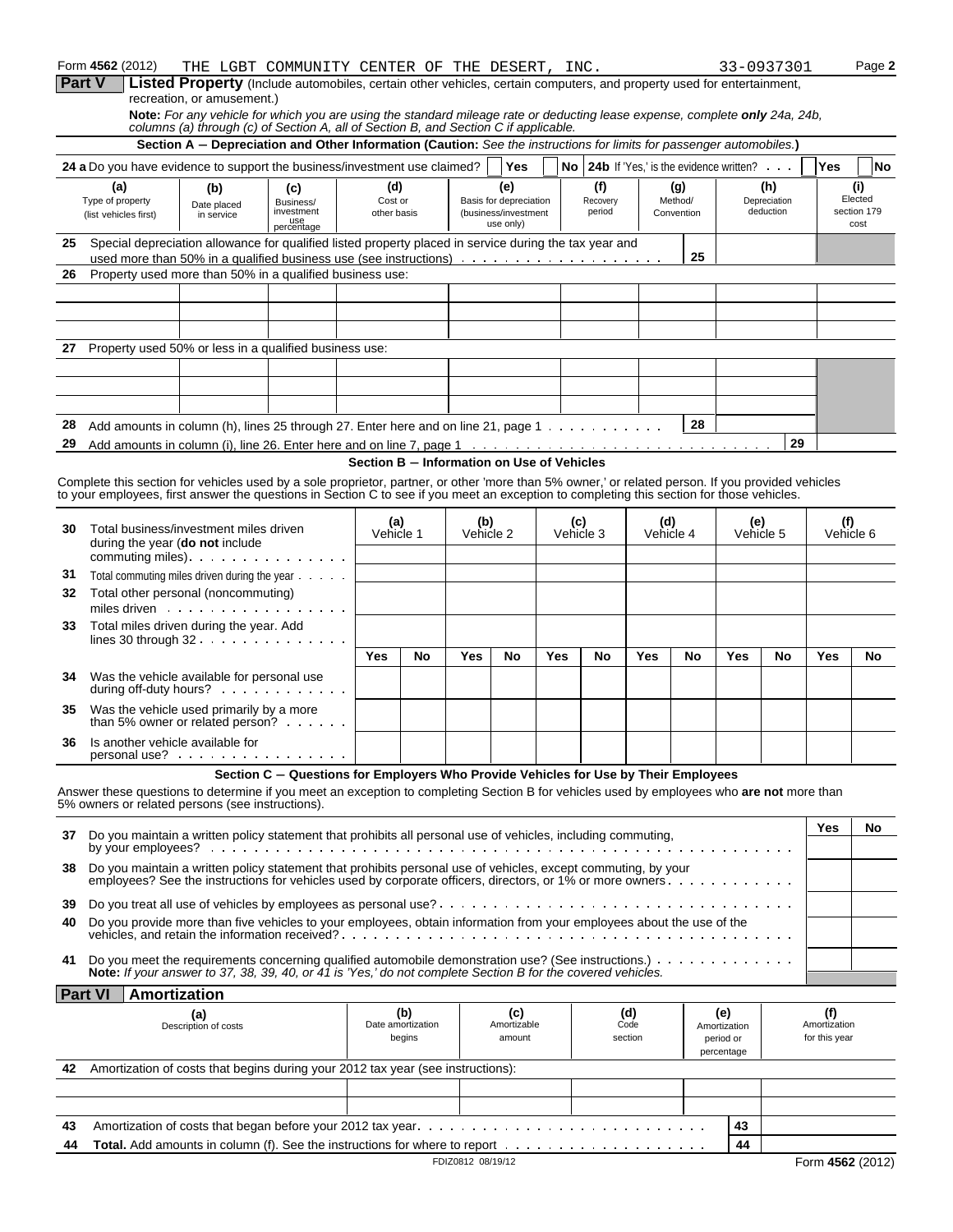|        | G. |
|--------|----|
| OO I   |    |
| Form ( |    |

## **IRS** *e-file* **Signature Authorization form 8879-EO** The Mann of the Second of the Combine of the MB No. 1545-1878

For calendar year 2012, or fiscal year beginning  $\text{Ju1 } 1$ , 2012, and ending  $\text{Ju1 } 30$ ,  $\text{2013}$ .<br> **2012** <br>Do not send to the IRS. Keep for your records.  $Jul 1$  , 2012, and ending  $Jun 30$ ,  $2013$ 

Department of the Treasury<br>Internal Revenue Service<br>Name of exempt organization

| ► Do not send to the IRS. Keep for your records. |  |  |  |  |
|--------------------------------------------------|--|--|--|--|
|                                                  |  |  |  |  |

|  | THE LGBT COMMUNITY CENTER OF THE DESERT, IN |  |  |  |
|--|---------------------------------------------|--|--|--|

**Employer identification number** 

| THE LGBT COMMUNITY CENTER OF THE DESERT,<br>INC.                                                                                                                                                                                                                                                                                                                                                                                                                                                                                                                                                                                                                                                                                                                                                                                                                                                                                                                                                                                                                                                                                                                                                                                                                                                                                                                                                                                                                                                                                                                                                                                                                                                                                                                                     | 33-0937301                                                                                                                                                                                                                                                                                                                                                                                                                                                         |
|--------------------------------------------------------------------------------------------------------------------------------------------------------------------------------------------------------------------------------------------------------------------------------------------------------------------------------------------------------------------------------------------------------------------------------------------------------------------------------------------------------------------------------------------------------------------------------------------------------------------------------------------------------------------------------------------------------------------------------------------------------------------------------------------------------------------------------------------------------------------------------------------------------------------------------------------------------------------------------------------------------------------------------------------------------------------------------------------------------------------------------------------------------------------------------------------------------------------------------------------------------------------------------------------------------------------------------------------------------------------------------------------------------------------------------------------------------------------------------------------------------------------------------------------------------------------------------------------------------------------------------------------------------------------------------------------------------------------------------------------------------------------------------------|--------------------------------------------------------------------------------------------------------------------------------------------------------------------------------------------------------------------------------------------------------------------------------------------------------------------------------------------------------------------------------------------------------------------------------------------------------------------|
| Name and title of officer                                                                                                                                                                                                                                                                                                                                                                                                                                                                                                                                                                                                                                                                                                                                                                                                                                                                                                                                                                                                                                                                                                                                                                                                                                                                                                                                                                                                                                                                                                                                                                                                                                                                                                                                                            |                                                                                                                                                                                                                                                                                                                                                                                                                                                                    |
| RANDY LOWE                                                                                                                                                                                                                                                                                                                                                                                                                                                                                                                                                                                                                                                                                                                                                                                                                                                                                                                                                                                                                                                                                                                                                                                                                                                                                                                                                                                                                                                                                                                                                                                                                                                                                                                                                                           | CHAIRMAN                                                                                                                                                                                                                                                                                                                                                                                                                                                           |
| Type of Return and Return Information (Whole Dollars Only)<br><b>Part I</b>                                                                                                                                                                                                                                                                                                                                                                                                                                                                                                                                                                                                                                                                                                                                                                                                                                                                                                                                                                                                                                                                                                                                                                                                                                                                                                                                                                                                                                                                                                                                                                                                                                                                                                          |                                                                                                                                                                                                                                                                                                                                                                                                                                                                    |
| Check the box for the return for which you are using this Form 8879-EO and enter the applicable amount, if any, from the return. If you<br>check the box on line 1a, 2a, 3a, 4a, or 5a, below, and the amount on that line for the return being filed with this form was blank, then<br>leave line 1b, 2b, 3b, 4b, or 5b, whichever is applicable, blank (do not enter -0-). But, if you entered -0- on the return, then enter -0- on<br>the applicable line below. Do not complete more than 1 line in Part I.                                                                                                                                                                                                                                                                                                                                                                                                                                                                                                                                                                                                                                                                                                                                                                                                                                                                                                                                                                                                                                                                                                                                                                                                                                                                      |                                                                                                                                                                                                                                                                                                                                                                                                                                                                    |
| 1 a Form 990 check here $\cdot \cdot \cdot$ $\cdot$ $\mathbb{X}$<br>2 a Form 990-EZ check here $\cdots$<br><b>3 a Form 1120-POL check here</b><br>4 a Form 990-PF check here $\cdots$<br>5 a Form 8868 check here $\cdot \cdot$                                                                                                                                                                                                                                                                                                                                                                                                                                                                                                                                                                                                                                                                                                                                                                                                                                                                                                                                                                                                                                                                                                                                                                                                                                                                                                                                                                                                                                                                                                                                                      | <b>b</b> Total revenue, if any (Form 990, Part VIII, column (A), line 12) $\ldots \ldots$<br>1 b<br>889,020.<br><b>b</b> Total revenue, if any (Form 990-EZ, line 9) $\ldots$<br>2 <sub>b</sub><br><b>b</b> Total tax (Form 1120-POL, line 22) $\ldots$<br>3 <sub>b</sub><br><b>b</b> Tax based on investment income (Form 990-PF, Part VI, line $5$ ). $\ldots$<br>4 b<br><b>b Balance Due</b> (Form 8868, Part I, line 3c or Part II, line 8c)<br>5 <sub>b</sub> |
| <b>Part II   Declaration and Signature Authorization of Officer</b>                                                                                                                                                                                                                                                                                                                                                                                                                                                                                                                                                                                                                                                                                                                                                                                                                                                                                                                                                                                                                                                                                                                                                                                                                                                                                                                                                                                                                                                                                                                                                                                                                                                                                                                  |                                                                                                                                                                                                                                                                                                                                                                                                                                                                    |
| Under penalties of perjury, I declare that I am an officer of the above organization and that I have examined a copy of the organization's 2012<br>electronic return and accompanying schedules and statements and to the best of my knowledge and belief, they are true, correct, and complete.<br>I further declare that the amount in Part I above is the amount shown on the copy of the organization's electronic return. I consent to allow my<br>intermediate service provider, transmitter, or electronic return originator (ERO) to send the organization's return to the IRS and to receive from<br>the IRS (a) an acknowledgement of receipt or reason for rejection of the transmission, (b) the reason for any delay in processing the return or<br>refund, and (c) the date of any refund. If applicable, I authorize the U.S. Treasury and its designated Financial Agent to initiate an electronic<br>funds withdrawal (direct debit) entry to the financial institution account indicated in the tax preparation software for payment of the<br>organization's federal taxes owed on this return, and the financial institution to debit the entry to this account. To revoke a payment, I must<br>contact the U.S. Treasury Financial Agent at 1-888-353-4537 no later than 2 business days prior to the payment (settlement) date. I also<br>authorize the financial institutions involved in the processing of the electronic payment of taxes to receive confidential information necessary to<br>answer inquiries and resolve issues related to the payment. I have selected a personal identification number (PIN) as my signature for the<br>organization's electronic return and, if applicable, the organization's consent to electronic funds withdrawal. |                                                                                                                                                                                                                                                                                                                                                                                                                                                                    |
| Officer's PIN: check one box only                                                                                                                                                                                                                                                                                                                                                                                                                                                                                                                                                                                                                                                                                                                                                                                                                                                                                                                                                                                                                                                                                                                                                                                                                                                                                                                                                                                                                                                                                                                                                                                                                                                                                                                                                    |                                                                                                                                                                                                                                                                                                                                                                                                                                                                    |
| I authorize                                                                                                                                                                                                                                                                                                                                                                                                                                                                                                                                                                                                                                                                                                                                                                                                                                                                                                                                                                                                                                                                                                                                                                                                                                                                                                                                                                                                                                                                                                                                                                                                                                                                                                                                                                          | as my signature<br>to enter my PIN                                                                                                                                                                                                                                                                                                                                                                                                                                 |
| ERO firm name                                                                                                                                                                                                                                                                                                                                                                                                                                                                                                                                                                                                                                                                                                                                                                                                                                                                                                                                                                                                                                                                                                                                                                                                                                                                                                                                                                                                                                                                                                                                                                                                                                                                                                                                                                        | Enter five numbers, but<br>do not enter all zeros                                                                                                                                                                                                                                                                                                                                                                                                                  |
| on the organization's tax year 2012 electronically filed return. If I have indicated within this return that a copy of the return is being filed with<br>a state agency(ies) regulating charities as part of the IRS Fed/State program, I also authorize the aforementioned ERO to enter my PIN on<br>the return's disclosure consent screen.                                                                                                                                                                                                                                                                                                                                                                                                                                                                                                                                                                                                                                                                                                                                                                                                                                                                                                                                                                                                                                                                                                                                                                                                                                                                                                                                                                                                                                        |                                                                                                                                                                                                                                                                                                                                                                                                                                                                    |
| As an officer of the organization, I will enter my PIN as my signature on the organization's tax year 2012 electronically filed return. If I have<br>indicated within this return that a copy of the return is being filed with a state agency(ies) regulating charities as part of the IRS Fed/State<br>program, I will enter my PIN on the return's disclosure consent screen.                                                                                                                                                                                                                                                                                                                                                                                                                                                                                                                                                                                                                                                                                                                                                                                                                                                                                                                                                                                                                                                                                                                                                                                                                                                                                                                                                                                                     |                                                                                                                                                                                                                                                                                                                                                                                                                                                                    |
| Officer's signature                                                                                                                                                                                                                                                                                                                                                                                                                                                                                                                                                                                                                                                                                                                                                                                                                                                                                                                                                                                                                                                                                                                                                                                                                                                                                                                                                                                                                                                                                                                                                                                                                                                                                                                                                                  | 01/05/2015<br>Date $\blacktriangleright$                                                                                                                                                                                                                                                                                                                                                                                                                           |
| <b>Part III Certification and Authentication</b>                                                                                                                                                                                                                                                                                                                                                                                                                                                                                                                                                                                                                                                                                                                                                                                                                                                                                                                                                                                                                                                                                                                                                                                                                                                                                                                                                                                                                                                                                                                                                                                                                                                                                                                                     |                                                                                                                                                                                                                                                                                                                                                                                                                                                                    |
| <b>ERO's EFIN/PIN.</b> Enter your six-digit electronic filing identification                                                                                                                                                                                                                                                                                                                                                                                                                                                                                                                                                                                                                                                                                                                                                                                                                                                                                                                                                                                                                                                                                                                                                                                                                                                                                                                                                                                                                                                                                                                                                                                                                                                                                                         |                                                                                                                                                                                                                                                                                                                                                                                                                                                                    |
|                                                                                                                                                                                                                                                                                                                                                                                                                                                                                                                                                                                                                                                                                                                                                                                                                                                                                                                                                                                                                                                                                                                                                                                                                                                                                                                                                                                                                                                                                                                                                                                                                                                                                                                                                                                      | 33532573258<br>do not enter all zeros                                                                                                                                                                                                                                                                                                                                                                                                                              |
| I certify that the above numeric entry is my PIN, which is my signature on the 2012 electronically filed return for the organization indicated<br>above. I confirm that I am submitting this return in accordance with the requirements of Pub 4163, Modernized e-File (MeF) Information for<br>Authorized IRS e-file Providers for Business Returns.                                                                                                                                                                                                                                                                                                                                                                                                                                                                                                                                                                                                                                                                                                                                                                                                                                                                                                                                                                                                                                                                                                                                                                                                                                                                                                                                                                                                                                |                                                                                                                                                                                                                                                                                                                                                                                                                                                                    |
| ERO's signature                                                                                                                                                                                                                                                                                                                                                                                                                                                                                                                                                                                                                                                                                                                                                                                                                                                                                                                                                                                                                                                                                                                                                                                                                                                                                                                                                                                                                                                                                                                                                                                                                                                                                                                                                                      | Date $\blacktriangleright$                                                                                                                                                                                                                                                                                                                                                                                                                                         |

**ERO Must Retain This Form** ' **See Instructions Do Not Submit This Form To the IRS Unless Requested To Do So**

**BAA For Paperwork Reduction Act Notice, see instructions.** Form 8879-EO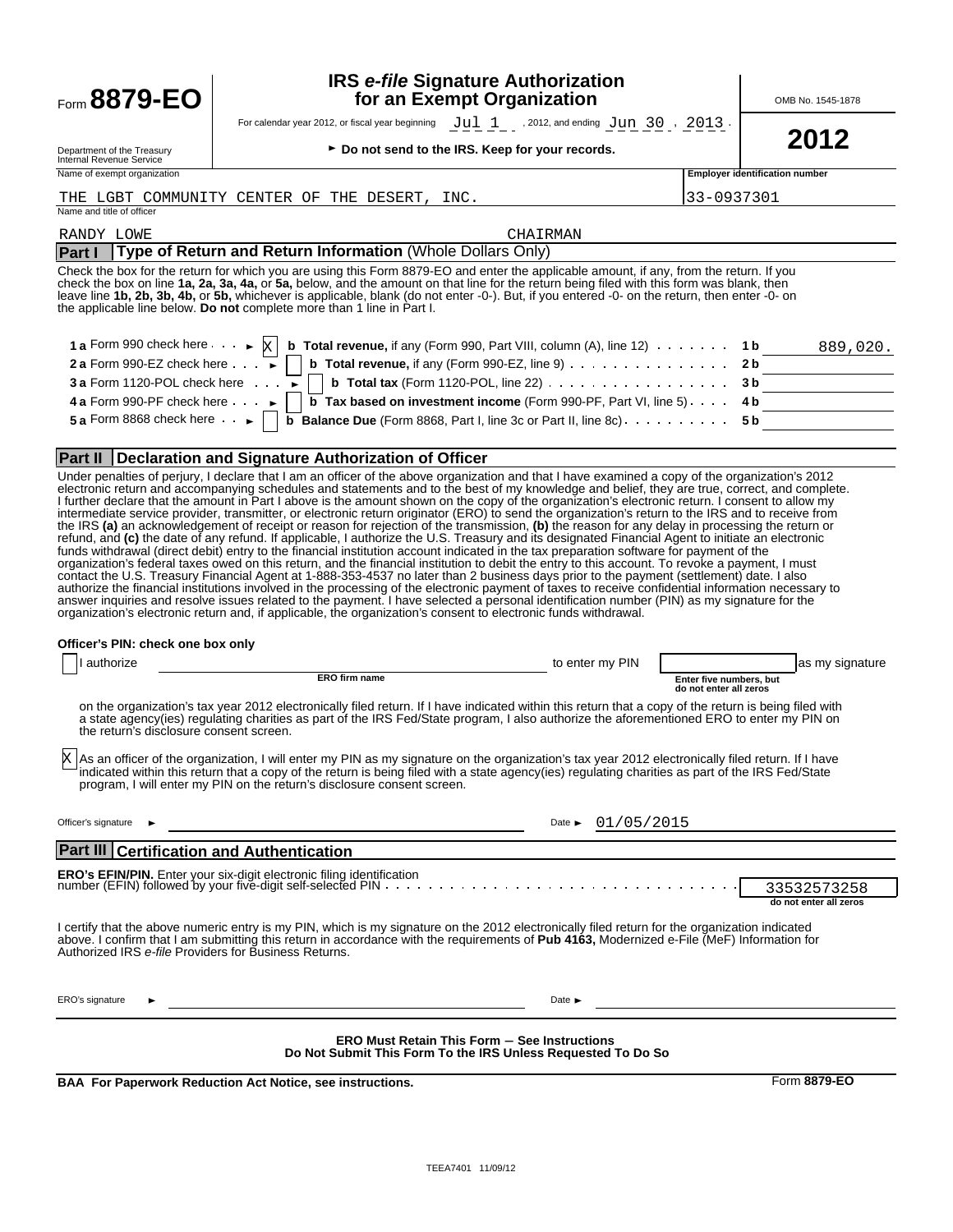Schedule O (Form 990), Supplemental Information to Form 990 **Form 990, Page 2, Part III, Line 1 (continued)**

Briefly describe the organization's mission:

ENJOY HEALTH, WELLNESS, EDUCATIONAL AND SOCIAL PROGRAMS, WHERE PEOPLE OF ALL AGES AND BACKGROUNDS ARE WELCOME.